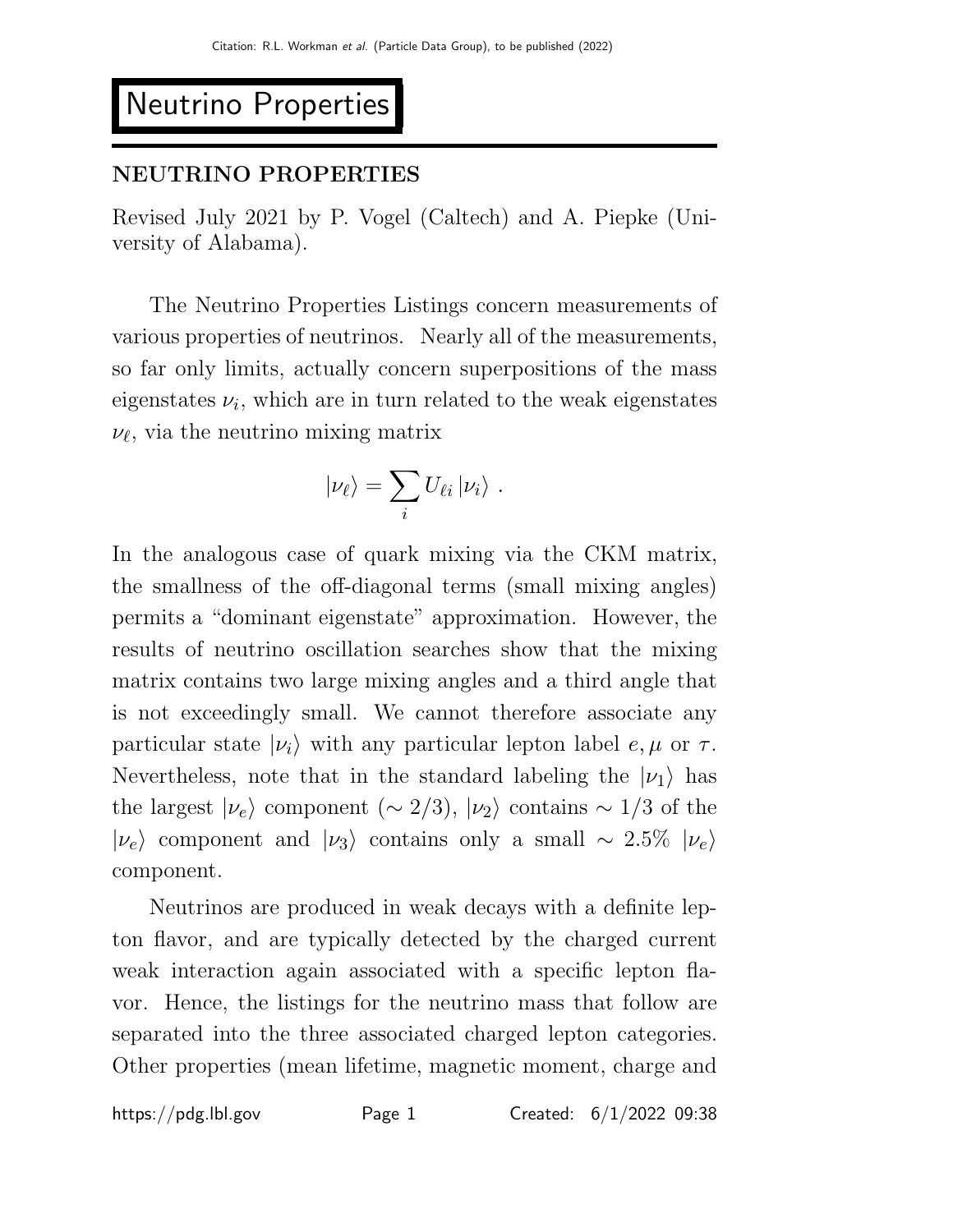charge radius) are no longer separated this way. If needed, the associated lepton flavor is reported in the footnotes.

Measured quantities (mass-squared, magnetic moments, mean lifetimes, etc.) all depend upon the mixing parameters  $|U_{\ell i}|^2$ , but to some extent also on experimental conditions (e.g., on energy resolution). Many of these observables, in particular mass-squared, cannot distinguish between Dirac and Majorana neutrinos and are unaffected by CP phases.

Direct neutrino mass measurements are usually based on the analysis of the kinematics of charged particles (leptons, pions) emitted together with neutrinos (flavor states) in various weak decays. The most sensitive neutrino mass measurement to date, involving electron type antineutrinos, is based on fitting the shape of the beta spectrum. The quantity  $m_{\nu_e}^{2(eff)}$  =  $\sum_{i} |U_{ei}|^2 m_{\nu_i}^2$  is determined or constrained, where the sum is over all mass eigenvalues  $m_{\nu_i}$  that are too close together to be resolved experimentally. (The quantity  $m_{\nu_e}^{eff} \equiv$  $\frac{1}{2}$  $m_{\nu_e}^{2(eff)}$  $\frac{2(eJJ)}{\nu_e}$  is often denoted  $\langle m_\beta \rangle$  in the literature.) If the energy resolution is better than  $\Delta m_{ij}^2 \equiv m_{\nu_i}^2 - m_{\nu_j}^2$ , the corresponding heavier  $m_{\nu_i}$  and mixing parameter could be determined by fitting the resulting spectral anomaly (step or kink).

The dependence of  $m_{\nu_e}$  on the mass of the lightest neutrino is shown in Fig. 14.11 of the Neutrino Masses, Mixing, and Oscillations review. In the case of inverted ordering there is a minimum possible value of  $m_{\nu_e}^{eff}$  $v_e^{eff}$ , approximately  $\sqrt{(\Delta m_{32}^2)} \sim$ 50 meV. If  $m_{\nu_e}^{eff}$  $v_e^{e_{JJ}}$  is found to be larger than this value, it is impossible, based on this information only, to decide which ordering is realized in nature. On the other hand, if the  $m_{\nu_e}^{eff}$  $v_e^{\prime}$ is less than ∼50 meV, only the normal mass ordering is possible.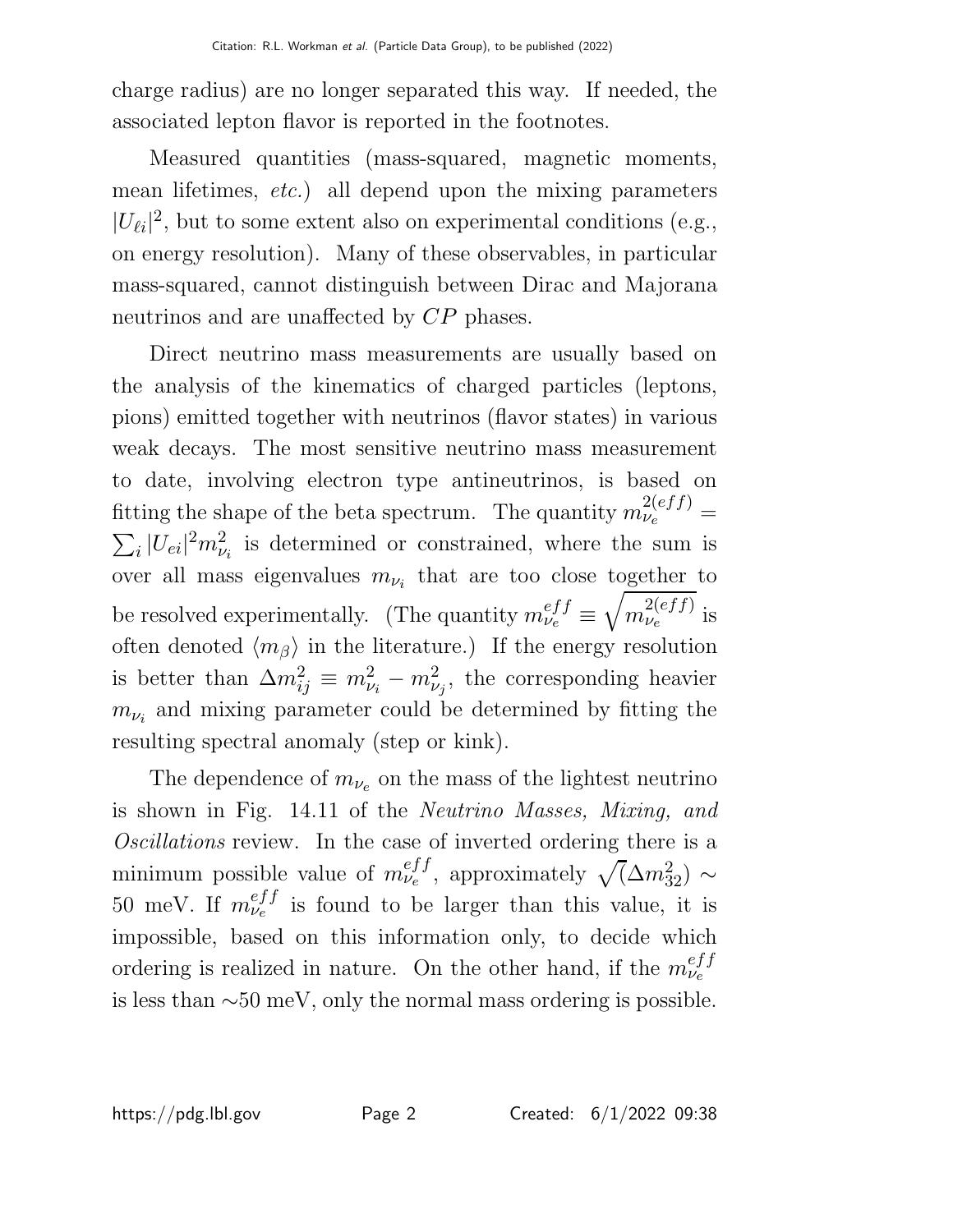A limit on  $m_{\nu_e}^{2(eff)}$  $\mathcal{L}_{\nu_e}^{(e_{JJ})}$  implies an upper limit on the minimum value  $m_{min}^2$  of  $m_{\nu_i}^2$ , independent of the mixing parameters  $U_{ei}$ :  $m_{min}^2 \leq m_{\nu_e}^{2(eff)}$  $v_e^{2(eff)}$ . However, if and when the value of  $m_{\nu_e}^{2(eff)}$  $\frac{2(eJJ)}{e}$  is determined then its combination with the results derived from neutrino oscillations that give us the values of the neutrino mass-squared differences  $\Delta m_{ij}^2 \equiv m_i^2 - m_j^2$ , including eventually also their signs, and the mixing parameters  $|U_{ei}|^2$ , the individual neutrino mass squares  $m_{\nu_j}^2 = m_{\nu_e}^{2(eff)} - \sum_i |U_{ei}|^2 \Delta m_{ij}^2$  can be determined.

So far solar, reactor, atmospheric and accelerator neutrino oscillation experiments can be consistently described using three active neutrino flavors, i.e. two mass splittings and three mixing angles. However, several experiments with radioactive sources, reactors, and accelerators imply the possible existence of one or more non-interacting, i.e. sterile, neutrino species that might be observable since they couple, albeit weakly, to the flavor neutrinos  $|\nu_l\rangle$ . In that case, the neutrino mixing matrix would be  $n \times n$  unitary matrix with  $n > 3$ .

Combined three neutrino analyses determine the squared mass differences and all three mixing angles to within reasonable accuracy. For given  $|\Delta m_{ij}^2|$  a limit on  $m_{\nu_e}^{2(eff)}$  $\mathcal{L}_{\nu_e}^{(e_{JJ})}$  from beta decay defines an upper limit on the maximum value  $m_{max}$  of  $m_{\nu_i}$ :  $m_{max}^2 \leq m_{\nu_e}^{2(eff)} + \sum_{i < j} |\Delta m_{ij}^2|$ . The analysis of the low energy beta decay of tritium, combined with the oscillation results, thus limits all active neutrino masses. Traditionally, experimental neutrino mass limits obtained from pion decay  $\pi^+ \to \mu^+ + \nu_\mu$ or the shape of the spectrum of decay products of the  $\tau$  lepton did not distinguish between flavor and mass eigenstates. These results are reported as limits of the  $\mu$  and  $\tau$  based neutrino mass. After the determination of the  $|\Delta m_{ij}^2|$ 's and the mixing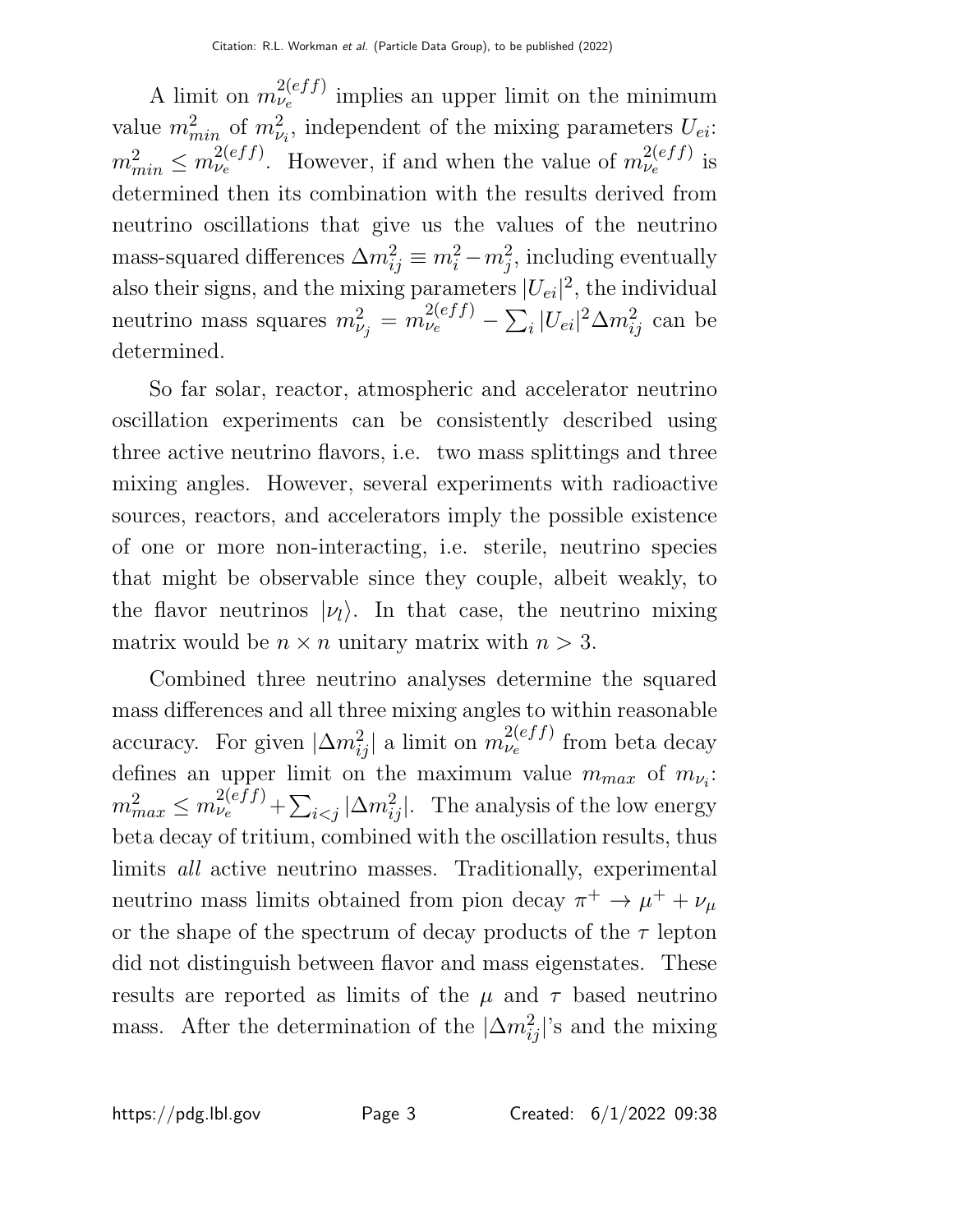angles  $\theta_{ij}$ , the corresponding neutrino mass limits are no longer competitive with those derived from low energy beta decays.

The spread of arrival times of the neutrinos from SN1987A, coupled with the measured neutrino energies, provided a timeof-flight limit on a quantity similar to  $\langle m_{\beta} \rangle \equiv \sqrt{m_{\nu_e}^{2(eff)}}$  $\frac{\nu_e}{\nu_e}$ . This statement, clothed in various degrees of sophistication, has been the basis for a very large number of papers. The resulting limits, however, are no longer comparable with the limits from tritium beta decay.

Constraint, or eventually a value, of the sum of the neutrino masses  $m_{tot}$  can be determined from the analysis of the cosmic microwave background anisotropy, combined with the galaxy redshift surveys and other data. These limits are reported in a separate table ( Sum of Neutrino Masses,  $m_{tot}$ ). Obviously,  $m_{tot}$  represents an upper limit for all  $m_i$  values. Note that many reported  $m_{tot}$  limits are considerably more stringent than the listed  $m_{\nu_e}^{eff}$  $v_e^{e}$  limits. Discussion concerning the model dependence of the  $m_{tot}$  limit is continuing.

#### $\overline{\nu}$  MASS (electron based)

Those limits given below are for the square root of  $m_{11}^{2(eff)}$  $v_e^{2(\text{eff})} \equiv \sum_i |U_{ei}|^2$  $m_{\nu_i^+}^2$ . Limits that come from the kinematics of  $^3$ H $\beta^-\overline{\nu}$  decay are the square roots of the limits for  $m_{11}^{2(\text{eff})}$  $v_e^{(0,0)}$ . Obtained from the measurements reported in the Listings for " $\overline{\nu}$  Mass Squared," below.

| VALUE (eV)                                                                                                            | $CL\%$ | <i>DOCUMENT ID</i>      |     | TECN        | <i>COMMENT</i>                 |
|-----------------------------------------------------------------------------------------------------------------------|--------|-------------------------|-----|-------------|--------------------------------|
| $<$ 1.1                                                                                                               | 90     | <b>AKER</b>             | 19  | <b>SPEC</b> | $3H \beta$ decay               |
| $\bullet \bullet \bullet$ We do not use the following data for averages, fits, limits, etc. $\bullet \bullet \bullet$ |        |                         |     |             |                                |
| < 2.05                                                                                                                | 95     | <sup>2</sup> ASEEV      | 11  |             | SPEC $3H \beta$ decay          |
| < 5.8                                                                                                                 | 95     | <sup>3</sup> PAGLIAROLI | 10  |             | ASTR SN1987A                   |
| < 2.3                                                                                                                 | 95     | $4$ KRAUS               | 05  |             | SPEC $3H \beta$ decay          |
| < 21.7                                                                                                                | 90     | <sup>5</sup> ARNABOLDI  | 03A |             | BOLO $^{187}$ Re $\beta$ decay |
| < 5.7                                                                                                                 | 95     | $6$ LOREDO              | 02  |             | ASTR SN1987A                   |
| < 2.5                                                                                                                 | 95     | <sup>7</sup> LOBASHEV   | 99  |             | SPEC $3H \beta$ decay          |
|                                                                                                                       |        |                         |     |             |                                |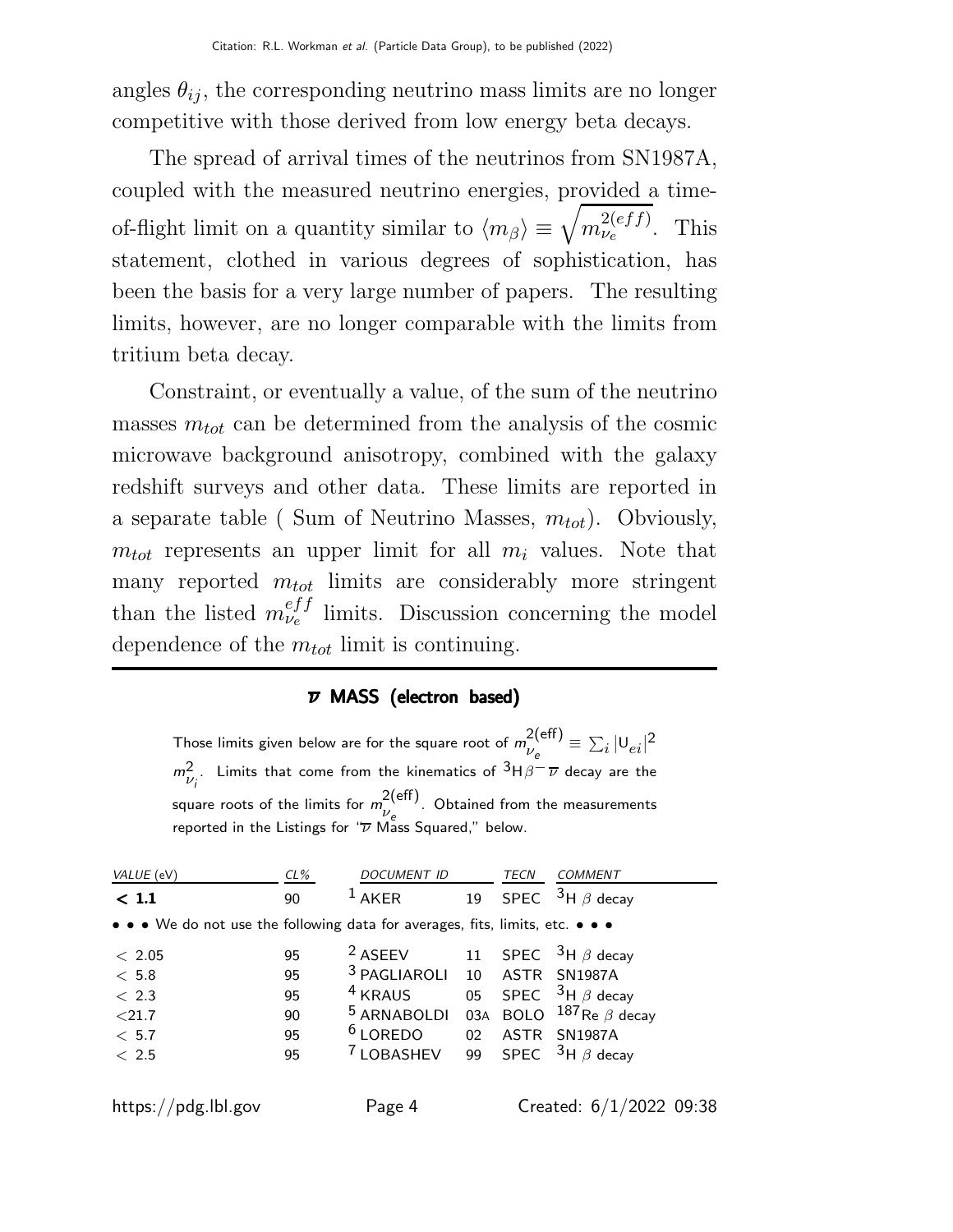| < 2.8     |                | 95 | <sup>8</sup> WEINHEIMER 99  |                 |             | SPEC $3H \beta$ decay |
|-----------|----------------|----|-----------------------------|-----------------|-------------|-----------------------|
| < 4.35    |                | 95 | $9$ BELESEV                 | 95              |             | SPEC $3H \beta$ decay |
| $<$ 12.4  |                | 95 | $10$ CHING                  | 95              | <b>SPEC</b> | $^3$ H $\beta$ decay  |
| $92$      |                | 95 | <sup>11</sup> HIDDEMANN     | 95              |             | SPEC $3H \beta$ decay |
| 15        | $+32$<br>$-15$ |    | HIDDEMANN                   | 95              |             | SPEC $3H \beta$ decay |
| $<$ 19.6  |                | 95 | <b>KERNAN</b>               | 95              |             | ASTR SN 1987A         |
| < 7.0     |                | 95 | $12$ STOEFFL                | 95              |             | SPEC $3H \beta$ decay |
| < 7.2     |                | 95 | <sup>13</sup> WEINHEIMER 93 |                 |             | SPEC $3H \beta$ decay |
| $<$ 11.7  |                | 95 | <sup>14</sup> HOLZSCHUH     | 92 <sub>B</sub> | <b>SPEC</b> | $^3$ H $\beta$ decay  |
| $<13.1\,$ |                | 95 | 15 KAWAKAMI                 | 91              | <b>SPEC</b> | $^3$ H $\beta$ decay  |
| < 9.3     |                | 95 | <sup>16</sup> ROBERTSON     | 91              | <b>SPEC</b> | $^3$ H $\beta$ decay  |
| $<$ 14    |                | 95 | <b>AVIGNONE</b>             | 90              | <b>ASTR</b> | <b>SN 1987A</b>       |
| $<$ 16    |                |    | SPERGEL                     | 88              |             | ASTR SN 1987A         |
| 17        | to 40          |    | $17$ BORIS                  | 87              |             | SPEC $3H \beta$ decay |

 $<sup>1</sup>$  AKER 19 report a neutrino mass limit, derived from the first month of data collected by</sup> the KATRIN tritium endpoint experiment. The analysis of the electron kinematics shows no evidence for neutrino mass. The quoted result is based on a Bayesian analysis of the data. Using the method of Feldman and Cousins, the derived upper limit is  $< 0.8$  eV at 90% C.L.

 $2$  ASEEV 11 report the analysis of the entire beta endpoint data, taken with the Troitsk integrating electrostatic spectrometer between 1997 and 2002 (some of the earlier runs were rejected), using a windowless gaseous tritium source. The fitted value of  $m_{\nu}$ , based on the method of Feldman and Cousins, is obtained from the upper limit of the fit for  $m_V^2$ . Previous analysis problems were resolved by careful monitoring of the tritium gas column density. Supersedes LOBASHEV 99 and BELESEV 95.

- 3 PAGLIAROLI 10 is critical of the likelihood method used by LOREDO 02.
- 4 KRAUS 05 is a continuation of the work reported in WEINHEIMER 99. This result represents the final analysis of data taken from 1997 to 2001. Various sources of systematic uncertainties have been identified and quantified. The background has been reduced compared to the initial running period. A spectral anomaly at the endpoint, reported in LOBASHEV 99, was not observed.

<sup>5</sup> ARNABOLDI 03A etal. report kinematical neutrino mass limit using  $\beta$ -decay of  $^{187}$ Re. Bolometric  $AgReO<sub>A</sub>$  micro-calorimeters are used. Mass bound is substantially weaker than those derived from tritium  $\beta$ -decays but has different systematic uncertainties.

6 LOREDO 02 updates LOREDO 89.

 $7$  LOBASHEV 99 report a new measurement which continues the work reported in BELE-SEV 95. This limit depends on phenomenological fit parameters used to derive their best fit to  $m_{\nu}^2$ , making unambiguous interpretation difficult. See the footnote under " $\overline{\nu}$  Mass πι το πι $\nu$ '<br>Squared.''

- $8$ WEINHEIMER 99 presents two analyses which exclude the spectral anomaly and result in an acceptable  $m^2$ . We report the most conservative limit, but the other is nearly the same. See the footnote under " $\overline{\nu}$  Mass Squared."
- $9$  BELESEV 95 (Moscow) use an integral electrostatic spectrometer with adiabatic magnetic collimation and a gaseous tritium sources. A fit to a normal Kurie plot above 18300–18350 eV (to avoid a low-energy anomaly) plus a monochromatic line 7–15 eV below the endpoint yields  $m_{\nu}^2 = -4.1 \pm 10.9 \; \text{eV}^2$ , leading to this Bayesian limit.
- $10$  CHING 95 quotes results previously given by SUN 93; no experimental details are given. A possible explanation for consistently negative values of  $m_{\nu}^{2}$  is given.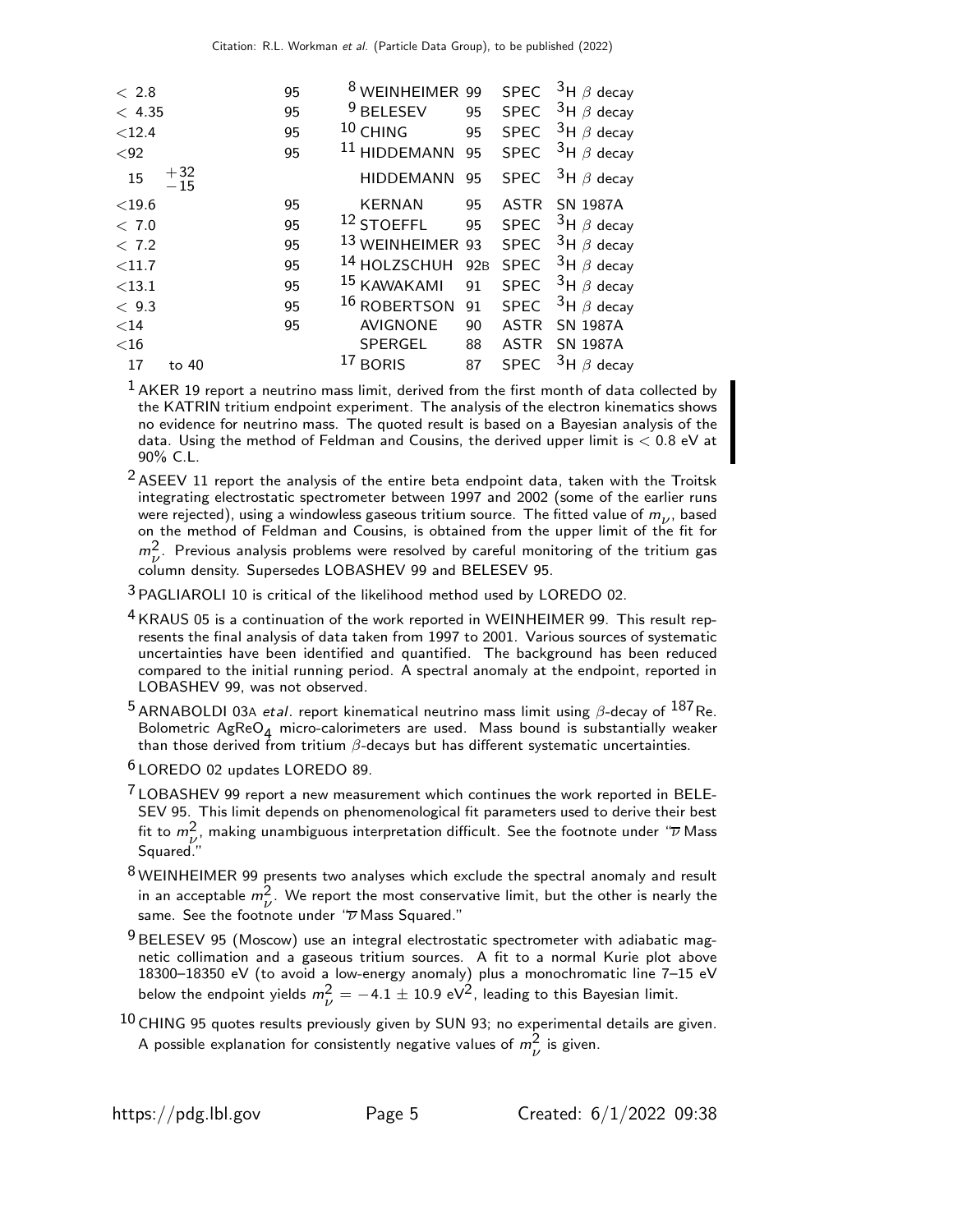- $11$  HIDDEMANN 95 (Munich) experiment uses atomic tritium embedded in a metal-dioxide lattice. Bayesian limit calculated from the weighted mean  $m_{\nu}^2 = 221 \pm 4244 \text{ eV}^2$  from the two runs listed below.
- <sup>12</sup> STOEFFL 95 (LLNL) result is the Bayesian limit obtained from the  $m_\nu^2$  errors given below but with  $m_{\nu}^2$  set equal to 0. The anomalous endpoint accumulation leads to a value of  $m_{\nu}^{2}$  which is negative by more than 5 standard deviations.
- 13 WEINHEIMER 93 (Mainz) is a measurement of the endpoint of the tritium  $\beta$  spectrum using an electrostatic spectrometer with a magnetic guiding field. The source is molecular tritium frozen onto an aluminum substrate.
- <sup>14</sup> HOLZSCHUH 92B (Zurich) result is obtained from the measurement  $m_{\nu}^{2} = -24 \pm 48 \pm 61$ (1 $\sigma$  errors), in eV<sup>2</sup>, using the PDG prescription for conversion to a limit in  $m_{\nu}$ .
- $15$  KAWAKAMI 91 (Tokyo) experiment uses tritium-labeled arachidic acid. This result is the Bayesian limit obtained from the  $m^2$  limit with the errors combined in quadrature. This was also done in ROBERTSON 91, although the authors report a different procedure.
- $16$  ROBERTSON 91 (LANL) experiment uses gaseous molecular tritium. The result is in strong disagreement with the earlier claims by the ITEP group [LUBIMOV 80, BORIS 87 (+BORIS 88 erratum)] that  $m_{\nu}$  lies between 17 and 40 eV. However, the probability of a positive  $m^2$  is only 3% if statistical and systematic error are combined in quadrature.
- 

17 See also comment in BORIS 87B and erratum in BORIS 88.

# $\overline{\nu}$  MASS SQUARED (electron based)

Given troubling systematics which result in improbably negative estimators of  $m_{\nu}^{2(\text{eff})}$  $\frac{Z(\mathsf{eff})}{\nu_e}\,\equiv\,\sum_i|\mathsf{U}_{ei}|^2\,\,m_{\nu_i^{\,\,\prime}}^2$  in many experiments, we use only KRAUS 05, LOBASHEV 99, and AKER 19 for our average.

| VALUE ( $eV^2$ ) |                   |            |            |                    | <i>DOCUMENT ID</i>                                                            |     | TECN        | COMMENT               |
|------------------|-------------------|------------|------------|--------------------|-------------------------------------------------------------------------------|-----|-------------|-----------------------|
|                  | $0.9$ +           |            | 0.8<br>1.0 | <b>OUR AVERAGE</b> |                                                                               |     |             |                       |
|                  | 1.0               | $+$        | 0.9<br>1.1 |                    | $1$ AKER                                                                      | 19  |             | SPEC $3H \beta$ decay |
|                  | 0.67 <sub>±</sub> |            | 2.53       |                    | <sup>2</sup> ASEEV                                                            | 11  |             | SPEC $3H \beta$ decay |
|                  | $0.6 \pm$         |            |            | $2.2 \pm 2.1$      | <sup>3</sup> KRAUS                                                            | 05  | SPEC        | $3H \beta$ decay      |
|                  |                   |            |            |                    | • • • We do not use the following data for averages, fits, limits, etc. • • • |     |             |                       |
|                  | 1.9 <sub>2</sub>  | $^{+}$     |            | 3.4 $\pm$ 2.2      | <sup>4</sup> LOBASHEV                                                         | 99  |             | SPEC $3H \beta$ decay |
|                  | 3.7               | $^{+}$     |            | 5.3 $\pm$ 2.1      | <sup>5</sup> WEINHEIMER 99                                                    |     |             | SPEC $3H \beta$ decay |
|                  | 22                | $+$        | 4.8        |                    | $6$ BELESEV                                                                   | 95  |             | SPEC $3H \beta$ decay |
| 129              |                   | $\pm 6010$ |            |                    | <sup>7</sup> HIDDEMANN                                                        | 95  |             | SPEC $3H \beta$ decay |
| 313              |                   | $±$ 5994   |            |                    | <sup>7</sup> HIDDEMANN                                                        | 95  |             | SPEC $3H \beta$ decay |
| $-130$           |                   | $+$        | 20         | $\pm 15$           | <sup>8</sup> STOEFFL                                                          | 95  | SPEC        | $3H \beta$ decay      |
| 31               |                   | 士          | 75         | ±48                | $9$ SUN                                                                       | 93  | SPEC        | $3H \beta$ decay      |
|                  | 39                | 士          | 34         | ±15                | <sup>10</sup> WEINHEIMER 93                                                   |     | SPEC        | $3H \beta$ decay      |
|                  | 24                | $\pm$      | 48         | $\pm 61$           | <sup>11</sup> HOLZSCHUH                                                       | 92B | <b>SPEC</b> | $3H \beta$ decay      |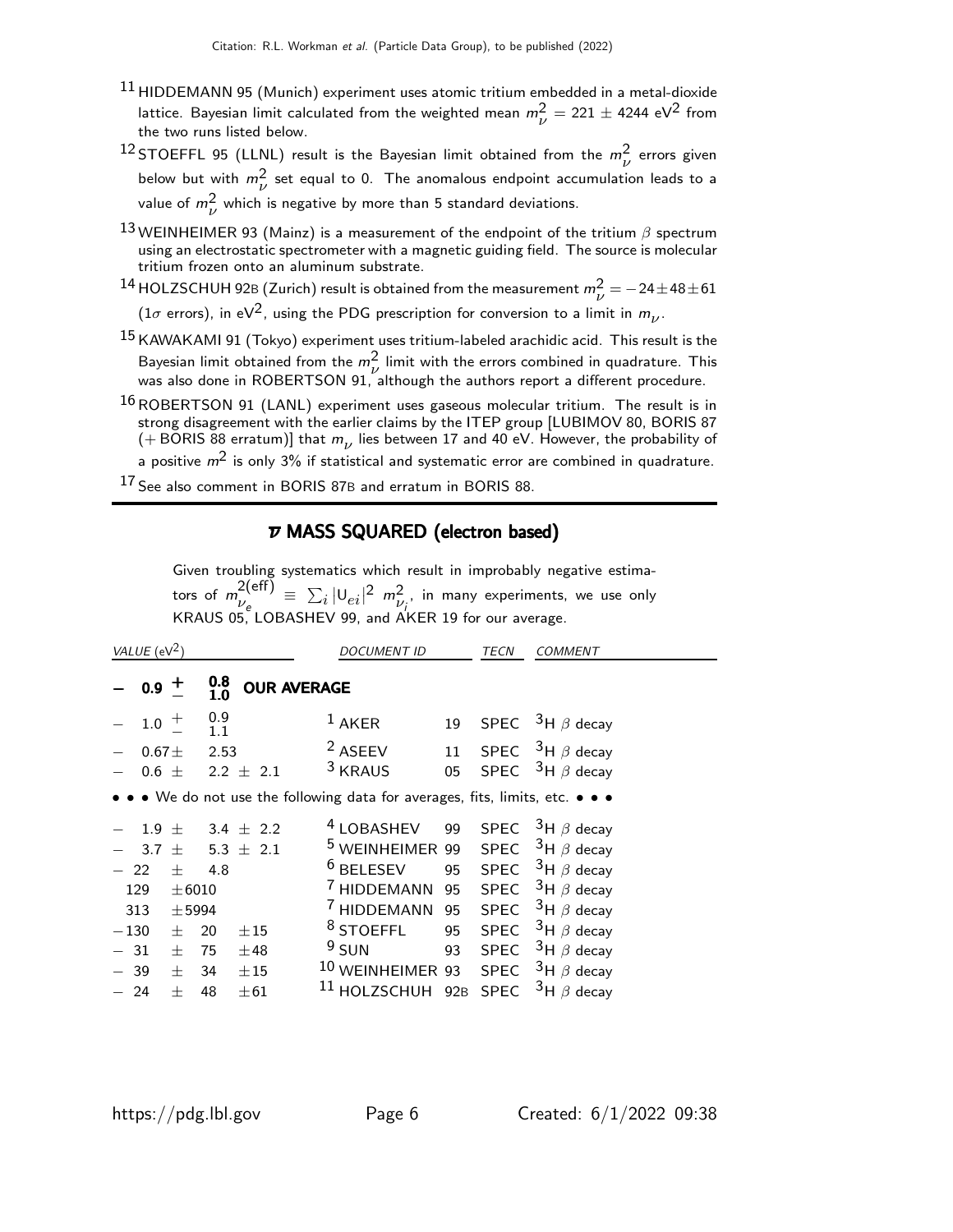| $-65 + 85 + 65$ |  | 12 KAWAKAMI 91 SPEC $3H \beta$ decay                         |  |  |
|-----------------|--|--------------------------------------------------------------|--|--|
| $-147$ + 68 +41 |  | <sup>13</sup> ROBERTSON 91 SPEC <sup>3</sup> H $\beta$ decay |  |  |

 $<sup>1</sup>$  AKER 19 use the first month of data collected by the KATRIN experiment to determine</sup>  $m_{11}^2$ . The result is consistent with a neutrino mass of zero and is used to place a limit  $\begin{array}{c} m_{\nu} \ \cdots \ \end{array}$  on  $m_{\nu}$ .

 $2$  ASEEV 11 report the analysis of the entire beta endpoint data, taken with the Troitsk integrating electrostatic spectrometer between 1997 and 2002, using a windowless gaseous tritium source. The analysis does not use the two additional fit parameters (see LOBA-SHEV 99) for a step-like structure near the endpoint. Using only the runs where the tritium gas column density was carefully monitored the need for such parameters was eliminated. Supersedes LOBASHEV 99 and BELESEV 95.

- $3$  KRAUS 05 is a continuation of the work reported in WEINHEIMER 99. This result represents the final analysis of data taken from 1997 to 2001. Problems with significantly negative squared neutrino masses, observed in some earlier experiments, have been resolved in this work.
- <sup>4</sup> LOBASHEV 99 report a new measurement which continues the work reported in BELE-SEV 95. The data were corrected for electron trapping effects in the source, eliminating the dependence of the fitted neutrino mass on the fit interval. The analysis assuming a pure beta spectrum yields significantly negative fitted  $m_{\nu}^2 \approx -(20\text{--}10) \text{ eV}^2$ . This problem is attributed to a discrete spectral anomaly of about  $6 \times 10^{-11}$  intensity with a time-dependent energy of 5–15 eV below the endpoint. The data analysis accounts for this anomaly by introducing two extra phenomenological fit parameters resulting in a best fit of  $m_{\nu}^2{=}{-1.9}\pm3.4\pm2.2$  eV $^2$  which is used to derive a neutrino mass limit. A best in or  $m_p = 1.9 \pm 3.4 \pm 2.2$  evaluation is used to derive a neutrino mass minit.<br>However, the introduction of phenomenological fit parameters which are correlated with the derived  $m_{\nu}^{2}$  limit makes unambiguous interpretation of this result difficult.
- 5 WEINHEIMER 99 is a continuation of the work reported in WEINHEIMER 93 . Using a lower temperature of the frozen tritium source eliminated the dewetting of the  $T_2$ film, which introduced a dependence of the fitted neutrino mass on the fit interval in the earlier work. An indication for a spectral anomaly reported in LOBASHEV 99 has been seen, but its time dependence does not agree with LOBASHEV 99. Two analyses, which exclude the spectral anomaly either by choice of the analysis interval or by using a particular data set which does not exhibit the anomaly, result in acceptable  $m_{\nu}^2$  fits and are used to derive the neutrino mass limit published by the authors. We list the most conservative of the two.
- $6$  BELESEV 95 (Moscow) use an integral electrostatic spectrometer with adiabatic magnetic collimation and a gaseous tritium sources. This value comes from a fit to a normal Kurie plot above 18300–18350 eV (to avoid a low-energy anomaly), including the effects of an apparent peak 7–15 eV below the endpoint.
- $7$  HIDDEMANN 95 (Munich) experiment uses atomic tritium embedded in a metal-dioxide lattice. They quote measurements from two data sets.
- $8$  STOEFFL 95 (LLNL) uses a gaseous source of molecular tritium. An anomalous pileup of events at the endpoint leads to the negative value for  $m_{\nu}^{2}$ . The authors acknowledge that "the negative value for the best fit of  $m_{\nu}^{2}$  has no physical meaning" and discuss possible explanations for this effect.
- 9 SUN 93 uses a tritiated hydrocarbon source. See also CHING 95.
- $^{10}$  WEINHEIMER 93 (Mainz) is a measurement of the endpoint of the tritium  $\beta$  spectrum using an electrostatic spectrometer with a magnetic guiding field. The source is molecular tritium frozen onto an aluminum substrate.
- $11$  HOLZSCHUH 92B (Zurich) source is a monolayer of tritiated hydrocarbon.

12 KAWAKAMI 91 (Tokyo) experiment uses tritium-labeled arachidic acid.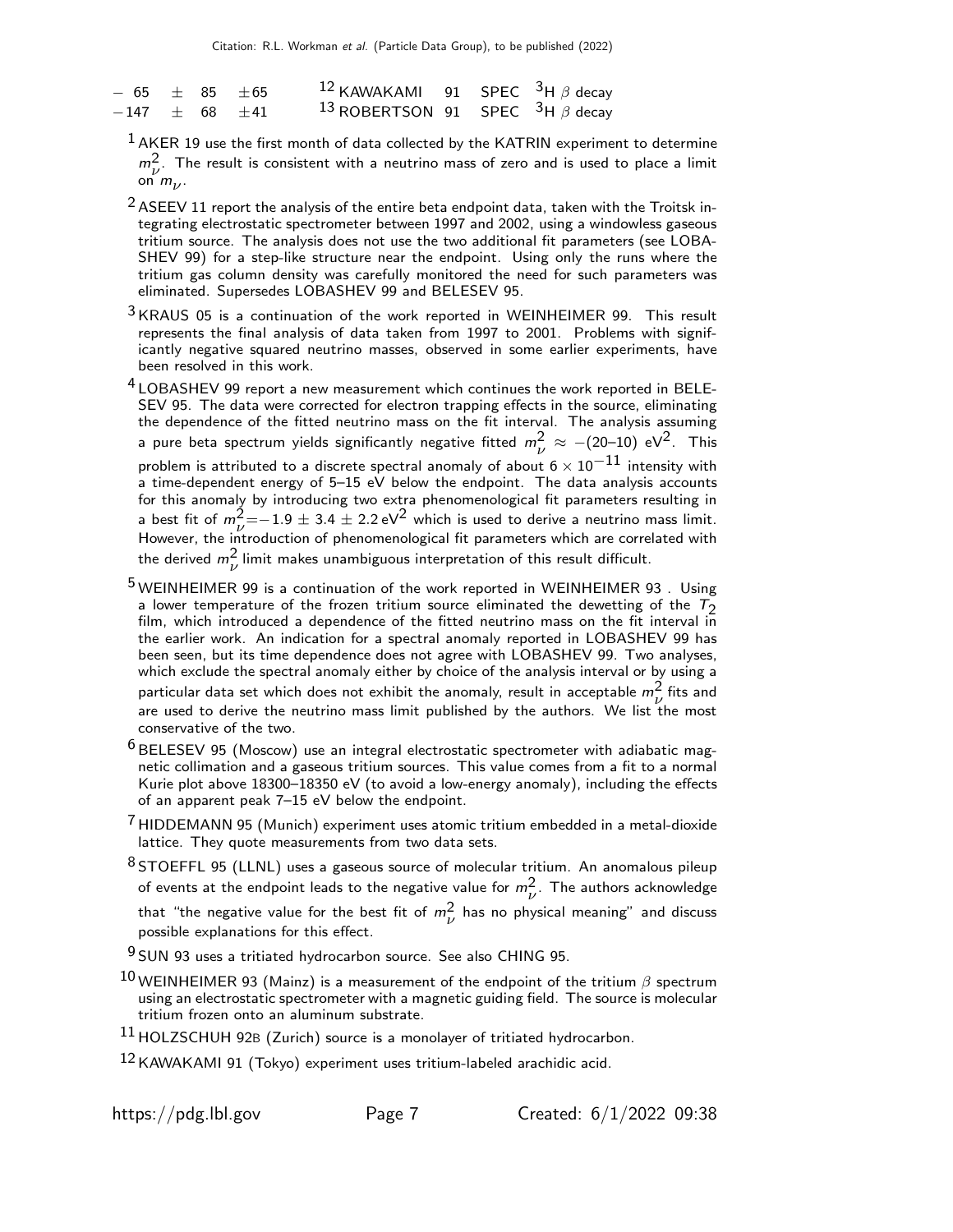13 ROBERTSON 91 (LANL) experiment uses gaseous molecular tritium. The result is in strong disagreement with the earlier claims by the ITEP group [LUBIMOV 80, BORIS 87 (+BORIS 88 erratum)] that  $m_{\nu}$  lies between 17 and 40 eV. However, the probability of a positive  $m_{\nu}^2$  is only 3% if statistical and systematic error are combined in quadrature.

#### $\nu$  MASS (electron based)

These are measurement of  $m_{\nu}$  (in contrast to  $m_{\overline{\nu}}$ , given above). The masses can be different for a Dirac neutrino in the absence of CPT invariance. The possible distinction between  $\nu$  and  $\overline{\nu}$  properties is usually ignored elsewhere in these Listings.

| $VALUE$ (eV)             | $CL\%$   | <i>DOCUMENT ID</i> | TECN | COMMENT                                                            |
|--------------------------|----------|--------------------|------|--------------------------------------------------------------------|
| $<$ 460<br>$\langle 225$ | 68<br>95 | YASUMI<br>SPRINGER |      | 94 CNTR <sup>163</sup> Ho decay<br>87 CNTR <sup>163</sup> Ho decay |

#### $\nu$  MASS (muon based)

Limits given below are for the square root of  $m_{ij}^{2(\text{eff})}$  $v_{\mu}^{2\text{(eff)}} \equiv \sum_i |U_{\mu i}|^2 m_{\nu_i}^2$ .

In some of the COSM papers listed below, the authors did not distinguish between weak and mass eigenstates.

OUR EVALUATION is based on OUR AVERAGE for the  $\pi^{\pm}$  mass and the ASSAMAGAN 96 value for the muon momentum for the  $\pi^{+}$  decay at rest. The limit is calculated using the unified classical analysis of FELDMAN 98 for a Gaussian distribution near a physical boundary. WARNING: since  $m^{2(\text{eff})}_{\ldots}$  $\nu_\mu$  is calculated from the differences of large numbers, it and the corresponding limits are extraordinarily sensitive to small changes in the pion mass, the decay muon momentum, and their errors. For example, the limits obtained using JECKELMANN 94, LENZ 98, and the weighted averages are 0.15, 0.29, and 0.19 MeV, respectively.

| VALUE (MeV)                                                                   | $CL\%$ | <b>DOCUMENT ID</b>    |    | <b>TECN</b> | <b>COMMENT</b>                                                                                            |
|-------------------------------------------------------------------------------|--------|-----------------------|----|-------------|-----------------------------------------------------------------------------------------------------------|
| $<$ 0.19 (CL = 90%) OUR EVALUATION                                            |        |                       |    |             |                                                                                                           |
| < 0.17                                                                        | 90     |                       |    |             | <sup>1</sup> ASSAMAGAN 96 SPEC $m_{ii}^2 = -0.016 \pm 0.023$                                              |
| • • • We do not use the following data for averages, fits, limits, etc. • • • |        |                       |    |             |                                                                                                           |
| < 0.15                                                                        |        | <sup>2</sup> DOLGOV   | 95 |             | COSM Nucleosynthesis                                                                                      |
| < 0.48                                                                        |        | $3$ ENQVIST           | 93 |             | COSM Nucleosynthesis                                                                                      |
| ${<}0.3$                                                                      |        | $4$ FULLER            | 91 |             | COSM Nucleosynthesis                                                                                      |
| < 0.42                                                                        |        | $4$ LAM               | 91 |             | COSM Nucleosynthesis                                                                                      |
| < 0.50                                                                        | 90     | <sup>5</sup> ANDERHUB |    |             | 82 SPEC $m_{\nu}^2 = -0.14 \pm 0.20$                                                                      |
| < 0.65                                                                        | 90     | <b>CLARK</b>          | 74 |             | ASPK $K_{\mu 3}$ decay                                                                                    |
|                                                                               |        |                       |    |             | $^1$ ASSAMAGAN 96 measurement of $p_\mu$ from $\pi^+ \rightarrow \ \mu^+ \nu$ at rest combined with JECK- |

ELMANN 94 Solution B pion mass yields  $m_{\nu}^2 = -0.016 \pm 0.023$  with corresponding Bayesian limit listed above. If Solution A is used,  $m_{\nu}^2 = -0.143 \pm 0.024$  MeV<sup>2</sup>. Replaces ASSAMAGAN 94.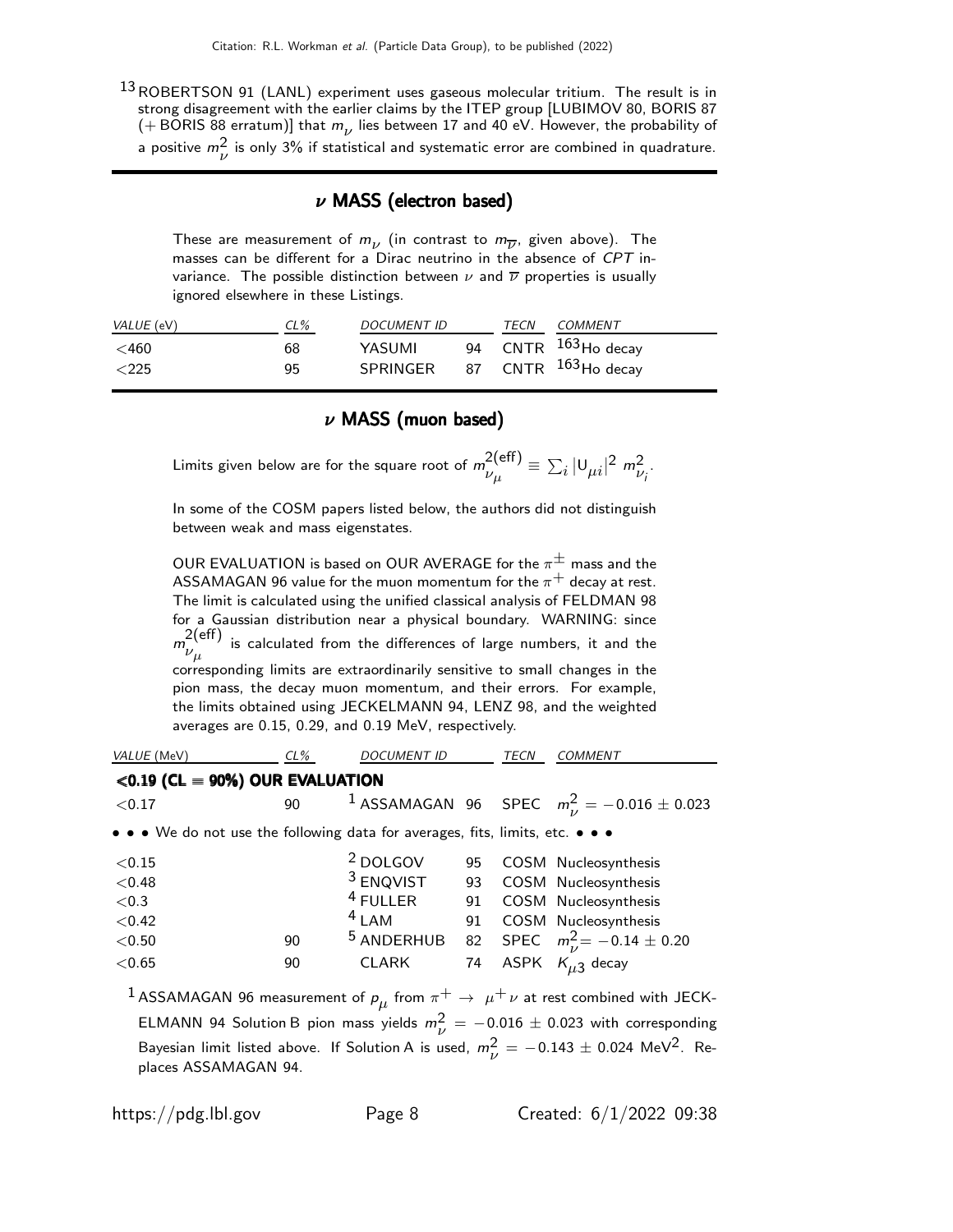- $2$  DOLGOV 95 removes earlier assumptions (DOLGOV 93) about thermal equilibrium below  $T_{\text{QCD}}$  for wrong-helicity Dirac neutrinos (ENQVIST 93, FULLER 91) to set more stringent limits.
- 3 ENQVIST 93 bases limit on the fact that thermalized wrong-helicity Dirac neutrinos would speed up expansion of early universe, thus reducing the primordial abundance. FULLER 91 exploits the same mechanism but in the older calculation obtains a larger production rate for these states, and hence a lower limit. Neutrino lifetime assumed to exceed nucleosynthesis time,  $\sim$  1 s.
- $4$  Assumes neutrino lifetime  $>1$  s. For Dirac neutrinos only. See also ENQVIST 93.

5 ANDERHUB 82 kinematics is insensitive to the pion mass.

# $\nu$  MASS (tau based)

The limits given below are the square roots of limits for  $m_{11}^{2(eff)}$  $v_{\tau}$  =  $\sum_{i} |U_{\tau i}|^2 m_{\nu_i}^2$ .

In some of the ASTR and COSM papers listed below, the authors did not distinguish between weak and mass eigenstates.

| VALUE (MeV)       | CL% EVTS |     | <b>DOCUMENT ID</b>                                                            |                 | TECN        | <b>COMMENT</b>                                              |
|-------------------|----------|-----|-------------------------------------------------------------------------------|-----------------|-------------|-------------------------------------------------------------|
| < 18.2            | 95       |     | $1$ BARATE                                                                    | 98F             | ALEP        | 1991-1995 LEP runs                                          |
|                   |          |     | • • • We do not use the following data for averages, fits, limits, etc. • • • |                 |             |                                                             |
| < 28              | 95       |     | <sup>2</sup> ATHANAS                                                          | 00              |             | CLEO $E_{\text{cm}}^{ee}$ = 10.6 GeV                        |
| < 27.6            | 95       |     | 3 ACKERSTAFF 98T                                                              |                 | OPAL        | 1990-1995 LEP runs                                          |
| $<$ 30            | 95       | 473 | <sup>4</sup> AMMAR                                                            | 98              | CLEO        | $E_{\text{cm}}^{\text{ee}} = 10.6 \text{ GeV}$              |
| < 60              | 95       |     | <sup>5</sup> ANASTASSOV 97                                                    |                 |             | CLEO $E_{\text{cm}}^{ee} = 10.6 \text{ GeV}$                |
| $< 0.37$ or $>22$ |          |     | $6$ FIELDS                                                                    | 97              | COSM        | Nucleosynthesis                                             |
| < 68              | 95       |     | 7 SWAIN                                                                       | 97              | <b>THEO</b> | $m_{\tau}$ , $\tau_{\tau}$ , $\tau$ partial                 |
| < 29.9            | 95       |     | <sup>8</sup> ALEXANDER                                                        |                 | 96M OPAL    | widths<br>1990-1994 LEP runs                                |
| $<$ 149           |          |     | <sup>9</sup> BOTTINO                                                          | 96              | <b>THEO</b> | $\pi$ , $\mu$ , $\tau$ leptonic decays                      |
| $<$ 1 or $>$ 25   |          |     | $10$ HANNESTAD                                                                | 96 <sub>C</sub> | COSM        | Nucleosynthesis                                             |
| < 71              | 95       |     | $11$ SOBIE                                                                    | 96              |             | THEO $m_{\tau}$ , $\tau_{\tau}$ , B( $\tau^{-} \rightarrow$ |
|                   |          |     |                                                                               |                 |             | $e^{-\overline{\nu}_e \nu_{\tau}}$                          |
| < 24              | 95       | 25  | 12 BUSKULIC                                                                   | 95 <sub>H</sub> | ALEP        | 1991-1993 LEP runs                                          |
| 0.19<br>$\,<\,$   |          |     | 13 DOLGOV                                                                     | 95              | COSM        | Nucleosynthesis                                             |
| $\lt$<br>3        |          |     | $14$ SIGL                                                                     | 95              | ASTR        | <b>SN 1987A</b>                                             |
| $< 0.4$ or $> 30$ |          |     | 15 DODELSON                                                                   | 94              |             | COSM Nucleosynthesis                                        |
| $< 0.1$ or $> 50$ |          |     | 16 KAWASAKI                                                                   | 94              | COSM        | Nucleosynthesis                                             |
| 155-225           |          |     | 17 PERES                                                                      | 94              | THEO        | $\pi$ , K, $\mu$ , $\tau$ weak decays                       |
| < 32.6            | 95       | 113 | 18 CINABRO                                                                    | 93              | <b>CLEO</b> | $E_{\text{cm}}^{\text{ee}} \approx 10.6 \text{ GeV}$        |
| $< 0.3$ or $> 35$ |          |     | $19$ DOLGOV                                                                   | 93              |             | COSM Nucleosynthesis                                        |
| < 0.74            |          |     | <sup>20</sup> ENQVIST                                                         | 93              | COSM        | Nucleosynthesis                                             |
| < 31              | 95       | 19  | <sup>21</sup> ALBRECHT                                                        | 92 <sub>M</sub> | ARG         | $E_{\text{cm}}^{\text{ee}} = 9.4 - 10.6 \text{ GeV}$        |
| $<$ 0.3           |          |     | 22 FULLER                                                                     | 91              |             | COSM Nucleosynthesis                                        |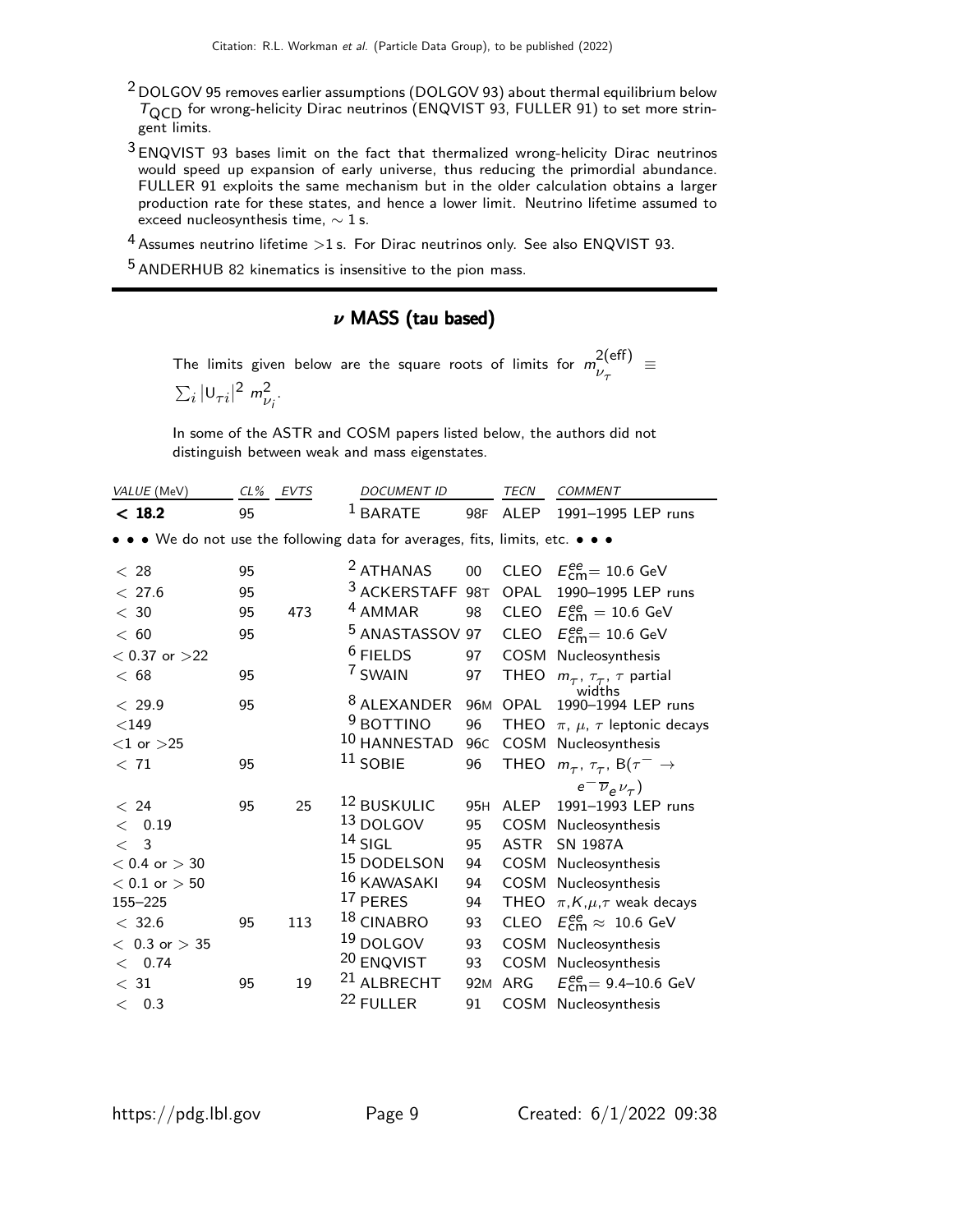| $<$ 0.5 or $>$ 25 | $23$ KOLB |  | 91 COSM Nucleosynthesis |
|-------------------|-----------|--|-------------------------|
| < 0.42            | $22$ LAM  |  | 91 COSM Nucleosynthesis |

- <sup>1</sup> BARATE 98F result based on kinematics of 2939  $\tau^ \rightarrow$   $2\pi^- \pi^+ \nu_\tau$  and 52  $\tau^ \rightarrow$  $3\pi^-2\pi^+ (\pi^0) \nu_\tau$  decays. If possible 2.5% excited  $a_1$  decay is included in 3-prong sample analysis, limit increases to 19.2 MeV.
- $^2$ ATHANAS 00 bound comes from analysis of  $\tau^-\rightarrow~\pi^-\,\pi^+\,\pi^-\,\pi^0\,\nu_\tau^{}$  decays.
- $^3$ ACKERSTAFF 98T use  $\tau\to\;5\pi^\pm\nu_\tau^{}$  decays to obtain a limit of 43.2 MeV (95%CL). They combine this with ALEXANDER 96M value using  $\tau \to 3h^{\pm} \nu_{\tau}$  decays to obtain quoted limit.
- $^4$  AMMAR 98 limit comes from analysis of  $\tau^-\to 3\pi^-2\pi^+\,\nu_\tau$  and  $\tau^-\to 2\pi^-\,\pi^+2\pi^0\,\nu_\tau$ decay modes.
- $^5$  ANASTASSOV 97 derive limit by comparing their  $m_\tau$  measurement (which depends on  $m_{\nu_\tau}$ ) to BAI 96  $m_\tau$  threshold measurement.
- $^6$  FIELDS 97 limit for a Dirac neutrino. For a Majorana neutrino the mass region  $<$  0.93 or >31 MeV is excluded. These bounds assume  $N_{11}$  <4 from nucleosynthesis; a wider excluded region occurs with a smaller  $N_{\nu}$  upper limit.

 $7$  SWAIN 97 derive their limit from the Standard Model relationships between the tau mass, lifetime, branching fractions for  $\tau^-\to~e^-\overline\nu_e\nu_\tau$ ,  $\tau^-\to~\mu^-\overline\nu_\mu\nu_\tau$ ,  $\tau^-\to~\pi^-\nu_\tau$ , and

 $\tau^ \rightarrow$  K<sup>-</sup> $\nu_{\tau}$ , and the muon mass and lifetime by assuming lepton universality and using world average values. Limit is reduced to 48 MeV when the CLEO  $\tau$  mass measurement (BALEST 93) is included; see CLEO's more recent  $m_{\nu_{\tau}}$  limit (ANASTASSOV 97).

Consideration of mixing with a fourth generation heavy neutrino yields  $\sin^2\theta_I < 0.016$ (95%CL).

- $^8$ ALEXANDER 96M bound comes from analyses of  $\tau^-\,\rightarrow\,\,3\pi^-2\pi^+\,\nu_\tau$  and  $\tau^-\,\rightarrow\,$  $h^- h^- h^+ \nu_\tau$  decays.
- $9$  BOTTINO 96 assumes three generations of neutrinos with mixing, finds consistency with massless neutrinos with no mixing based on 1995 data for masses, lifetimes, and leptonic partial widths.
- $10$  HANNESTAD 96C limit is on the mass of a Majorana neutrino. This bound assumes  $N_{\nu}$  < 4 from nucleosynthesis. A wider excluded region occurs with a smaller  $N_{\nu}$  upper limit. This paper is the corrected version of HANNESTAD 96; see the erratum: HANNESTAD 96B.
- $^{11}$  SOBIE 96 derive their limit from the Standard Model relationship between the tau mass, lifetime, and leptonic branching fraction, and the muon mass and lifetime, by assuming lepton universality and using world average values.
- 12 BUSKULIC 95<sup>H</sup> bound comes from a two-dimensional fit of the visible energy and invariant mass distribution of  $\tau\to~5\pi(\pi^0)\nu_\tau$  decays. Replaced by BARATE 98F.
- $13$  DOLGOV 95 removes earlier assumptions (DOLGOV 93) about thermal equilibrium below  $T_{\text{QCD}}$  for wrong-helicity Dirac neutrinos (ENQVIST 93, FULLER 91) to set more stringent limits. DOLGOV 96 argues that a possible window near 20 MeV is excluded.
- $^{14}$  SIGL 95 exclude massive Dirac or Majorana neutrinos with lifetimes between  $10^{-3}$  and  $10^8$  seconds if the decay products are predominantly  $\gamma$  or  $e^+ \, e^-$  .
- <sup>15</sup> DODELSON 94 calculate constraints on  $\nu_{\tau}$  mass and lifetime from nucleosynthesis for 4 generic decay modes. Limits depend strongly on decay mode. Quoted limit is valid for all decay modes of Majorana neutrinos with lifetime greater than about 300 s. For Dirac neutrinos limits change to  $< 0.3$  or  $> 33$ .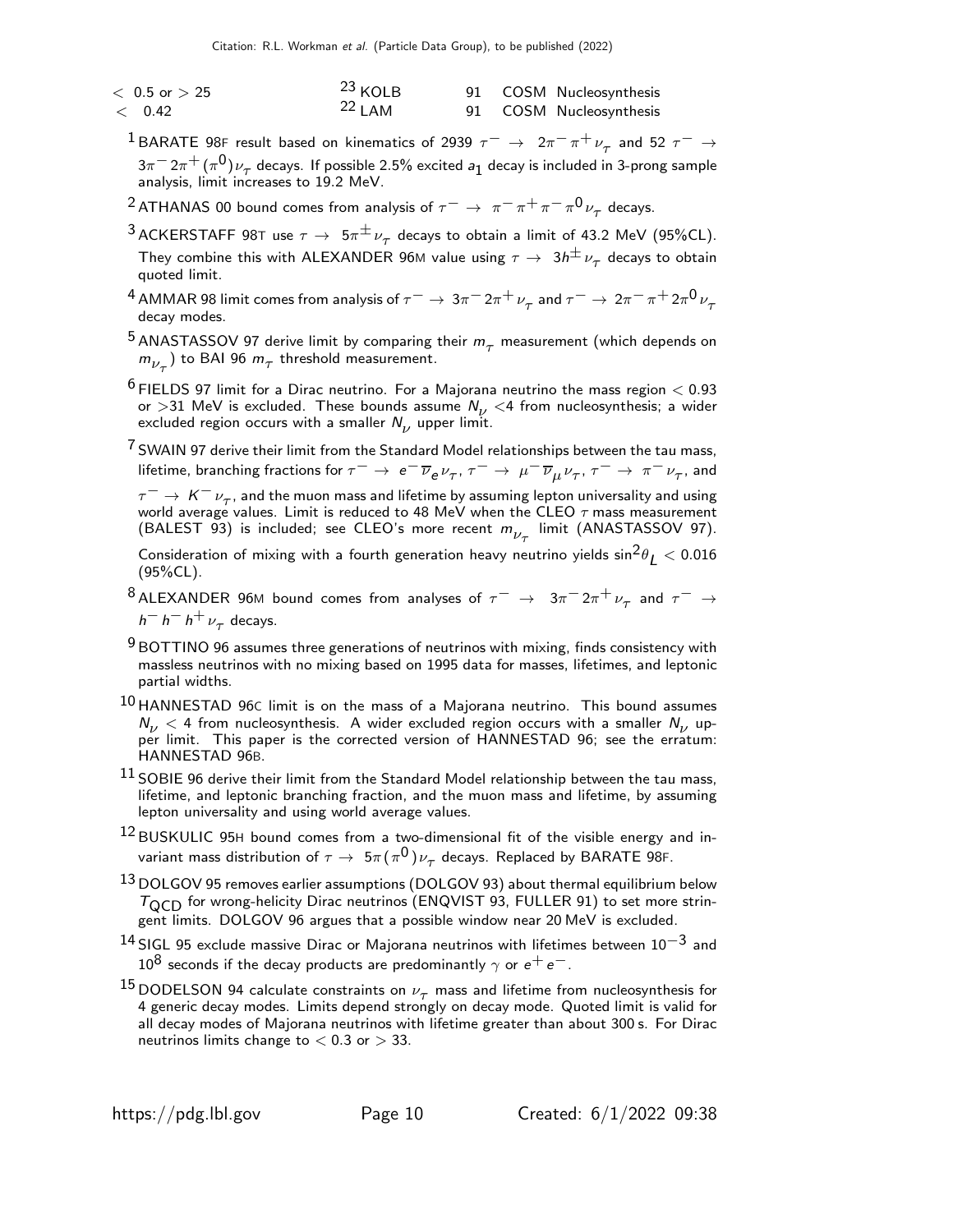- $16$  KAWASAKI 94 excluded region is for Majorana neutrino with lifetime >1000 s. Other limits are given as a function of  $\nu_\tau$  lifetime for decays of the type  $\nu_\tau \to~\nu_\mu \phi$  where  $\phi$ is a Nambu-Goldstone boson.
- $17$  PERES 94 used PDG 92 values for parameters to obtain a value consistent with mixing. Reexamination by BOTTINO 96 which included radiative corrections and 1995 PDG parameters resulted in two allowed regions,  $m_3 < 70$  MeV and 140 MeV  $m_3 < 149$ MeV.
- $^{18}$  CINABRO 93 bound comes from analysis of  $\tau^ \rightarrow$   $3\pi^- 2\pi^+ \nu_\tau$  and  $\tau^ \rightarrow$  $2\pi^-\pi^+2\pi^0\,\nu_\tau$  decay modes.
- $19$  DOLGOV 93 assumes neutrino lifetime  $>$ 100 s. For Majorana neutrinos, the low mass limit is 0.5 MeV. KAWANO 92 points out that these bounds can be overcome for a Dirac neutrino if it possesses a magnetic moment. See also DOLGOV 96.
- $20$  ENQVIST 93 bases limit on the fact that thermalized wrong-helicity Dirac neutrinos would speed up expansion of early universe, thus reducing the primordial abundance. FULLER 91 exploits the same mechanism but in the older calculation obtains a larger production rate for these states, and hence a lower limit. Neutrino lifetime assumed to exceed nucleosynthesis time,  $\sim$  1 s.
- <sup>21</sup> ALBRECHT 92M reports measurement of a slightly lower  $\tau$  mass, which has the effect of reducing the  $\nu_{\tau}$  mass reported in ALBRECHT 88B. Bound is from analysis of  $\tau^{-} \rightarrow$  $3\pi$ <sup>-</sup> $2\pi$ <sup>+</sup> $\nu$ <sub> $\tau$ </sub> mode.

<sup>22</sup> Assumes neutrino lifetime  $>1$  s. For Dirac neutrinos. See also ENQVIST 93.

Revised August 2021 by K.A. Olive (University of Minnesota).

Neutrinos decouple from thermal equilibrium in the early universe at temperatures  $\mathcal{O}(1)$  MeV. The limits on low mass  $(m_\nu \lesssim 1 \text{ MeV})$  neutrinos apply to  $m_\text{tot}$  given by

$$
m_{\rm tot} = \sum_{\nu} m_{\nu} \ .
$$

Stable neutrinos in this mass range decouple from the thermal bath while still relativistic and make a contribution to the total energy density of the Universe which is given by

$$
\rho_{\nu} = m_{\rm tot} n_{\nu} \simeq m_{\rm tot} (3/11)(3.045/3)^{3/4} n_{\gamma} ,
$$

where the factor  $3/11$  is the ratio of (light) neutrinos to photons and the factor  $(3.045/3)^{3/4}$  corrects for the fact that the effective number of neutrinos in the standard model is 3.045 when taking into account  $e^+e^-$  annihilation during neutrino

 $^{23}$  KOLB 91 exclusion region is for Dirac neutrino with lifetime  $>1$  s; other limits are given.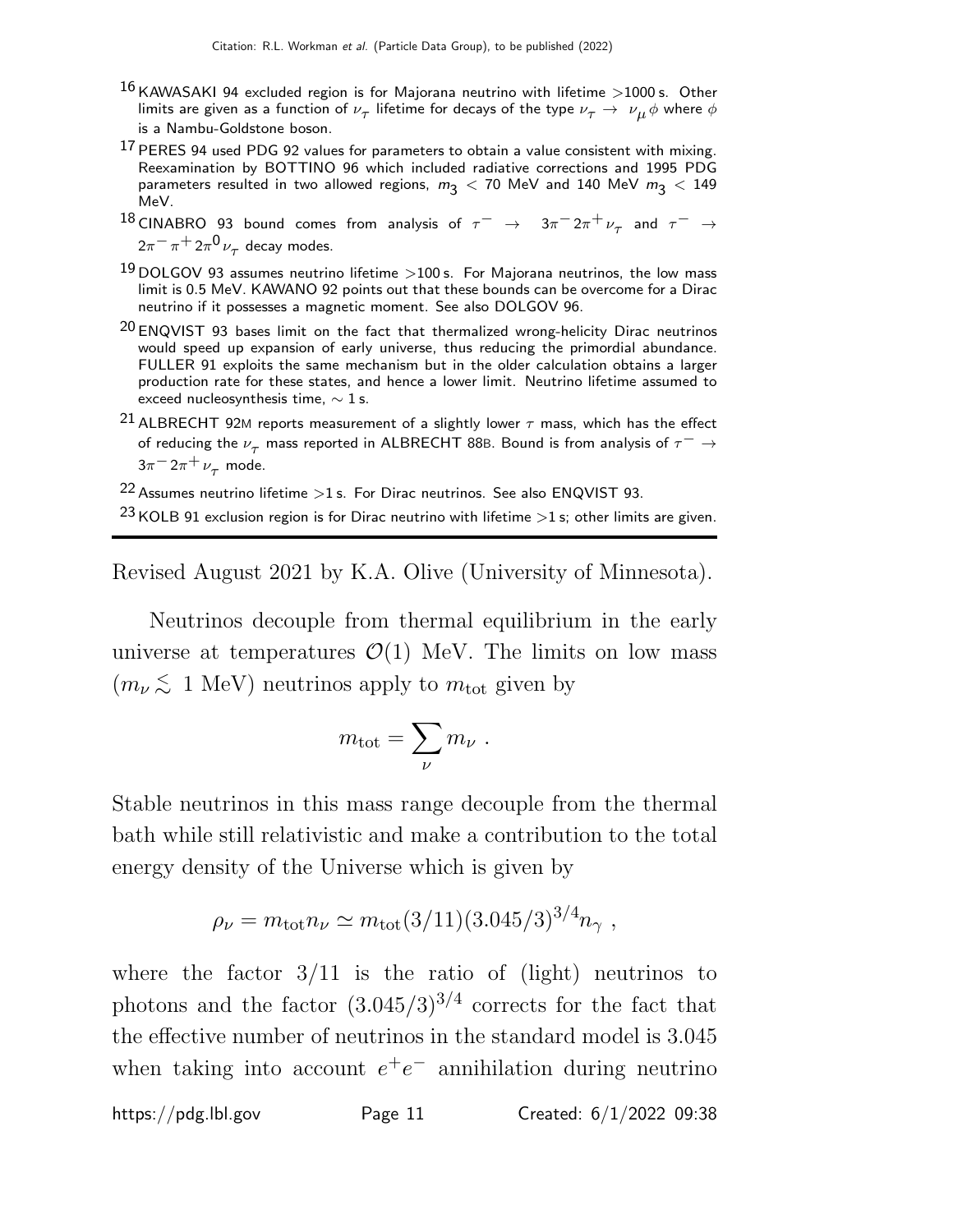decoupling. Writing  $\Omega_{\nu} = \rho_{\nu}/\rho_{c}$ , where  $\rho_{c}$  is the critical energy density of the Universe, and using  $n_{\gamma} = 410.7 \text{ cm}^{-3}$ , we have

$$
\Omega_{\nu}h^2 \simeq m_{\rm tot}/(93~{\rm eV}) \ .
$$

While an upper limit to the matter density of  $\Omega_m h^2 < 0.12$ would constrain  $m_{\text{tot}} < 11$  eV, much stronger constraints are obtained from the observations of the CMB, combined with lensing and baryon acoustic oscillations data. These combine to give an upper limit of around 0.12 eV, and may, in the near future, be able to provide a lower bound on the sum of the neutrino masses. The current lower bound of  $m_{\text{tot}} > 0.06$  eV implies a lower limit of  $\Omega_{\nu} h^2 > 6 \times 10^{-4}$ . See our review on "Neutrinos in Cosmology" for more details.

# SUM OF THE NEUTRINO MASSES,  $m_{\text{tot}}$

This is a sum of the neutrino masses,  $m_{\text{tot}}$ , as defined in the above note, of effectively stable neutrinos, i.e. those with mean lifetimes on cosmological scales. When necessary, we have generalized the results reported so they apply to  $m_{\text{tot}}$ . For other limits, see SZALAY 76, VYSOTSKY 77, BERNSTEIN 81, FREESE 84, SCHRAMM 84, and COWSIK 85. For more information see a note on "Neutrinos in Cosmology" in this Review.

|       | VALUE (eV)                 | $CL\%$ | <b>DOCUMENT ID</b>                                                            |    | <b>TECN</b> | <b>COMMENT</b>             |
|-------|----------------------------|--------|-------------------------------------------------------------------------------|----|-------------|----------------------------|
|       |                            |        | • • • We do not use the following data for averages, fits, limits, etc. • • • |    |             |                            |
| $\lt$ | 0.13                       | 95     | $1$ ABBOTT                                                                    |    |             | 21A COSM DES and Planck    |
| $\lt$ | 0.12                       | 95     | $2$ ALAM                                                                      | 21 | <b>COSM</b> |                            |
| $\lt$ | 0.09                       | 95     | $3$ DI-VALENT                                                                 | 21 | <b>COSM</b> |                            |
| $\lt$ | 0.16                       | 95     | <sup>4</sup> GARNY                                                            | 21 | <b>COSM</b> |                            |
|       | $< 0.06 - 0.14$            | 95     | <sup>5</sup> STOCKER                                                          | 21 |             | COSM Normal mass ordering  |
| $\lt$ | 0.12                       | 95     | $6$ AGHANIM                                                                   | 20 | <b>COSM</b> |                            |
| $\lt$ | 0.15                       | 95     | <sup>7</sup> CHOUDHURY 20                                                     |    |             | COSM Normal mass hierarchy |
| $\lt$ | 0.16                       | 95     | <sup>8</sup> IVANOV                                                           | 20 |             | COSM Planck and BOSS       |
| $\lt$ | 0.11                       | 95     | <sup>9</sup> PALANQUE-                                                        | 20 |             | COSM Lyman alpha and CMB   |
| $\lt$ | 0.26                       | 95     | <sup>10</sup> LOUREIRO                                                        | 19 | <b>COSM</b> |                            |
| $\lt$ | 0.18                       | 95     | <sup>11</sup> UPADHYE                                                         | 19 |             | COSM BOSS and CMB          |
| $\lt$ | 0.152                      | 95     | <sup>12</sup> CHOUDHURY                                                       | 18 | <b>COSM</b> |                            |
|       | $+0.061$<br>0.064<br>0.005 | 95     | <sup>13</sup> SIMPSON                                                         | 17 | <b>COSM</b> |                            |
| $\lt$ | 0.151                      | 95     | <sup>14</sup> VAGNOZZI                                                        | 17 | <b>COSM</b> |                            |
|       | https://pdg.lbl.gov        |        | Page 12                                                                       |    |             | Created: 6/1/2022 09:38    |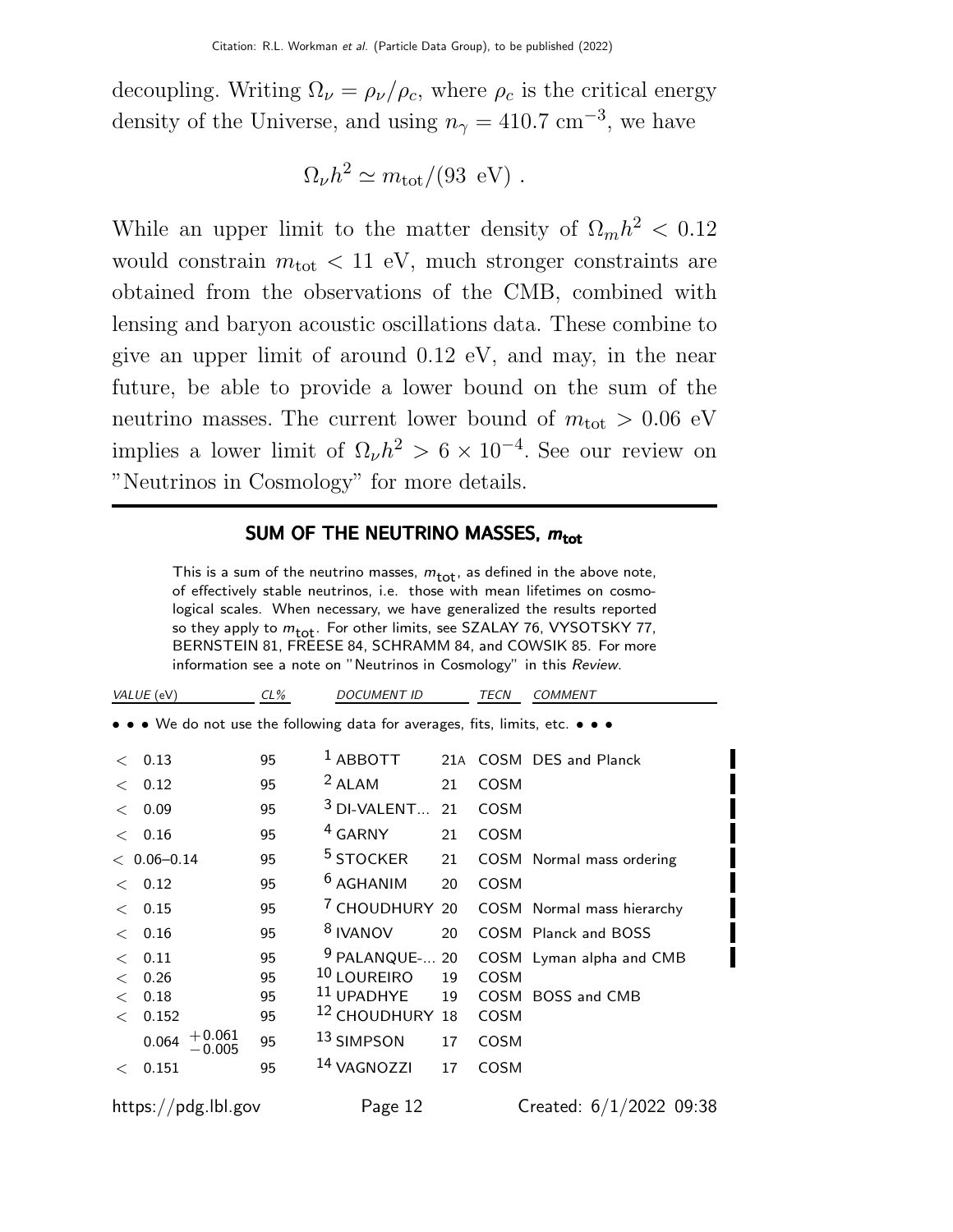| $\lt$          | 0.14                       | 95       | <sup>15</sup> YECHE<br><sup>16</sup> DIVALENTINO 16 | 17     |             | COSM BOSS and XQ-100       |
|----------------|----------------------------|----------|-----------------------------------------------------|--------|-------------|----------------------------|
| $\lt$<br>$\lt$ | 0.0926<br>0.18             | 90<br>95 | <sup>17</sup> HUANG                                 | 16     | COSM        | COSM Normal mass hierarchy |
| $\lt$          | 0.14                       | 95       | $18$ ROSSI                                          | 15     | <b>COSM</b> |                            |
| $\lt$          | 0.23                       | 95       | $19$ ADE                                            | 14     | COSM Planck |                            |
|                | $0.320 \pm 0.081$          |          | <sup>20</sup> BATTYE                                | 14     | COSM        |                            |
|                | 0.35<br>$\pm 0.10$         |          | <sup>21</sup> BEUTLER                               | 14     | COSM BOSS   |                            |
|                | $+0.09$<br>0.22<br>$-0.10$ |          | <sup>22</sup> COSTANZI                              | 14     | COSM        |                            |
| $\,<\,$        | 0.22                       | 95       | 23 GIUSARMA                                         | 14     | COSM        |                            |
|                | 0.32<br>$\pm 0.11$         |          | $24$ HOU                                            | 14     | COSM        |                            |
| $\,<\,$        | 0.26                       | 95       | <sup>25</sup> LEISTEDT                              | 14     | COSM        |                            |
| $\lt$          | 0.18                       | 95       | <sup>26</sup> RIEMER-SOR14                          |        | COSM        |                            |
| $\lt$          | 0.24                       | 68       | <sup>27</sup> MORESCO                               | 12     | COSM        |                            |
| $\lt$          | 0.29                       | 95       | $28$ XIA                                            | 12     | COSM        |                            |
| $\lt$          | 0.81                       | 95       | <sup>29</sup> SAITO                                 | 11     | COSM SDSS   |                            |
| $\lt$          | 0.44                       | 95       | 30 HANNESTAD                                        | 10     | COSM        |                            |
| $\lt$          | 0.6                        | 95       | 31 SEKIGUCHI                                        | 10     | COSM        |                            |
| $\lt$          | 0.28                       | 95       | 32 THOMAS                                           | 10     | COSM        |                            |
| $\lt$          | 1.1                        |          | 33 ICHIKI                                           | 09     | COSM        |                            |
| $\lt$          | 1.3                        | 95       | 34 KOMATSU                                          | 09     |             | COSM WMAP                  |
| $\lt$          | 1.2                        |          | 35 TERENO                                           | 09     | COSM        |                            |
| $\lt$          | 0.33                       |          | 36 VIKHLININ                                        | 09     | COSM        |                            |
| $\lt$          | 0.28                       |          | 37 BERNARDIS                                        | 08     | COSM        |                            |
|                | $< 0.17 - 2.3$             |          | 38 FOGLI                                            | 07     | COSM        |                            |
| $\lt$          | 0.42                       | 95       | 39 KRISTIANSEN 07                                   |        | COSM        |                            |
|                | $< 0.63 - 2.2$             |          | 40 ZUNCKEL                                          | 07     | COSM        |                            |
| $\lt$          | 0.24                       | 95       | 41 CIRELLI                                          | 06     | COSM        |                            |
| $\lt$          | 0.62                       | 95       | 42 HANNESTAD                                        | 06     | COSM        |                            |
| $\lt$          | 1.2                        |          | 43 SANCHEZ                                          | 06     | COSM        |                            |
| $\lt$          | 0.17                       | 95       | 41 SELJAK                                           | 06     | COSM        |                            |
| $\lt$          | 2.0                        | 95       | 44 ICHIKAWA                                         | 05     | COSM        |                            |
| $\lt$          | 0.75                       |          | 45 BARGER                                           | 04     | COSM        |                            |
| $\lt$          | $1.0\,$                    |          | 46 CROTTY                                           | 04     | COSM        |                            |
| $\lt$          | 0.7                        |          | 47 SPERGEL                                          | 03     |             | COSM WMAP                  |
| $\lt$          | 0.9                        |          | 48 LEWIS                                            | 02     | COSM        |                            |
| <              | 4.2                        |          | 49 WANG                                             | 02     | COSM CMB    |                            |
| $\lt$          | 2.7                        |          | 50 FUKUGITA<br>$51$ CROFT                           | $00\,$ | COSM        |                            |
| $\lt$          | 5.5                        |          |                                                     | 99     | ASTR        | Ly $\alpha$ power spec     |
| $<$ 180 $\,$   |                            |          | SZALAY                                              | 74     | COSM        |                            |
| $<132$         |                            |          | <b>COWSIK</b><br><b>MARX</b>                        | 72     | COSM        |                            |
| $<$ 280        |                            |          |                                                     | 72     | COSM        |                            |
| $<$ 400        |                            |          | <b>GERSHTEIN</b>                                    | 66     | COSM        |                            |

1 ABBOTT 21<sup>A</sup> combines Dark Energy Survey (DES) year 3 results with Planck CMB lensing measurements.

- $2$  ALAM 21 limit on the sum of neutrino masses by the eBOSS collaboration is based on galaxy, quasar, and Lyman- $\alpha$  3D clustering data combined with Planck temperature and polarization CMB and supernovae data.
- 3 DI-VALENTINO 21 combines CMB temperature and polarization, SNIa luminosity distances and baryon acoustic oscillations data.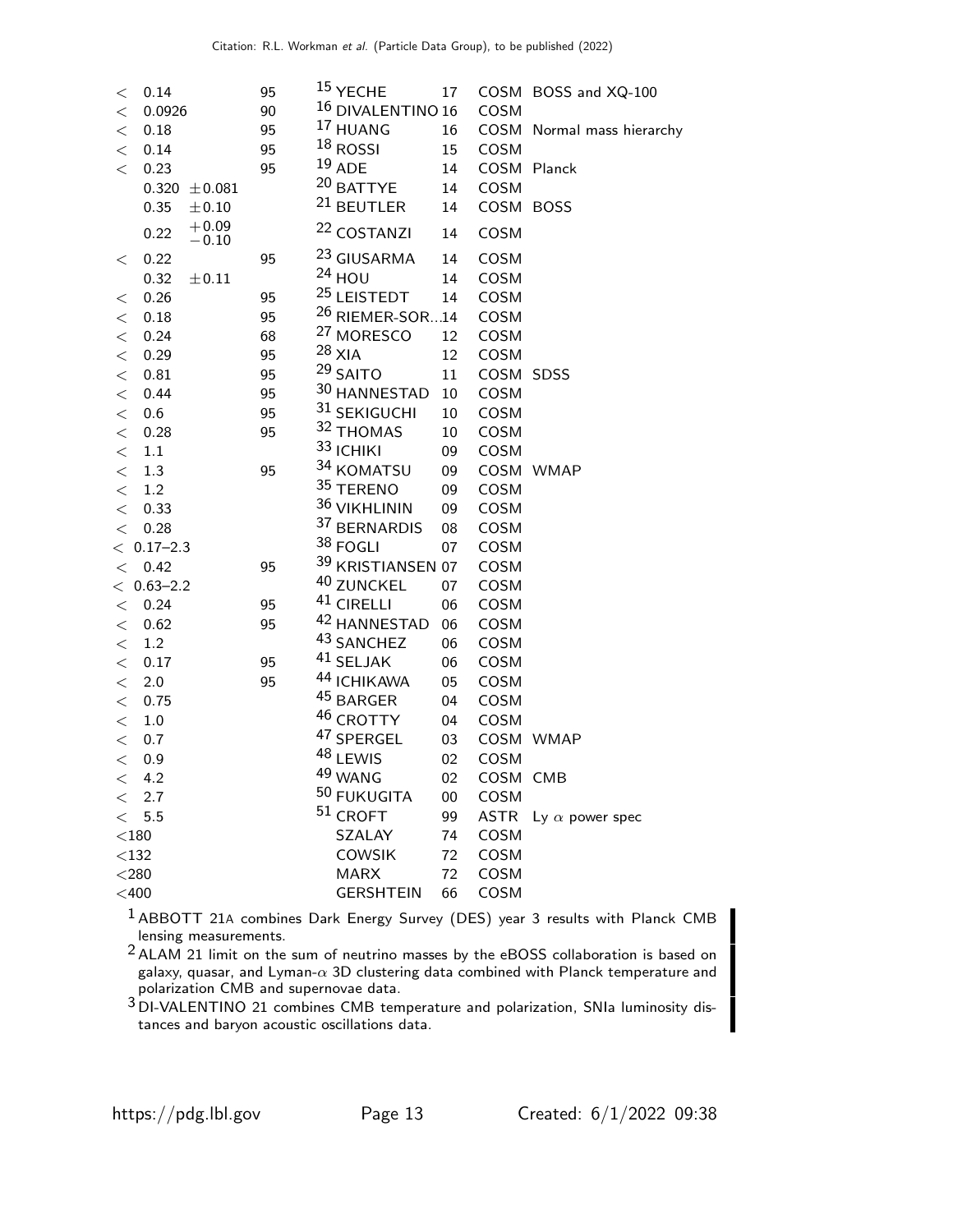- <sup>4</sup> GARNY 21 employs a model for the Lyman- $\alpha$  flux power spectrum to set a limit using BOSS data. When combined with Planck CMB temperature and polarization data, a 95% CL range 0.10–0.13 eV is found.
- <sup>5</sup> STOCKER 21 use terrestrial and cosmological experiments to set a 95% CL range on the sum of neutrino masses of 0.058–0.139 eV for normal ordering and 0.098–0.174 eV for inverse ordering. They also set an upper limit of 0.037 eV  $(NO)$  and 0.042 eV  $(1O)$ for the lightest neutrino mass.
- $6$  AGHANIM 20 limit on the sum of neutrino masses from Planck data combined with lensing and baryon acoustic oscillations (BAO). Without BAO, the limit relaxes to <0.24 eV. Several other limits are quoted based on different combinations of data.
- 7 CHOUDHURY 20 combines 2018 Planck CMB temperature and polarization data plus lensing, together with baryon acoustic oscillation data from BOSS, MGS, and 6dFGS. Assumes ΛCDM model. The upper limit is 0.17 eV for the inverted hierarchy, and 0.12 eV for degenerate neutrinos. Limits are also derived for extended cosmological models.
- 8 IVANOV 20 combines 2018 Planck CMB data with baryon acoustic oscillation data from BOSS. This study is based on a full-shape likelhood for the redshift-space galaxy power spectrum of the BOSS data.
- 9 PALANQUE-DELABROUILLE 20 combine Lyman alpha and Planck temperature and polarization data. Limit improves to 0.09 eV when CMB lensing and baryon acoustic oscillation data are included.
- $^{10}$  LOUREIRO 19 combines data from large scale structure, cosmic microwave background, type Ia supernovae and big bang nucleosynthesis using physically motivated neutrino mass models.
- $11$  UPADHYE 19 uses the shape of the BOSS redshift-space galaxy power spectrum in combination with the CMB, and supernovae data. Limit weakens to  $< 0.54$  eV if the dark energy equation of state is allowed to vary.
- <sup>12</sup> CHOUDHURY 18 combines 2015 Planck CMB temperature data, information from the optical depth to reionization from Planck 2016 intermediate results together with baryon acoustic oscillation data from BOSS, MGS, and 6dFGS as well as supernovae Type Ia data from the Pantheon Sample. The limit is strengthened to 0.118 eV when high-/ CMB polarization data is also included.
- $13$  SIMPSON 17 uses a combination of laboratory and cosmological measurements to determine the light neutrino masses and argue that there is strong evidence for the normal mass ordering.
- 14 Combines temperature anisotropies of the CMB from Planck with data on baryon acoustic oscillations and the optical depth to reionization. Limit is strengthened to 0.118 when high multipole polarization data is included. Updates GIUSARMA 16.
- $^{15}$  Constrains the total mass of neutrinos using the Lyman-alpha forest power spectrum with BOSS (mid-resolution), XQ-100 (high-resolution) and CMB. Without the CMB data, the limit relaxes to 0.8 eV. Supersedes PALANQUE-DELABROUILLE 15A.
- <sup>16</sup> Constrains the total mass of neutrinos from Planck CMB data combined with baryon acoustic oscillation and Planck cluster data.
- $17$  Constrains the total mass of neutrinos from BAO data from SDSS-III/BOSS combined with CMB data from Planck. Limit quoted for normal mass hierarchy. The limit for the inverted mass hierarchy is 0.20 eV and for the degenerate mass hierarchy it is 0.15 eV.
- $18$  ROSSI 15 sets limits on the sum of neutrino masses using BOSS Lyman alpha forest data combined with Planck CMB data and baryon acoustic oscillations.
- $19$  Constrains the total mass of neutrinos from Planck CMB data along with WMAP polarization, high L, and BAO data.
- $20$  Finite neutrino mass fit to resolve discrepancy between CMB and lensing measurements.
- $21$  Fit to the total mass of neutrinos from BOSS data along with WMAP CMB data and data from other BAO constraints and weak lensing.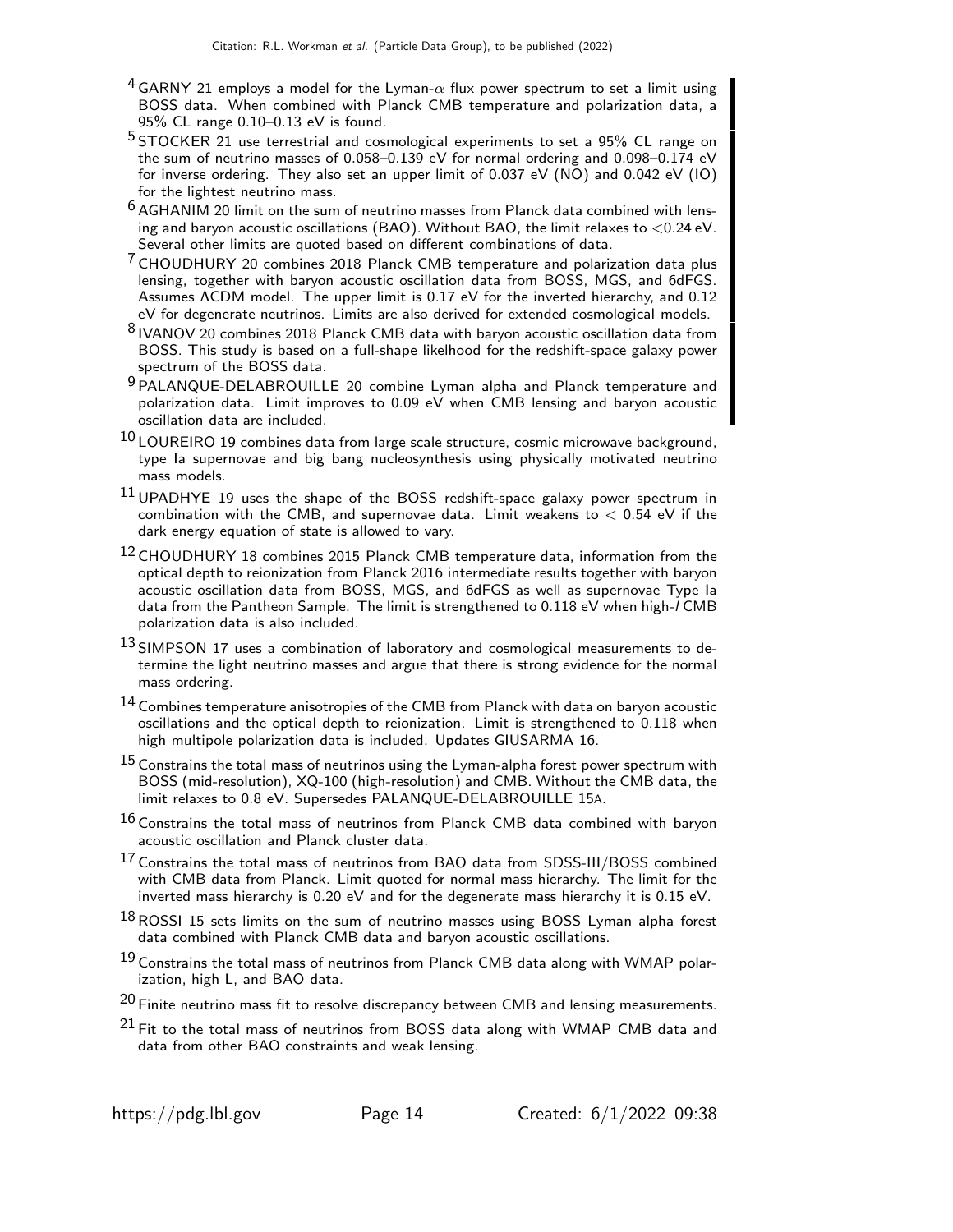- $22$  Fit to the total mass of neutrinos from Planck CMB data along with BAO.
- <sup>23</sup> Constrains the total mass of neutrinos from Planck CMB data combined with baryon acoustic oscillation data from BOSS and HST data on the Hubble parameter.
- $^{24}$  Fit based on the SPT-SZ survey combined with CMB, BAO, and  $H_0$  data.
- $25$  Constraints the total mass of neutrinos (marginalizing over the effective number of neutrino species) from CMB, CMB lensing, BAO, and galaxy clustering data.
- $26$  Constrains the total mass of neutrinos from Planck CMB data combined with baryon acoustic oscillation data from BOSS, 6dFGS, SDSS, WiggleZ data on the galaxy power spectrum, and HST data on the Hubble parameter. The limit is increased to 0.25 eV if a lower bound to the sum of neutrino masses of 0.04 eV is assumed.
- $27$  Constrains the total mass of neutrinos from observational Hubble parameter data with seven-year WMAP data and the most recent estimate of  $H_0^{\vphantom{\dagger}}$  .
- $28$  Constrains the total mass of neutrinos from the CFHTLS combined with seven-year WMAP data and a prior on the Hubble parameter. Limit is relaxed to 0.41 eV when small scales affected by non-linearities are removed.
- $29$  Constrains the total mass of neutrinos from the Sloan Digital Sky Survey and the five-year WMAP data.
- 30 Constrains the total mass of neutrinos from the 7-year WMAP data including SDSS and HST data. Limit relaxes to 1.19 eV when CMB data is used alone. Supersedes HANNESTAD 06.
- 31 Constrains the total mass of neutrinos from a combination of CMB data, a recent measurement of  $H_0$  (SHOES), and baryon acoustic oscillation data from SDSS.
- 32 Constrains the total mass of neutrinos from SDSS MegaZ LRG DR7 galaxy clustering data combined with CMB, HST, supernovae and baryon acoustic oscillation data. Limit relaxes to 0.47 eV when the equation of state parameter,  $w \neq 1$ .
- $33$  Constrains the total mass of neutrinos from weak lensing measurements when combined with CMB. Limit improves to 0.54 eV when supernovae and baryon acoustic oscillation observations are included. Assumes ΛCDM model.
- $^{34}$  Constrains the total mass of neutrinos from five-year WMAP data. Limit improves to 0.67 eV when supernovae and baryon acoustic oscillation observations are included. Limits quoted assume the ΛCDM model. Supersedes SPERGEL 07.
- 35 Constrains the total mass of neutrinos from weak lensing measurements when combined with CMB. Limit improves to 0.03  $<\Sigma m_\nu<$  0.54 eV when supernovae and baryon<br>acoustic oscillation observations are included. The slight preference for massive neutrinos at the two-sigma level disappears when systematic errors are taken into account. Assumes ΛCDM model.
- $36$  Constrains the total mass of neutrinos from recent Chandra X-ray observations of galaxy clusters when combined with CMB, supernovae, and baryon acoustic oscillation measurements. Assumes flat universe and constant dark-energy equation of state, w.
- 37 Constraints the total mass of neutrinos from recent CMB and SOSS LRG power spectrum data along with bias mass relations from SDSS, DEEP2, and Lyman-Break Galaxies. It assumes ΛCDM model. Limit degrades to 0.59 eV in a more general wCDM model.
- $38$  Constrains the total mass of neutrinos from neutrino oscillation experiments and cosmological data. The most conservative limit uses only WMAP three-year data, while the most stringent limit includes CMB, large-scale structure, supernova, and Lyman-alpha data.
- 39 Constrains the total mass of neutrinos from recent CMB, large scale structure, SN1a, and baryon acoustic oscillation data. The limit relaxes to 1.75 when WMAP data alone is used with no prior. Paper shows results with several combinations of data sets. Supersedes KRISTIANSEN 06.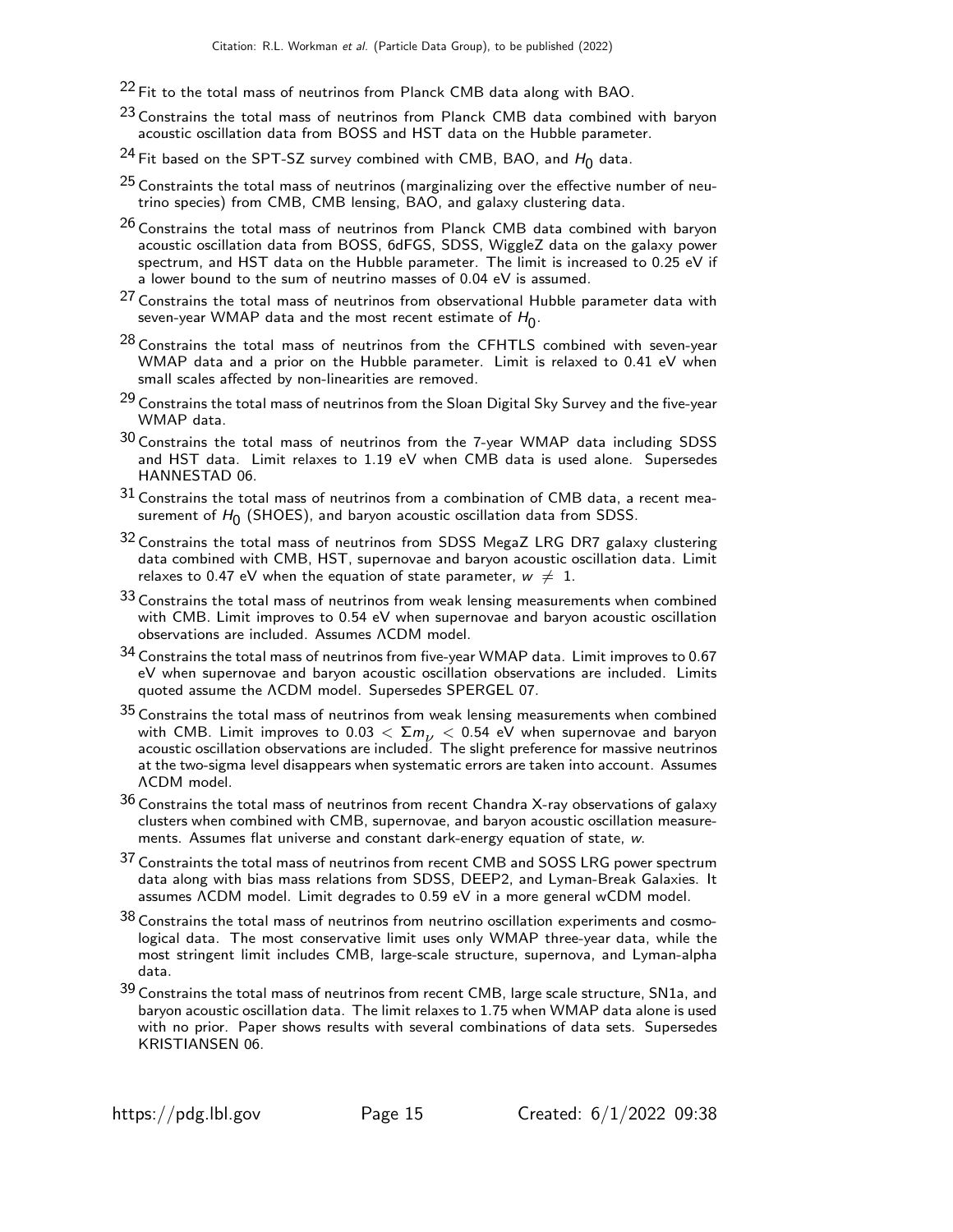- $^{40}$  Constrains the total mass of neutrinos from the CMB and the large scale structure data. The most conservative limit is obtained when generic initial conditions are allowed.
- $41$  Constrains the total mass of neutrinos from recent CMB, large scale structure, Lymanalpha forest, and SN1a data.
- $42$  Constrains the total mass of neutrinos from recent CMB and large scale structure data. See also GOOBAR 06. Superseded by HANNESTAD 10.
- 43 Constrains the total mass of neutrinos from the CMB and the final 2dF Galaxy Redshift Survey.
- 44 Constrains the total mass of neutrinos from the CMB experiments alone, assuming ΛCDM Universe. FUKUGITA 06 show that this result is unchanged by the 3-year WMAP data.
- 45 Constrains the total mass of neutrinos from the power spectrum of fluctuations derived from the Sloan Digital Sky Survey and the 2dF galaxy redshift survey, WMAP and 27 other CMB experiments and measurements by the HST Key project.
- $^{46}$  Constrains the total mass of neutrinos from the power spectrum of fluctuations derived from the Sloan Digital Sky Survey, the 2dF galaxy redshift survey, WMAP and ACBAR. The limit is strengthened to 0.6 eV when measurements by the HST Key project and supernovae data are included.
- $47$  Constrains the fractional contribution of neutrinos to the total matter density in the Universe from WMAP data combined with other CMB measurements, the 2dfGRS data, and Lyman  $\alpha$  data. The limit does not noticeably change if the Lyman  $\alpha$  data are not used.
- 48 LEWIS 02 constrains the total mass of neutrinos from the power spectrum of fluctuations derived from the CMB, HST Key project, 2dF galaxy redshift survey, supernovae type Ia, and BBN.
- 49 WANG 02 constrains the total mass of neutrinos from the power spectrum of fluctuations derived from the CMB and other cosmological data sets such as galaxy clustering and the Lyman  $\alpha$  forest.
- 50 FUKUGITA 00 is a limit on neutrino masses from structure formation. The constraint is based on the clustering scale  $\sigma_8$  and the COBE normalization and leads to a conservative limit of 0.9 eV assuming 3 nearly degenerate neutrinos. The quoted limit is on the sum of the light neutrino masses.
- <sup>51</sup> CROFT 99 result based on the power spectrum of the Ly  $\alpha$  forest. If  $\Omega_{\text{matter}} < 0.5$ , the limit is improved to  $m_{\nu}$  < 2.4 ( $\Omega_{\text{matter}}/0.17$ –1) eV.

#### Limits on MASSES of Light Stable Right-Handed ν (with necessarily suppressed interaction strengths)

| $\sum_{i=1}^{n}$<br><i>VALUE</i> (eV)                                         | <i>DOCUMENT ID</i>     | TECN | COMMENT                                            |
|-------------------------------------------------------------------------------|------------------------|------|----------------------------------------------------|
| • • • We do not use the following data for averages, fits, limits, etc. • • • |                        |      |                                                    |
| $<$ 100–200 $\,$<br>$<$ 200–2000                                              | $1$ OLIVE<br>$1$ OLIVE |      | 82 $\,$ COSM Dirac $\nu$<br>82 COSM Majorana $\nu$ |

 $^1$ Depending on interaction strength  $\emph{G}_{\pmb{R}}$  where  $\emph{G}_{\pmb{R}} <$   $\emph{G}_{\pmb{F}}.$ 

# Limits on MASSES of Heavy Stable Right-Handed ν (with necessarily suppressed interaction strengths)

| VALUE<br>GeV <sup>'</sup> | $\mathcal{L}$ UMEN $\bm{\tau}$<br>ID<br>OC.<br>Х | TECN<br>_______ | <i>JMMENT</i> |
|---------------------------|--------------------------------------------------|-----------------|---------------|
|                           |                                                  |                 |               |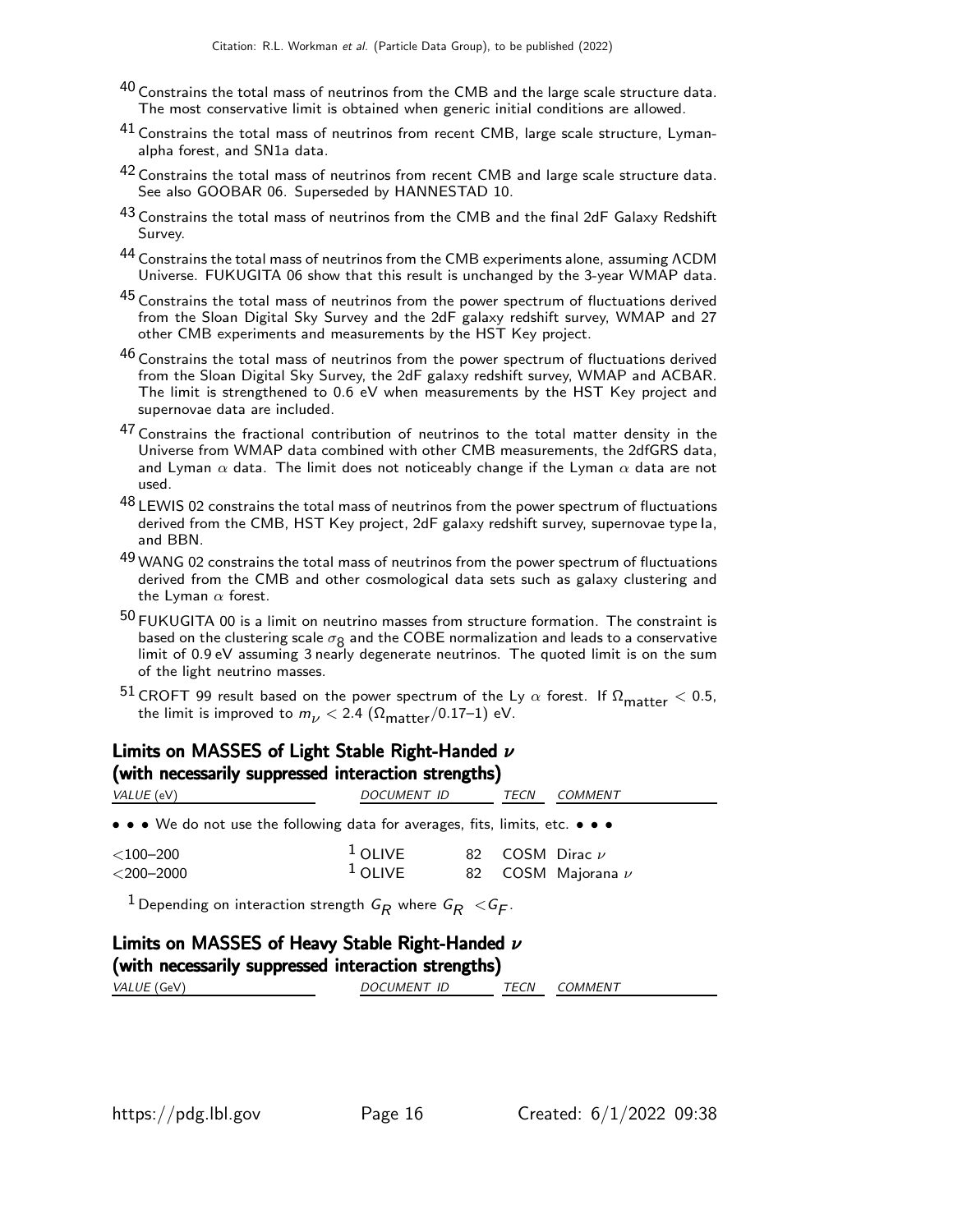• • • We do not use the following data for averages, fits, limits, etc. • • •

| >10  | $1$ OLIVE | 82 COSM $G_R/G_F < 0.1$  |  |
|------|-----------|--------------------------|--|
| >100 | $1$ OLIVE | 82 COSM $G_R/G_F < 0.01$ |  |

 $<sup>1</sup>$  These results apply to heavy Majorana neutrinos and are summarized by the equation:</sup>  $m_{\nu}$   $>$  1.2 GeV (G $_{F}/$ G $_{R}$ ). The bound saturates, and if G $_{R}$  is too small no mass range is allowed.

# ν CHARGE

|                     | $e =$ electron charge is the unit of values listed below. |        |                                                                               |     |             |                              |  |
|---------------------|-----------------------------------------------------------|--------|-------------------------------------------------------------------------------|-----|-------------|------------------------------|--|
| VALUE (e)           |                                                           | $CL\%$ | <b>DOCUMENT ID</b>                                                            |     | TECN        | <b>COMMENT</b>               |  |
|                     | $< 4 \times 10^{-35}$                                     | 95     | $1$ CAPRINI                                                                   | 05  |             | COSM charge neutral universe |  |
|                     |                                                           |        | • • • We do not use the following data for averages, fits, limits, etc. • • • |     |             |                              |  |
|                     | ${<}5.4\times10^{-12}$                                    | 90     | $2$ ABE                                                                       |     |             | 20E XMAS solar neutrinos     |  |
|                     | $1.7 - 2.3 \times 10^{-12}$                               | 68     | $3$ KHAN                                                                      | 20  |             | spectral fit of XENON1T      |  |
|                     | ${<}3 \times 10^{-8}$                                     | 95     | <sup>4</sup> DELLA-VALLE 16                                                   |     | LASR        | magnetic dichroism           |  |
|                     | ${<}2.1 \times 10^{-12}$                                  | 90     | $5$ CHEN                                                                      | 14A |             | TEXO nuclear reactor         |  |
|                     | ${<}1.5\times10^{-12}$                                    | 90     | <sup>6</sup> STUDENIKIN                                                       | 14  |             | nuclear reactor              |  |
|                     | ${<}3.7\times10^{-12}$                                    | 90     | <sup>7</sup> GNINENKO                                                         | 07  | RVUE        | nuclear reactor              |  |
|                     | $<\!\!2\phantom{.0} \times 10^{-14}$                      |        | <sup>8</sup> RAFFELT                                                          | 99  |             | ASTR red giant luminosity    |  |
|                     | $<\!6\phantom{a}\times10^{-14}$                           |        | $9$ RAFFELT                                                                   | 99  | ASTR        | solar cooling                |  |
| $\leq$ 4            | $\times$ 10 $^{-4}$                                       |        | $10$ BABU                                                                     | 94  |             | RVUE BEBC beam dump          |  |
| $\leq$ 3            | $\times$ 10 $^{-4}$                                       |        | 11 DAVIDSON                                                                   | 91  |             | RVUE SLAC $e^-$ beam dump    |  |
| $\langle 2 \rangle$ | $\times$ 10 $^{-15}$                                      |        | 12 BARBIELLINI                                                                | 87  | <b>ASTR</b> | SN 1987A                     |  |
| ${<}1$              | $\times$ 10 $^{-13}$                                      |        | 13 BERNSTEIN                                                                  | 63  |             | ASTR solar energy losses     |  |

 $1$  CAPRINI 05 limit derived from the lack of a charge asymmetry in the universe. Limit assumes that charge asymmetries between particles are not anti-correlated.

<sup>2</sup> ABE 20E obtains this result by assuming that the low-energy excess events in the XMASS detector are produced by neutrino millicharge which is common for all three neutrino flavors.

3 KHAN 20 performed a constrained spectral fit analysis of the excess observed in the electron recoil energy spectrum by the XENON1T experiment. This range of neutrino millicharge values is one of the possible interpretations of these excess events. For the individual flavor constraints at 90% C.L. see the original reference.

 $4$  DELLA-VALLE 16 obtain a limit on the charge of neutrinos valid for masses of less than 10 meV. For heavier neutrinos the limit increases as a power of mass, reaching  $10^{-6}$  e for  $m = 100$  meV.

<sup>5</sup> CHEN 14A use the Multi-Configuration RRPA method to analyze reactor  $\overline{\nu}_e$  scattering on Ge atoms with 300 eV recoil energy threshold to obtain this limit.

 $^6$ STUDENIKIN 14 uses the limit on  $\mu_\nu$  from BEDA 13 and the 2.8 keV threshold of the electron recoil energy to obtain this limit.

<sup>7</sup> GNINENKO 07 use limit on  $\overline{\nu}_e$  magnetic moment from LI 03B to derive this result. The limit is considerably weaker than the limits on the charge of  $\nu_{\bm e}$  and  $\overline{\nu}_{\bm e}$  from various astrophysics considerations.

 $8$  This RAFFELT 99 limit applies to all neutrino flavors which are light enough ( $<$ 5 keV) to be emitted from globular-cluster red giants.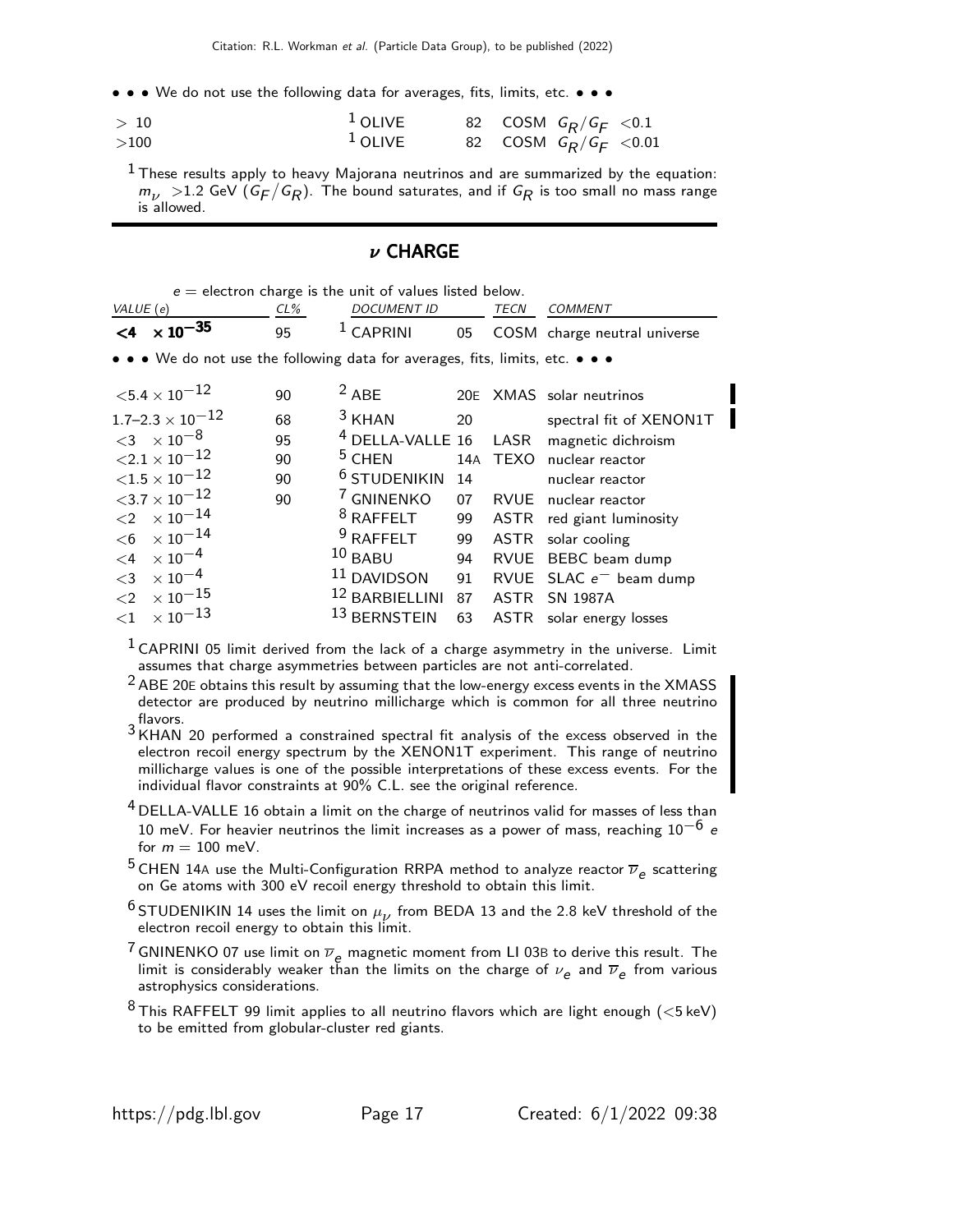- $9$  This RAFFELT 99 limit is derived from the helioseismological limit on a new energy-loss channel of the Sun, and applies to all neutrino flavors which are light enough  $(<1 \text{ keV})$ to be emitted from the sun.
- $10$  BABU 94 use COOPER-SARKAR 92 limit on  $\nu$  magnetic moment to derive quoted result. It applies to  $\nu_{\tau}$ .
- $^{11}$  DAVIDSON 91 use data from early SLAC electron beam dump experiment to derive charge limit as a function of neutrino mass. It applies to  $\nu_{_{\cal T}}.$
- $12$  Exact BARBIELLINI 87 limit depends on assumptions about the intergalactic or galactic magnetic fields and about the direct distance and time through the field. It applies to  $\nu_{\bm{e}}.$

 $13$  The limit applies to all flavors.

# ν (MEAN LIFE) / MASS

Measures  $\left[\sum|\nu_{\ell j}|^2\;{\sf F}_j\;m_j\right]^{-1}$ , where the sum is over mass eigenstates which cannot be resolved experimentally. Some of the limits constrain the radiative decay and are based on the limit of the corresponding photon flux. Other apply to the decay of a heavier neutrino into the lighter one and a Majoron or other invisible particle. Many of these limits apply to any  $\nu$  within the indicated mass range.

Limits on the radiative decay are either directly based on the limits of the corresponding photon flux, or are derived from the limits on the neutrino magnetic moments. In the later case the transition rate for  $\nu_i \rightarrow \nu_i + \gamma$ 

is constrained by  $\Gamma_{ij} = \frac{1}{\tau_{ij}} =$  $(m_i^2 - m_j^2)^3$  $m_i^3$  $\mu_{ij}^2$  where  $\mu_{ij}$  is the neutrino transition moment in the mass eigenstates basis. Typically, the limits on lifetime based on the magnetic moments are many orders of magnitude more restrictive than limits based on the nonobservation of photons.

|       | <i>VALUE</i> (s/eV) |                   | $CL\%$ | <i>DOCUMENT ID</i>                                  | TECN                       | COMMENT                                                                     |
|-------|---------------------|-------------------|--------|-----------------------------------------------------|----------------------------|-----------------------------------------------------------------------------|
|       | >15.4               |                   | 90     |                                                     |                            | <sup>1</sup> KRAKAUER 91 CNTR $\nu_{\mu}$ , $\overline{\nu}_{\mu}$ at LAMPF |
|       |                     | $> 7 \times 10^9$ | 90     | <sup>2</sup> RAFFELT 85 ASTR<br><sup>3</sup> REINES |                            |                                                                             |
| > 300 |                     |                   |        |                                                     | 74 CNTR $\overline{\nu}_e$ |                                                                             |

• • • We do not use the following data for averages, fits, limits, etc. • • •

| 8.08 $\times 10^{-5}$  | 90 | <sup>4</sup> AHARMIM   | 19 | <b>SNO</b>  | $\nu_2$ invisible nonradiative<br>decay       |
|------------------------|----|------------------------|----|-------------|-----------------------------------------------|
| $1.92 \times 10^{-3}$  | 90 | <sup>5</sup> AHARMIM   | 19 | <b>FIT</b>  | $\nu_2$ invisible nonradiative<br>decay       |
| $6 - 26 \times 10^{9}$ | 95 | <sup>6</sup> ESCUDERO  | 19 | COSM        | Invisible decay $m_{12} \geq$<br>$0.05$ eV    |
| $> 10^5 - 10^{10}$     | 95 | <sup>7</sup> CECCHINI  | 11 | ASTR        | $\nu_2 \rightarrow \nu_1$ radiative decay     |
|                        | 90 | <sup>8</sup> MIRIZZI   | 07 | <b>CMB</b>  | radiative decay                               |
|                        | 90 | <sup>9</sup> MIRIZZI   | 07 | <b>CIB</b>  | radiative decay                               |
|                        |    | $10$ WONG              | 07 | <b>CNTR</b> | Reactor $\overline{\nu}_e$                    |
| 0.11                   | 90 | $11 \times IN$         | 05 | <b>CNTR</b> | Reactor $\nu_{\rho}$                          |
|                        |    | $12$ XIN               | 05 | <b>CNTR</b> | Reactor $\nu_{\rho}$                          |
| 0.004                  | 90 | 13 AHARMIM             | 04 | <b>SNO</b>  | quasidegen. $\nu$ masses                      |
| 4.4 $\times 10^{-5}$   | 90 | $13$ AHARMIM           | 04 | SNO         | hierarchical $\nu$ masses                     |
| 100                    | 95 | <sup>14</sup> CECCHINI | 04 | ASTR        | Radiative decay for $\nu$<br>$mass > 0.01$ eV |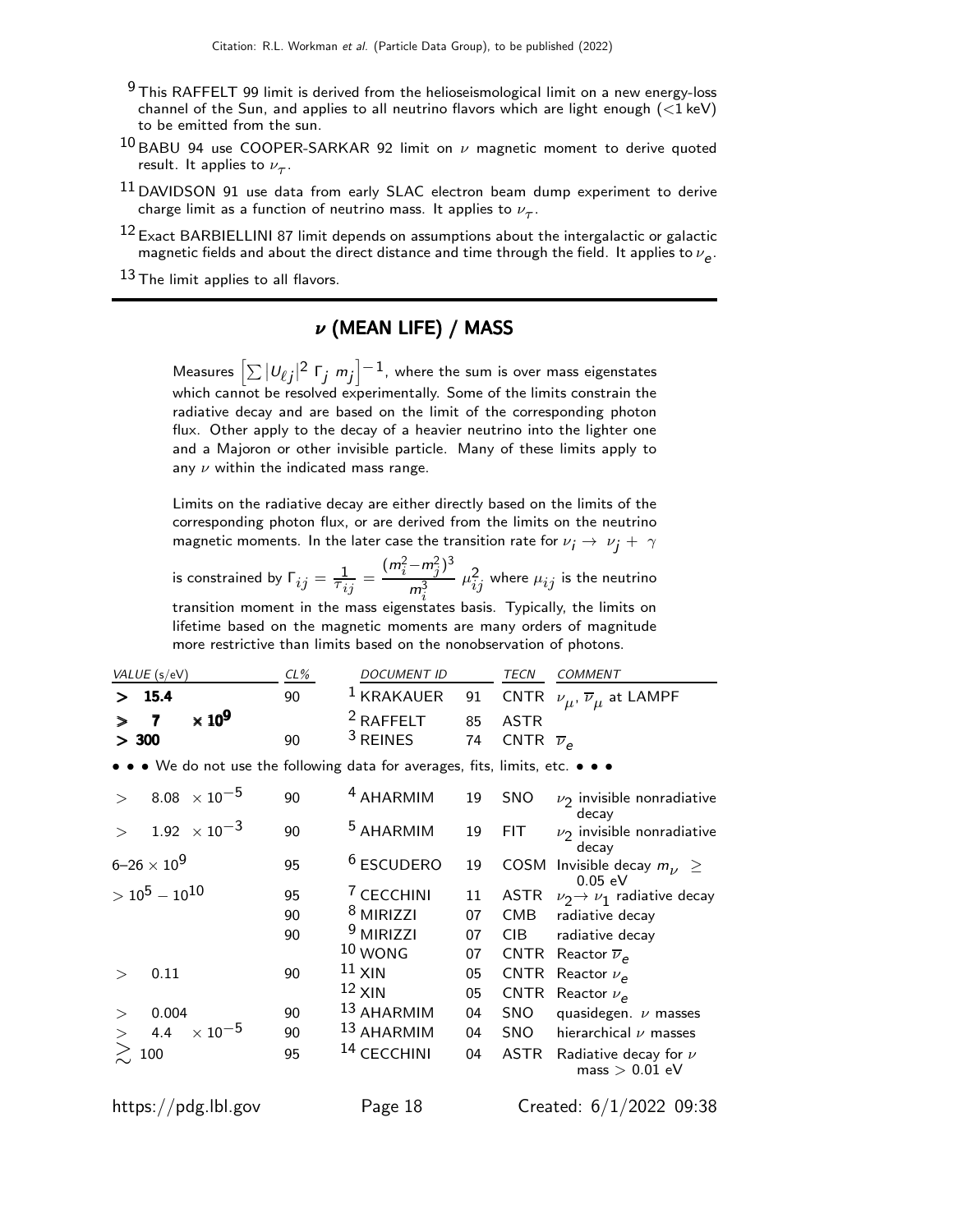| >           | 0.067          |                                     | 90 | <sup>15</sup> EGUCHI   | 04              | KLND        | quasidegen. $\nu$ masses           |
|-------------|----------------|-------------------------------------|----|------------------------|-----------------|-------------|------------------------------------|
| >           | $1.1\,$        | $\times\,10^{-3}$                   | 90 | <sup>15</sup> EGUCHI   | 04              | <b>KLND</b> | hierarchical $\nu$ masses          |
| $\geq$      | 8.7            | $\times$ $10^{-5}$                  | 99 | 16 BANDYOPA            | 03              | <b>FIT</b>  | nonradiative decay                 |
| $\geq$ 4200 |                |                                     | 90 | 17 DERBIN              | 02B             | <b>CNTR</b> | Solar $pp$ and Be $\nu$            |
| >           | 2.8            | $\times$ 10 $^{-5}$                 | 99 | 18 JOSHIPURA           | 02B             | <b>FIT</b>  | nonradiative decay                 |
|             |                |                                     |    | $^{19}$ DOLGOV         | 99              | COSM        |                                    |
|             |                |                                     |    | $20$ BILLER            | 98              | <b>ASTR</b> | $m_{\nu}$ = 0.05–1 eV              |
| $\gt$       | 2.8            | $\times$ 10 $^{15}$                 |    | 21,22 BLUDMAN          | 92              | <b>ASTR</b> | $m_{\nu}$ < 50 eV                  |
|             |                | none $10^{-12}$ - $5 \times 10^{4}$ |    | <sup>23</sup> DODELSON | 92              | <b>ASTR</b> | $m_{1}$ =1-300 keV                 |
|             |                | $<~10^{-12}$ or $>~5\times10^4$     |    | <sup>23</sup> DODELSON | 92              | <b>ASTR</b> | $m_{1}$ =1-300 keV                 |
|             |                |                                     |    | <sup>24</sup> GRANEK   | 91              | COSM        | Decaying $L^0$                     |
| >           | 6.4            |                                     | 90 | <sup>25</sup> KRAKAUER | 91              | <b>CNTR</b> | $\nu_e$ at LAMPF                   |
| $>$         | $1.1\,$        | $\times$ $10^{15}$                  |    | 26 WALKER              | 90              | <b>ASTR</b> | $m_{\nu}$ = 0.03 – $\sim$ 2 MeV    |
| >           | 6.3            | $\times$ $10^{15}$                  |    | 22,27 CHUPP            | 89              | <b>ASTR</b> | $m_{1/2}$ < 20 eV                  |
| >           | $1.7\,$        | $\times$ $10^{15}$                  |    | $22$ KOLB              | 89              | <b>ASTR</b> | $m_{\nu}$ < 20 eV                  |
|             |                |                                     |    | <sup>28</sup> RAFFELT  | 89              | <b>RVUE</b> | $\overline{\nu}$ (Dirac, Majorana) |
|             |                |                                     |    | 29 RAFFELT             | 89 <sub>B</sub> | <b>ASTR</b> |                                    |
| >           | 8.3            | $\times$ $10^{14}$                  |    | 30 VONFEILIT           | 88              | <b>ASTR</b> |                                    |
| >           | 22             |                                     | 68 | 31 OBERAUER            | 87              |             | $\overline{\nu}_R$ (Dirac)         |
| >           | 38             |                                     | 68 | 31 OBERAUER            | 87              |             | $\overline{\nu}$ (Majorana)        |
| >           | 59             |                                     | 68 | 31 OBERAUER            | 87              |             | $\overline{\nu}_I$ (Dirac)         |
| >           | 30             |                                     | 68 | <b>KETOV</b>           | 86              | <b>CNTR</b> | $\overline{\nu}$ (Dirac)           |
| $\geq$      | 20             |                                     | 68 | KETOV                  | 86              | <b>CNTR</b> | $\overline{\nu}$ (Majorana)        |
|             |                |                                     |    | 32 BINETRUY            | 84              | COSM        | $m_{\nu} \sim 1$ MeV               |
| $>$         | 0.11           |                                     | 90 | 33 FRANK               | 81              | <b>CNTR</b> | $\nu\overline{\nu}$ LAMPF          |
| >           | $\overline{2}$ | $\times$ $10^{21}$                  |    | 34 STECKER             | 80              | <b>ASTR</b> | $m_{\nu}$ = 10–100 eV              |
| >           | $1.0\,$        | $\times\,10^{-2}$                   | 90 | 33 BLIETSCHAU          | 78              | <b>HLBC</b> | $\nu_{\mu}$ , CERN GGM             |
| >           | 1.7            | $\times$ $10^{-2}$                  | 90 | 33 BLIETSCHAU          | 78              | <b>HLBC</b> | $\overline{\nu}_{\mu}$ , CERN GGM  |
| $<\,$       | 3              | $\times$ $10^{-11}$                 |    | 35 FALK                | 78              | <b>ASTR</b> | $m_{\nu}$ < 10 MeV                 |
| $\!>$       | 2.2            | $\times$ 10 <sup>-3</sup>           | 90 | 33 BARNES              | 77              | DBC         | $\nu$ , ANL 12-ft                  |
|             |                |                                     |    | 36 COWSIK              | 77              | <b>ASTR</b> |                                    |
| >           | 3.             | $\times$ $10^{-3}$                  | 90 | 33 BELLOTTI            | 76              | <b>HLBC</b> | $\nu$ , CERN GGM                   |
| $\geq$      | $1.3\,$        | $\times\,10^{-2}$                   | 90 | 33 BELLOTTI            | 76              | <b>HLBC</b> | $\overline{\nu}$ , CERN GGM        |
|             |                |                                     |    |                        |                 |             |                                    |

 $^{\displaystyle 1}$ KRAKAUER 91 quotes the limit  $\tau/m_{\nu_1}$   $\,$   $>$   $(0.75a^2$   $\,+\,$  21.65a  $+$  26.3) s/eV, where a is a parameter describing the asymmetry in the neutrino decay defined as  $dN_{\gamma}/d{\rm cos}\theta$  $= (1/2)(1 + a \cos\theta)$  The parameter  $a = 0$  for a Majorana neutrino, but can vary from  $-1$  to 1 for a Dirac neutrino. The bound given by the authors is the most conservative (which applies for  $a = -1$ ).

<sup>2</sup> RAFFELT 85 limit on the radiative decay is from solar x- and  $\gamma$ -ray fluxes. Limit depends on  $\nu$  flux from  $p$  p, now established from GALLEX and SAGE to be  $> 0.5$  of expectation.

 $3$  REINES 74 looked for  $\nu$  of nonzero mass decaying radiatively to a neutral of lesser mass  $+$   $\gamma$ . Used liquid scintillator detector near fission reactor. Finds lab lifetime 6  $\times$  10<sup>7</sup> s or more. Above value of (mean life)/mass assumes average effective neutrino energy of 0.2 MeV. To obtain the limit  $6 \times 10^7$  s REINES 74 assumed that the full  $\overline{\nu}_e$  reactor flux could be responsible for yielding decays with photon energies in the interval 0.1 MeV – 0.5 MeV. This represents some overestimate so their lower limit is an over-estimate of the lab lifetime (VOGEL 84). If so, OBERAUER 87 may be comparable or better.

<sup>4</sup> AHARMIM 19 quotes the limit  $\tau/m_{\nu_2}$  for invisible nonradiative decay of  $\nu_2$ . They obtained this result by analyzing the entire SNO dataset, allowing for the decay of  $\nu_2$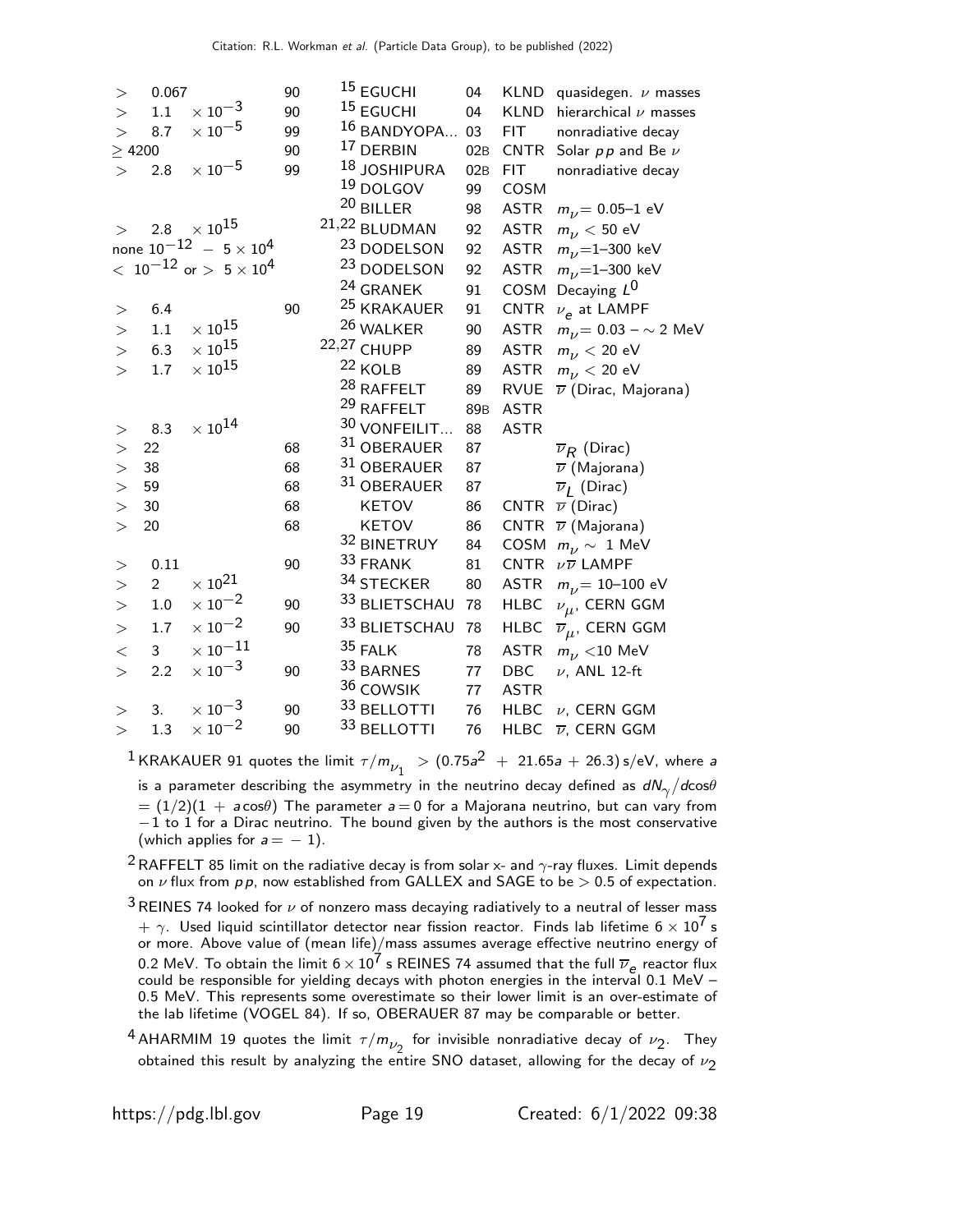which would cause an energy-dependent distortion of the survival probability of electrontype solar neutrinos.

- <sup>5</sup> AHARMIM 19 quotes the limit  $\tau/m_{\nu_2}$  for invisible nonradiative decay of  $\nu_2$ . They obtained this result by combining the  $\tau/m_{\nu_2}$  measurements from SNO and other solar neutrino experiments (Super-Kamiokande, KamLAND, and Borexino <sup>8</sup>B results; Borexino and KamLAND  $7B$ e results; the combined gallium interaction rate from GNO, GALLEX,
- and SAGE; and the chlorine interaction rate from Homestake). The quoted limit at 99% CL is  $> 1.04 \times 10^{-3}$ .
- $^6$ ESCUDERO 19 sets limits on invisible neutrino decays using Planck 2018 data of  $\tau$  $> 1.3-0.3 \times 10^9$  s at 95% C.L. Values in the range  $\tau = 2-16 \times 10^9$  s are preferred at 95% C.L. when Planck polarization data is included. Limits scale as  $(m_\nu/0.05\;\text{eV})^3$ .
- $7$  CECCHINI 11 search for radiative decays of solar neutrinos into visible photons during the 2006 total solar eclipse. The range of (mean life)/mass values corresponds to a range of  $\nu_1$  masses between  $10^{-4}$  and 0.1 eV.
- $8$  MIRIZZI 07 determine a limit on the neutrino radiative decay from analysis of the maximum allowed distortion of the CMB spectrum as measured by the COBE/FIRAS. For the decay  $\nu_2\to\,\nu_1$  the lifetime limit is  $\lesssim$  4  $\times$  10 $^{20}$  s for  $m_{min}\lesssim$  0.14 eV. For transition with the  $|\Delta m_{31}|$  mass difference the lifetime limit is  $\sim$  2  $\times$  10 $^{19}$  s for  $m_{min}~ \lesssim ~0.14$ eV and  $\sim 5 \times 10^{20}$  s for  $m_{min} \gtrsim 0.14$  eV.
- $9$  MIRIZZI 07 determine a limit on the neutrino radiative decay from analysis of the cosmic infrared background (CIB) using the Spitzer Observatory data. For transition with the  $|\Delta m_{31}|$  mass difference they obtain the lifetime limit  $\sim$  10 $^{20}$  s for  $m_{min}$   $\lesssim$  0.14 eV.
- $^{10}\rm{\,WONG}$  07 use their limit on the neutrino magnetic moment together with the assumed experimental value of  $\Delta m_{13}^2 \sim 2 \times 10^{-3}$  eV $^2$  to obtain  $\tau_{13}/m_{1}^3 > 3.2 \times 10^{27}$  s/eV $^3$  for the radiative decay in the case of the inverted mass hierarchy. Similarly to RAFFELT 89 this limit can be violated if electric and magnetic moments are equal to each other. Analogous, but numerically somewhat different limits are obtained for  $\tau_{23}$  and  $\tau_{21}$ .
- $^{11}$  XIN 05 search for the  $\gamma$  from radiative decay of  $\nu_e$  produced by the electron capture on <sup>51</sup>Cr. No events were seen and the limit on  $\tau/m_{\nu}$  was derived. This is a weaker limit on the decay of  $\nu_{\bm{e}}$  than KRAKAUER 91.
- 12 XIN 05 use their limit on the neutrino magnetic moment of  $\nu_e$  together with the assumed experimental value of  $\Delta m^2_{1,3} \, \sim \, 2 \times 10^{-3}$  eV $^2$  to obtain  $\tau_{13}/m^3_1 \, > \, 1 \times 10^{23}$  s/eV $^3$  for the radiative decay in the case of the inverted mass hierarchy. Similarly to RAFFELT 89 this limit can be violated if electric and magnetic moments are equal to each other. Analogous, but numerically somewhat different limits are obtained for  $\tau_{23}$  and  $\tau_{21}$ . Again, this limit is specific for  $\nu_{\bm{e}}$ .
- 13 AHARMIM 04 obtained these results from the solar  $\overline{\nu}_e$  flux limit set by the SNO measurement assuming  $\nu_2$  decay through nonradiative process  $\nu_2 \rightarrow \overline{\nu}_1 X$ , where  $X$  is a Majoron or other invisible particle. Limits are given for the cases of quasidegenerate and hierarchical neutrino masses.
- <sup>14</sup> CECCHINI 04 obtained this bound through the observations performed on the occasion of the 21 June 2001 total solar eclipse, looking for visible photons from radiative decays of solar neutrinos. Limit is a  $\tau/m_{\nu_2}$  in  $\nu_2 \rightarrow \ \nu_1 \gamma$ . Limit ranges from  $\sim$   $\,$  100 to  $\,$  $10^7$  s/eV for  $0.01 < m_{\nu_1} < 0.1$  eV.
- <sup>15</sup> EGUCHI 04 obtained these results from the solar  $\overline{\nu}_e$  flux limit set by the KamLAND measurement assuming  $\nu_2$  decay through nonradiative process  $\nu_2\to\ \overline\nu_1 X$ , where  $X$  is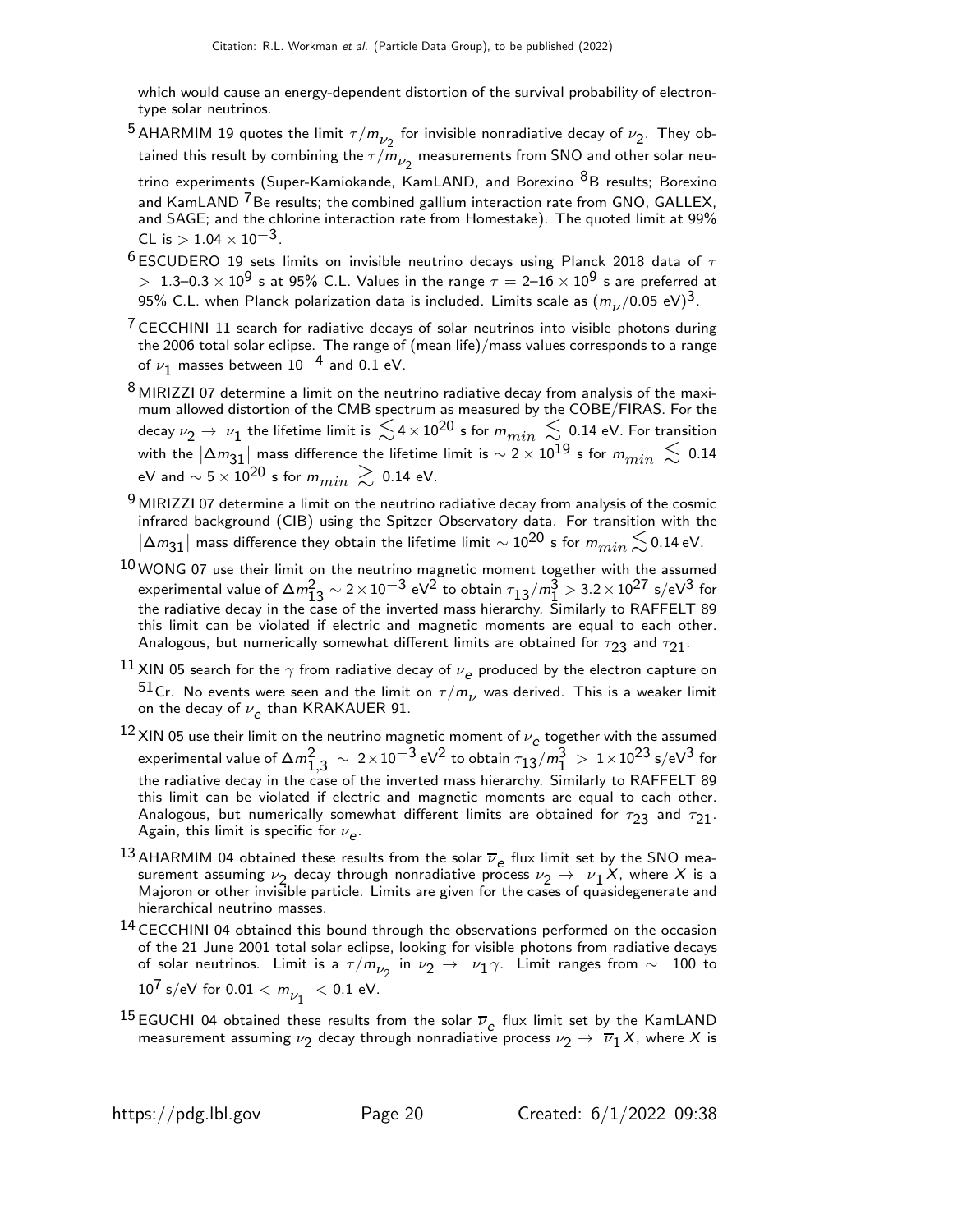a Majoron or other invisible particle. Limits are given for the cases of quasidegenerate and hierarchical neutrino masses.

- $^{16}$  The ratio of the lifetime over the mass derived by BANDYOPADHYAY 03 is for  $\nu_2$ . They obtained this result using the following solar-neutrino data: total rates measured in Cl and Ga experiments, the Super-Kamiokande's zenith-angle spectra, and SNO's day and night spectra. They assumed that  $\nu_1$  is the lowest mass, stable or nearly stable neutrino state and  $\nu_2$  decays through nonradiative Majoron emission process,  $\nu_2 \rightarrow \overline{\nu}_1 + J$ , or through nonradiative process with all the final state particles being sterile. The best fit is obtained in the region of the LMA solution.
- <sup>17</sup> DERBIN 02B (also BACK 03B) obtained this bound for the radiative decay from the results of background measurements with Counting Test Facility (the prototype of the Borexino detector). The laboratory gamma spectrum is given as  $d{\sf N}_{\gamma}/d\cos\theta{=}\left(1/2\right)\left(1+ \right)$ αcosθ) with  $\alpha=0$  for a Majorana neutrino, and  $\alpha$  varying to  $-1$  to 1 for a Dirac neutrino. The listed bound is for the case of  $\alpha{=}0$ . The most conservative bound  $1.5\times10^3$  s eV $^{-1}$ is obtained for the case of  $\alpha =-1$ .
- $^{18}$  The ratio of the lifetime over the mass derived by JOSHIPURA 02B is for  $\nu_2$ . They obtained this result from the total rates measured in all solar neutrino experiments. They assumed that  $\nu_{\bf 1}$  is the lowest mass, stable or nearly stable neutrino state and  $\nu_{\bf 2}$ decays through nonradiative process like Majoron emission decay,  $\nu_2 \rightarrow~\nu_1' +~J$  where

 $\nu'_{1}$  state is sterile. The exact limit depends on the specific solution of the solar neutrino problem. The quoted limit is for the LMA solution.

- $^{19}$  DOLGOV 99 places limits in the (Majorana)  $\tau$ -associated  $\nu$  mass-lifetime plane based on nucleosynthesis. Results would be considerably modified if neutrino oscillations exist.
- <sup>20</sup> BILLER 98 use the observed TeV  $\gamma$ -ray spectra to set limits on the mean life of any radiatively decaying neutrino between 0.05 and 1 eV. Curve shows  $\tau_{\nu}/\rm B_{\gamma} > 0.15\!\times\!10^{21}$  s at 0.05 eV,  $>1.2\times10^{21}$  s at 0.17 eV,  $>$  3  $\times$   $10^{21}$  s at 1 eV, where B $_{\gamma}$  is the branching ratio to photons.
- $21$  BLUDMAN 92 sets additional limits by this method for higher mass ranges. Cosmological limits are also obtained.
- <sup>22</sup> Limit on the radiative decay based on nonobservation of  $\gamma$ 's in coincidence with  $\nu$ 's from SN 1987A.
- $^{23}$  DODELSON 92 range is for wrong-helicity keV mass Dirac  $\nu$ 's from the core of neutron star in SN 1987A decaying to  $\nu$ 's that would have interacted in KAM2 or IMB detectors.
- $^{24}$ GRANEK 91 considers heavy neutrino decays to  $\gamma\nu_L$  and  $3\nu_L$ , where  $m_{\nu_L}^{} <$ 100 keV. Lifetime is calculated as a function of heavy neutrino mass, branching ratio into  $\gamma\nu_{\bm{L}}$ , and  $m_{\nu_L}$  .
- $^{25}$ KRAKAUER 91 quotes the limit for  $\nu_{\bm{e}},\ \tau/m_{\nu}~>(0.3a^2~+~9.8a+15.9)$  s/eV, where a is a parameter describing the asymmetry in the radiative neutrino decay defined as  $\left. dN_{\gamma}/d$ cos $\theta = (1/2)(1 \, + \, a$ cos $\theta)$   $a \! = \! 0$  for a Majorana neutrino, but can vary from  $-1$ to  $1$  for a Dirac neutrino. The bound given by the authors is the most conservative (which applies for  $a = -1$ ).
- 26 WALKER 90 uses SN 1987A  $\gamma$  flux limits after 289 days.
- $27$  CHUPP 89 should be multiplied by a branching ratio (about 1) and a detection efficiency (about 1/4), and pertains to radiative decay of any neutrino to a lighter or sterile neutrino.
- $^{28}$ RAFFELT 89 uses KYULDJIEV 84 to obtain  $\tau m^3 > ~3 \times 10^{18}$  s eV $^3$  (based on  $\overline{\nu}_e \, e^$ cross sections). The bound for the radiative decay is not valid if electric and magnetic transition moments are equal for Dirac neutrinos.
- <sup>29</sup> RAFFELT 89B analyze stellar evolution and exclude the region  $3 \times 10^{12} \leq \tau m^3$  $< 3 \times 10^{21}$  s eV<sup>3</sup>.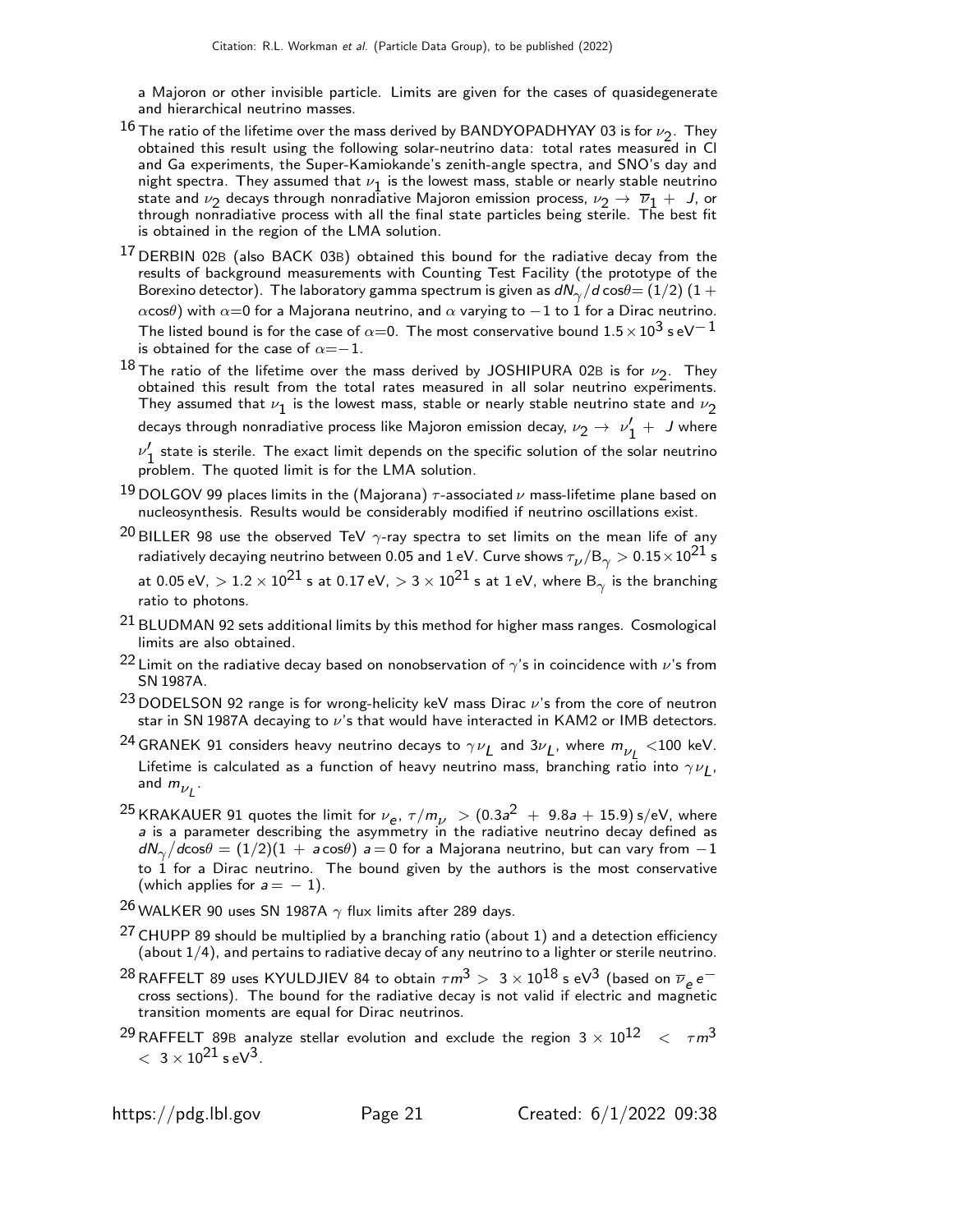- 30 Model-dependent theoretical analysis of SN 1987A neutrinos. Quoted limit is for  $\left[\sum_j|\mathsf{U}_{\ell j}|^2\; \mathsf{\Gamma}_j\; \mathsf{m}_j\right]^{-1}$ , where  $\ell\!=\!\mu$ ,  $\tau$ . Limit is 3.3  $\times$  10<sup>14</sup> s/eV for  $\ell\!=\!\mathsf{e}.$
- 31 OBERAUER 87 looks for photons and  $e^+e^-$  pairs from radiative decays of reactor neutrinos.
- 32 BINETRUY 84 finds  $\tau < 10^8$  s for neutrinos in a radiation-dominated universe.
- $^{33}$  These experiments look for  $\nu_{\bm k} \rightarrow \ \nu_{\bm j} \gamma$  or  $\overline{\nu}_{\bm k} \rightarrow \ \overline{\nu}_{\bm j} \gamma.$
- 34 STECKER 80 limit based on UV background; result given is  $\tau > 4 \times 10^{22}$  s at  $m_{\nu}$  = 20 eV.
- $35$  FALK 78 finds lifetime constraints based on supernova energetics.
- $36$  COWSIK 77 considers variety of scenarios. For neutrinos produced in the big bang, present limits on optical photon flux require  $\tau > 10^{23}$  s for  $m_{\nu} \sim 1$  eV. See also COWSIK 79 and GOLDMAN 79.

#### ν MAGNETIC MOMENT

The coupling of neutrinos to an electromagnetic field is a characterized by a 3×3 matrix  $\lambda$  of the magnetic  $(\mu)$  and electric (d) dipole moments  $(\lambda = \mu - id)$ . For Majorana neutrinos the matrix  $\lambda$  is antisymmetric and only transition moments are allowed, while for Dirac neutrinos  $\lambda$  is a general  $3\times3$  matrix. In the standard electroweak theory extended to include neutrino masses (see FUJIKAWA 80)  $\mu_{\nu} = 3eG_F m_{\nu}/(8\pi^2\sqrt{2}) =$  $3.2 \times 10^{-19} (m_\nu / \text{eV}) \mu_B^{}$ , i.e. it is unobservably small given the known small neutrino masses. In more general models there is no longer a proportionality between neutrino mass and its magnetic moment, even though only massive neutrinos have nonvanishing magnetic moments without fine tuning.

Laboratory bounds on  $\lambda$  are obtained via elastic  $\nu$ -e scattering, where the scattered neutrino is not observed. The combinations of matrix elements of  $\lambda$  that are constrained by various experiments depend on the initial neutrino flavor and on its propagation between source and detector (e.g., solar  $\nu_e$  and reactor  $\overline{\nu}_e$  do not constrain the same combinations). The listings below therefore identify the initial neutrino flavor.

Other limits, e.g. from various stellar cooling processes, apply to all neutrino flavors. Analogous flavor independent, but weaker, limits are obtained from the analysis of  $e^+e^- \rightarrow \nu \overline{\nu} \gamma$  collider experiments.

|        | VALUE $(10^{-10} \mu_B)$ | $CL\%$ | <b>DOCUMENT ID</b>                                                            |    | TECN | <b>COMMENT</b>                                                          |
|--------|--------------------------|--------|-------------------------------------------------------------------------------|----|------|-------------------------------------------------------------------------|
|        | $0.14 - 0.29$            | 90     | $1$ APRILE                                                                    | 20 |      | $XE1T$ Solar $\nu$ spectrum                                             |
| ≺      | 0.28                     | 90     | <sup>2</sup> AGOSTINI                                                         |    |      | 17A BORX Solar $\nu$ spectrum                                           |
| $\lt$  | 0.29                     | 90     | $3$ BEDA                                                                      | 13 |      | CNTR Reactor $\overline{\nu}_e$                                         |
| $\lt$  | 6.8                      | 90     | <sup>4</sup> AUERBACH                                                         |    |      | 01 LSND $\nu_e e, \nu_\mu e$ scattering                                 |
| < 3900 |                          | 90     |                                                                               |    |      | <sup>5</sup> SCHWIENHO01 DONU $\nu_{\tau}e^- \rightarrow \nu_{\tau}e^-$ |
|        |                          |        | • • • We do not use the following data for averages, fits, limits, etc. • • • |    |      |                                                                         |
|        | 1.8                      | 90     | $6$ ABE                                                                       |    |      | 20E $XMAS$ Solar $\nu$ spectrum                                         |
|        | 0.012                    | 95     | <sup>7</sup> CAPOZZI                                                          | 20 |      | ASTR Tip of the Red-Giant Branch                                        |
|        |                          |        |                                                                               |    |      |                                                                         |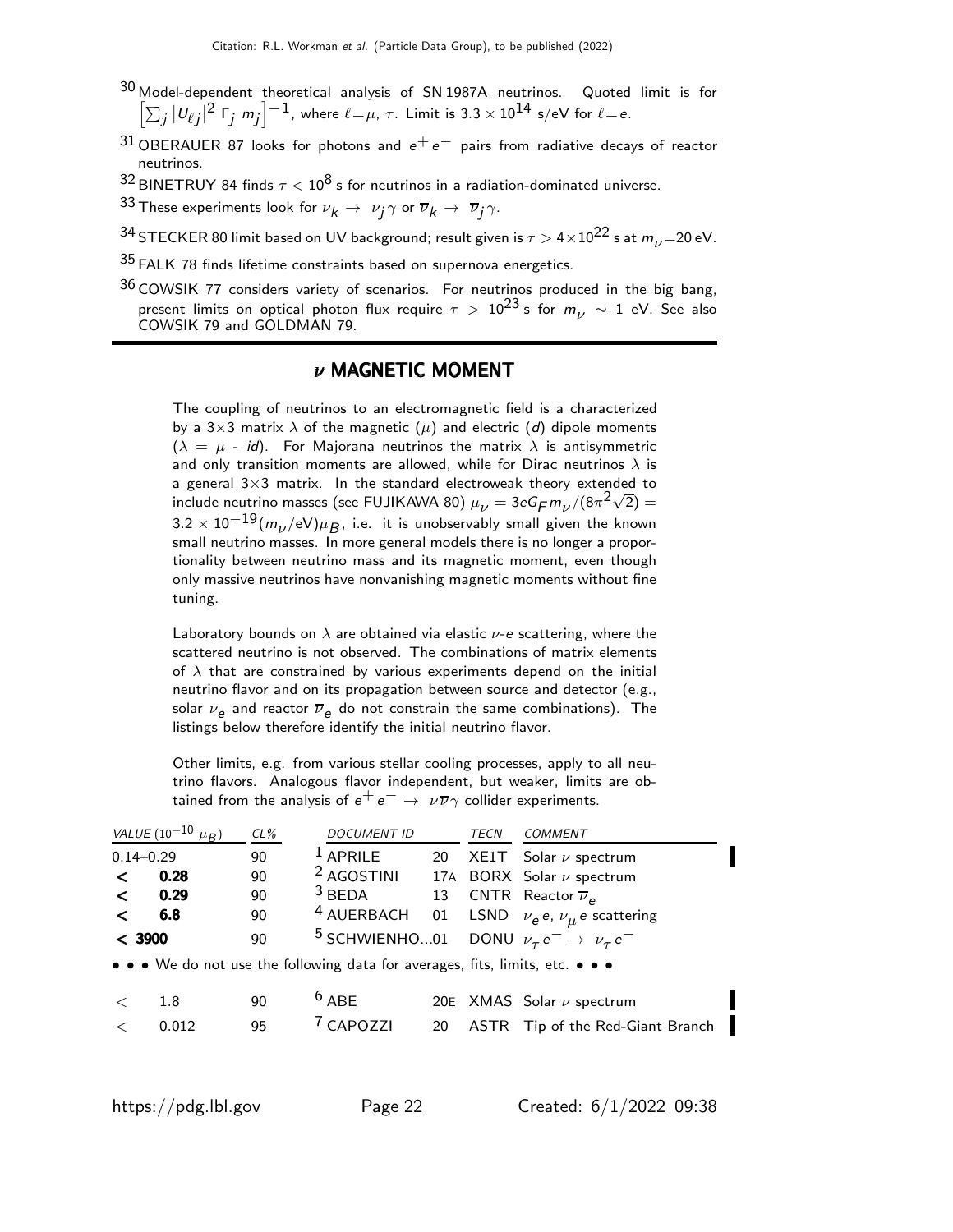| $0.2 - 0.4$             | 68 |         | $8$ KHAN                  | 20              |                  | Spectral fit of XENON1T                                    |
|-------------------------|----|---------|---------------------------|-----------------|------------------|------------------------------------------------------------|
| 0.022<br>$\,<\,$        | 90 |         | <sup>9</sup> ARCEO-DIAZ   | 15              | <b>ASTR</b>      | Red giants                                                 |
| 0.1<br>$<\,$            | 95 |         | <sup>10</sup> CORSICO     | 14              | <b>ASTR</b>      |                                                            |
| 0.05<br>$\,<$           | 95 |         | $11$ MILLER-BER 14B       |                 | <b>ASTR</b>      |                                                            |
| 0.045<br>$\,<$          | 95 |         | <sup>12</sup> VIAUX       | 13A             | <b>ASTR</b>      | Globular cluster M5                                        |
| $\lt$<br>0.32           | 90 |         | $13$ BEDA                 | 10              |                  | CNTR Reactor $\overline{\nu}_e$                            |
| $\lt$<br>2.2            | 90 |         | <sup>14</sup> DENIZ       | 10              |                  | TEXO Reactor $\overline{\nu}_e$                            |
| $< 0.011 - 0.027$       |    |         | <sup>15</sup> KUZNETSOV   | 09              |                  | ASTR $\nu_L \rightarrow \nu_R$ in SN1987A                  |
| 0.54<br>$<\,$           | 90 |         | 16 ARPESELLA              | 08A             |                  | BORX Solar $\nu$ spectrum                                  |
| 0.58<br>$\,<$           | 90 |         | $17$ BEDA                 | 07              |                  | CNTR Reactor $\overline{\nu}_e$                            |
| 0.74<br>$\,<$           | 90 |         | $18$ WONG                 | 07              | <b>CNTR</b>      | Reactor $\overline{\nu}_e$                                 |
| 0.9<br>$\,<$            | 90 |         | <sup>19</sup> DARAKTCH 05 |                 |                  | Reactor $\overline{\nu}_e$                                 |
| $<\,$<br>130            | 90 |         | $20 \times IN$            | 05              | <b>CNTR</b>      | Reactor $\nu_e$                                            |
| 37<br>$\,<$             | 95 |         | <sup>21</sup> GRIFOLS     | 04              | <b>FIT</b>       | Solar ${}^{8}B \nu$ (SNO NC)                               |
| $\lt$<br>3.6            | 90 |         | $22$ LIU                  | 04              |                  | SKAM Solar $\nu$ spectrum                                  |
| 1.1<br>$\,<\,$          | 90 |         | $23$ LIU                  | 04              |                  | SKAM Solar v spectrum (LMA re-<br>gion)                    |
| 5.5<br>$\,<\,$          | 90 |         | <sup>24</sup> BACK        | 03B             | CNTR             | Solar $pp$ and Be $\nu$                                    |
| 1.0<br>$<\,$            | 90 |         | <sup>25</sup> DARAKTCH 03 |                 |                  | Reactor $\overline{\nu}_e$                                 |
| 1.3<br>$<\,$            | 90 | $26$ LI |                           | 03B             | CNTR             | Reactor $\overline{\nu}_e$                                 |
| $\overline{c}$<br>$\lt$ | 90 |         | <sup>27</sup> GRIMUS      | 02              | <b>FIT</b>       | solar + reactor (Majorana $\nu$ )                          |
| < 80000                 | 90 |         | <sup>28</sup> TANIMOTO    | $00\,$          |                  | RVUE $e^+e^- \rightarrow \nu \overline{\nu} \gamma$        |
| $< 0.01 - 0.04$         |    |         | 29 AYALA                  | 99              |                  | ASTR $\nu_I \rightarrow \nu_R$ in SN 1987A                 |
| 1.5<br>$\,<\,$          | 90 |         | 30 BEACOM                 | 99              |                  | SKAM Solar $\nu$ spectrum                                  |
| 0.03<br>$\,<\,$         |    |         | 31 RAFFELT                | 99              |                  | ASTR Red giant luminosity                                  |
| 4<br>$\lt$              |    |         | 32 RAFFELT                | 99              | ASTR             | Solar cooling                                              |
| $<$ 44000               | 90 |         | ABREU                     | 97J             | <b>DLPH</b>      | $e^+e^- \rightarrow \nu \overline{\nu} \gamma$ at LEP      |
| $<$ 33000               | 90 |         | 33 ACCIARRI               | 97Q             | L3               | $e^+e^- \rightarrow \nu \overline{\nu} \gamma$ at LEP      |
| 0.62<br>$\lt$           |    |         | 34 ELMFORS                | 97              | COSM             | Depolarization in early uni-<br>verse plasma               |
| $<$ 27000               | 95 |         | 35 ESCRIBANO              | 97              | <b>RVUE</b>      | $\Gamma(Z\to\nu\nu)$ at LEP                                |
| 30<br>$\lt$             | 90 |         | <b>VILAIN</b>             | 95 <sub>B</sub> | CHM <sub>2</sub> | $\nu_{\mu} e \rightarrow \nu_{\mu} e$                      |
| $<$ 55000               | 90 |         | GOULD                     | 94              |                  | RVUE $e^+e^- \rightarrow \nu \overline{\nu} \gamma$ at LEP |
| 1.9<br>$\lt$            | 95 |         | 36 DERBIN                 | 93              |                  | CNTR Reactor $\overline{\nu}e \rightarrow \overline{\nu}e$ |
| < 5400                  | 90 |         | 37 COOPER-                | 92              |                  | BEBC $\nu_{\tau} e^- \rightarrow \nu_{\tau} e^-$           |
| 2.4<br>$\lt$            | 90 |         | 38 VIDYAKIN               | 92              |                  | CNTR Reactor $\overline{\nu}e \rightarrow \overline{\nu}e$ |
| $<$ 56000               | 90 |         | <b>DESHPANDE</b>          | 91              |                  | RVUE $e^+e^- \rightarrow \nu \overline{\nu} \gamma$        |
| 100<br><                | 95 |         | 39 DORENBOS               | 91              |                  | CHRM $\nu_{\mu} e \rightarrow \nu_{\mu} e$                 |
| 8.5<br><                | 90 |         | <b>AHRENS</b>             | 90              |                  | CNTR $\nu_{\mu} e \rightarrow \nu_{\mu} e$                 |
| 10.8                    | 90 |         | 40 KRAKAUER               | 90              |                  | CNTR LAMPF $\nu e \rightarrow \nu e$                       |
| $<\,$<br>$<\,$<br>7.4   | 90 |         | 40 KRAKAUER               | 90              |                  |                                                            |
|                         |    |         |                           |                 |                  | CNTR LAMPF $(\nu_{\mu}, \overline{\nu}_{\mu})$ e elast.    |
| 0.02<br>$\,<$           |    |         | 41 RAFFELT                | 90              | <b>ASTR</b>      | Red giant luminosity                                       |
| $\lt$<br>0.1            |    |         | 42 RAFFELT                | 89 <sub>B</sub> | ASTR             | Cooling helium stars                                       |
|                         |    |         | 43 FUKUGITA               | 88              |                  | COSM Primordial magn. fields                               |
| $<$ 40000               | 90 |         | <sup>44</sup> GROTCH      | 88              | <b>RVUE</b>      | $e^+e^- \rightarrow \nu \overline{\nu} \gamma$             |
| .3<br>$\leq$            |    |         | 42 RAFFELT                | 88B             |                  | ASTR He burning stars                                      |
| 0.11<br>$\,<\,$         |    |         | 42 FUKUGITA               | 87              | <b>ASTR</b>      | Cooling helium stars                                       |
| 0.0006<br>$\,<\,$       |    |         | 45 NUSSINOV               | 87              | <b>ASTR</b>      | Cosmic EM backgrounds                                      |
| $< 0.1 - 0.2$           |    |         | <b>MORGAN</b>             | 81              | COSM             | <sup>4</sup> He abundance                                  |
| 0.85<br>$<\,$           |    |         | BEG                       | 78              | <b>ASTR</b>      | Stellar plasmons                                           |
|                         |    |         |                           |                 |                  |                                                            |

https://pdg.lbl.gov Page 23 Created: 6/1/2022 09:38

 $\blacksquare$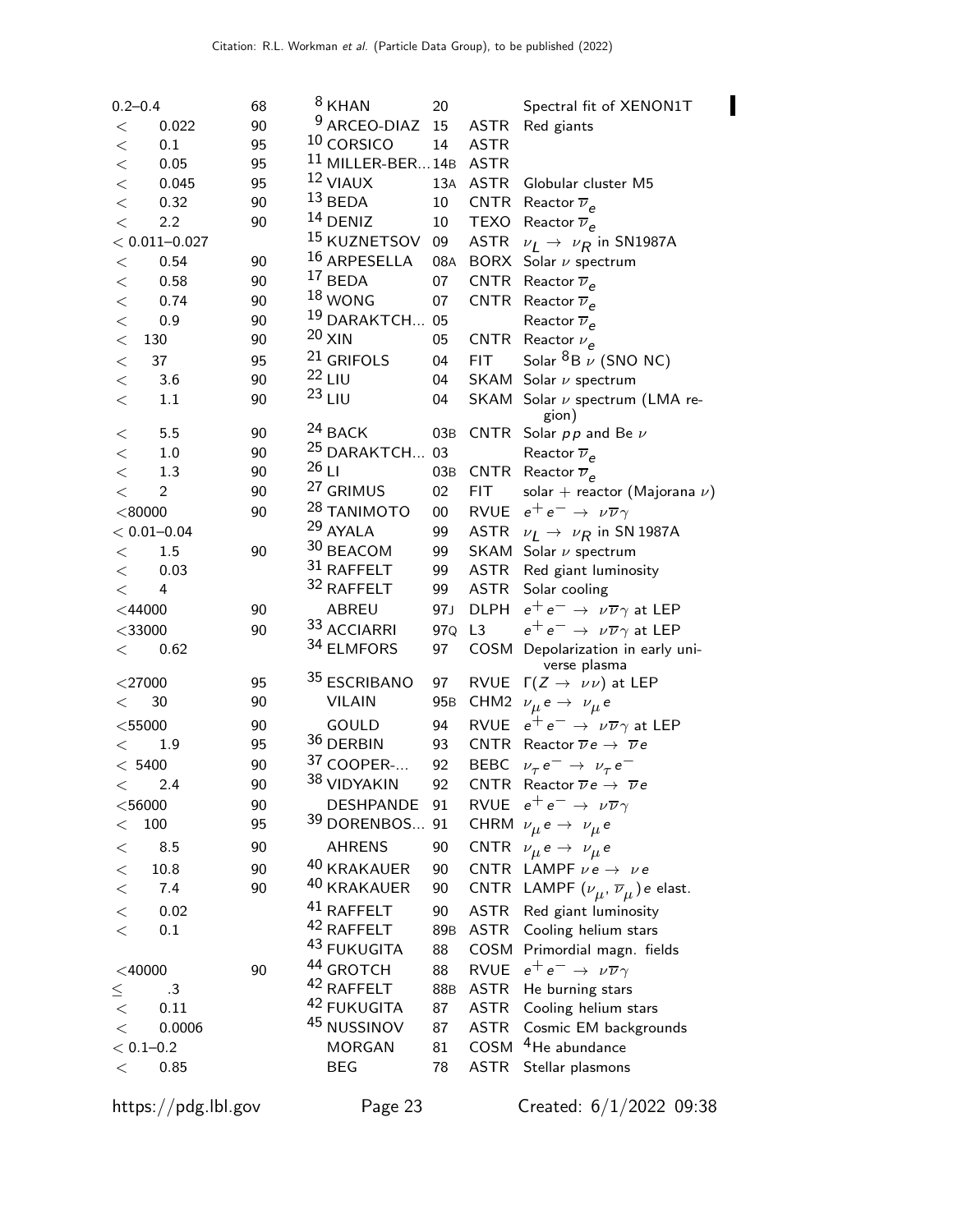| $<$ 0.6 |                                                                                       |  | $46$ SUTHERLAND 76 ASTR Red giants + degenerate |
|---------|---------------------------------------------------------------------------------------|--|-------------------------------------------------|
| $<$ 81  | <sup>47</sup> KIM 74 RVUE $\overline{\nu}_{\mu} e \rightarrow \overline{\nu}_{\mu} e$ |  | dwarfs                                          |
| $\lt$ 1 | BERNSTEIN 63 ASTR Solar cooling                                                       |  |                                                 |
| $<$ 14  | COWAN 57 CNTR Reactor $\overline{\nu}$                                                |  |                                                 |

- $1$  APRILE 20 observed an excess of low-energy events in the XENON1T detector, which could be interpreted as a signal produced by a neutrino magnetic moment with this magnitude.
- $2$  AGOSTINI 17A obtained this limit using the shape of the recoil electron energy spectrum from the Borexino Phase-II 1291.5 live days of solar neutrino data and the constraints on the sum of the solar neutrino fluxes from the radiochemical gallium experiments SAGE, Gallex, and GNO. Without radiochemical constraints, the  $90\%$  C.L. limit of  $<$  $4.0 \times 10^{-11}$  µ<sub>B</sub> is obtained.
- <sup>3</sup> BEDA 13 report  $\overline{\nu}_e e^-$  scattering results, using the Kalinin Nuclear Power Plant and a shielded Ge detector. The recoil electron spectrum is analyzed between 2.5 and 55 keV. Supersedes BEDA 07. Supersedes BEDA 10. This is the most stringent limit on the magnetic moment of reactor  $\overline{\nu}_{\bm{e}}.$
- $^4$  AUERBACH 01 limit is based on the LSND  $\nu_{\bm{e}}$  and  $\nu_{\bm{\mu}}$  electron scattering measurements. The limit is slightly more stringent than  $KRAKAUE\ddot{R}$  90.
- <sup>5</sup> SCHWIENHORST 01 quote an experimental sensitivity of  $4.9 \times 10^{-7}$ .
- $6$  ABE 20E observed an excess of low-energy events in the XMASS detector, which could be interpreted as a signal produced by a neutrino magnetic moment with this magnitude.
- $7$  CAPOZZI 20 obtains a limit on the neutrino dipole moment from the brightness of the tip of the red-giant branch in  $\omega$  Centauri. A similar limit of  $\mu_{11} < 1.5 \times 10^{-12}$   $\mu_{B}$  is obtained in NGC 4258.
- 8 KHAN 20 performed a constrained spectral fit analysis of the excess observed in the electron recoil energy spectrum by the XENON1T experiment. This range of the  $\mu_B$ values is one of the possible interpretations of these excess events. For the individual flavor constraints at 90% C.L. see the original reference.
- $9$  ARCEO-DIAZ 15 constrains the neutrino magnetic moment from observation of the tip of the red giant branch in the globular cluster  $\omega$ -Centauri.
- $10$  CORSICO 14 constrains the neutrino magnetic moment from observations of white drarf pulsations.
- <sup>11</sup> MILLER-BERTOLAMI 14B constrains the neutrino magnetic moment from observations of the white dwarf luminosity function of the Galactic disk.
- $12$  VIAUX 13A constrains the neutrino magnetic moment from observations of the globular cluster M5.
- <sup>13</sup> BEDA 10 report  $\overline{\nu}_e e^-$  scattering results, using the Kalinin Nuclear Power Plant and a shielded Ge detector. The recoil electron spectrum is analyzed between 2.9 and 45 keV. Supersedes BEDA 07. Superseded by BEDA 13.
- <sup>14</sup> DENIZ 10 observe reactor  $\overline{\nu}_e$  e scattering with recoil kinetic energies 3–8 MeV using CsI(Tl) detectors. The observed rate and spectral shape are consistent with the Standard Model prediction, leading to the reported constraint on  $\overline{\nu}_e$  magnetic moment.
- 15 KUZNETSOV 09 obtain a limit on the flavor averaged magnetic moment of Dirac neutrinos from the time averaged neutrino signal of SN1987A. Improves and supersedes the analysis of BARBIERI 88 and AYALA 99.
- $16$  ARPESELLA 08A obtained this limit using the shape of the recoil electron energy spectrum from the Borexino 192 live days of solar neutrino data.
- $^{17}$  BEDA 07 performed search for electromagnetic  $\overline{v}_{e}$ -e scattering at Kalininskaya nuclear reactor. A Ge detector with active and passive shield was used and the electron recoil spectrum between 3.0 and 61.3 keV analyzed. Superseded by BEDA 10.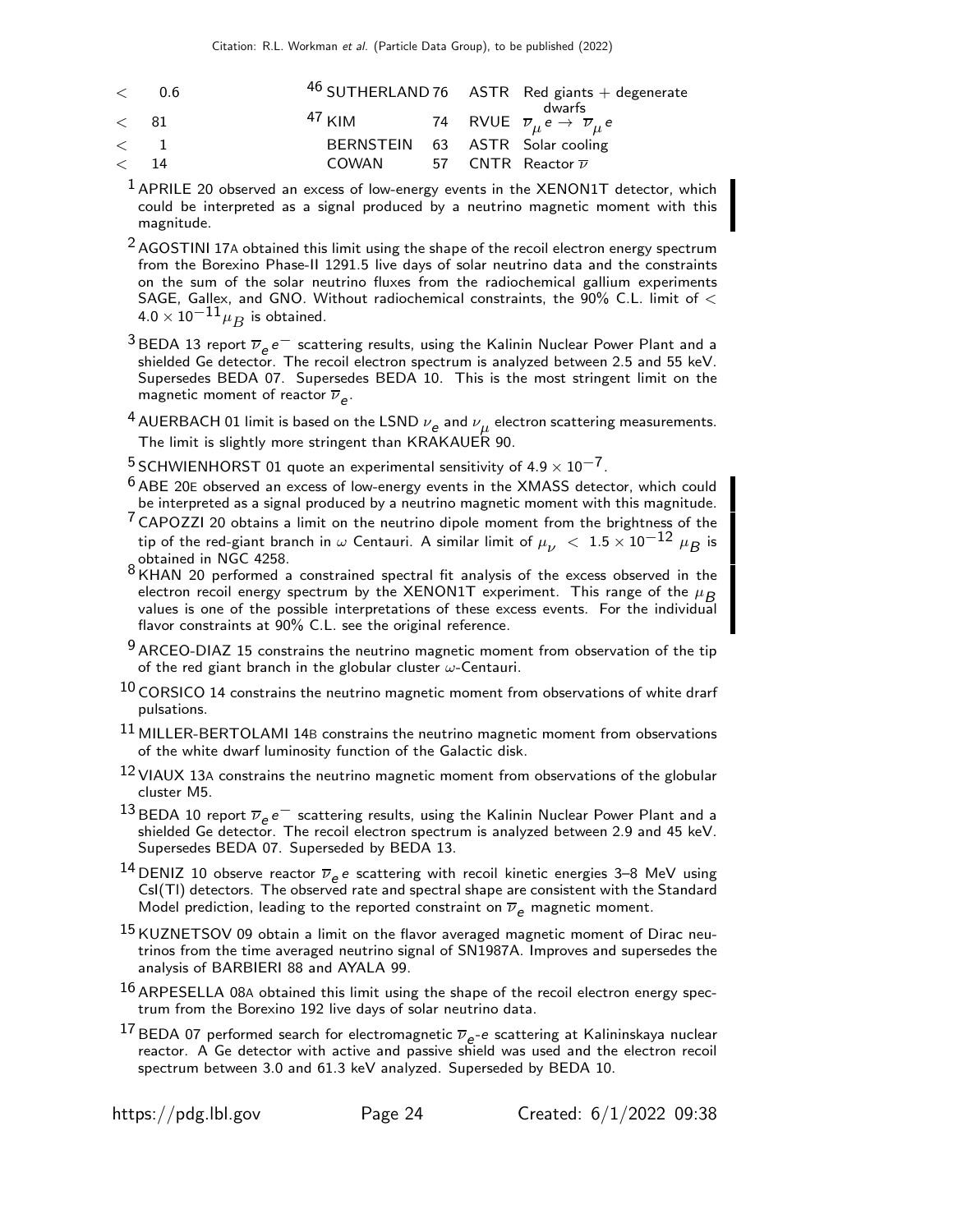- $^{18}$ WONG 07 performed search for non-standard  $\overline{\nu}_{e^-}$ e scattering at the Kuo-Sheng nuclear reactor. Ge detector equipped with active anti-Compton shield is used. Most stringent laboratory limit on magnetic moment of reactor  $\overline{\nu}_e.$  Supersedes LI 03B.
- $^{19}$  DARAKTCHIEVA 05 present the final analysis of the search for non-standard  $\overline{\nu}_e$ -e scattering component at Bugey nuclear reactor. Full kinematical event reconstruction of both the kinetic energy above 700 keV and scattering angle of the recoil electron, by use of TPC. Most stringent laboratory limit on magnetic moment. Supersedes DARAK-TCHIEVA 03.
- $^{20}$  XIN 05 evaluated the  $\nu_e$  flux at the Kuo-Sheng nuclear reactor and searched for nonstandard  $\nu_e$ -e scattering. Ge detector equipped with active anti-Compton shield was used. This laboratory limit on magnetic moment is considerably less stringent than the limits for reactor  $\overline{\nu}_e$ , but is specific to  $\nu_e.$
- $^{21}$  GRIFOLS 04 obtained this bound using the SNO data of the solar  $^8$ B neutrino flux measured with deuteron breakup. This bound applies to  $\mu_{\text{eff}} = (\mu_{21}^2 + \mu_{22}^2 + \mu_{23}^2)^{1/2}$ .
- $22$  LIU 04 obtained this limit using the shape of the recoil electron energy spectrum from the Super-Kamiokande-I 1496 days of solar neutrino data. Neutrinos are assumed to have only diagonal magnetic moments,  $\mu_{\nu 1} = \mu_{\nu 2}$ . This limit corresponds to the oscillation parameters in the vacuum oscillation region.
- 23 LIU 04 obtained this limit using the shape of the recoil electron energy spectrum from the Super-Kamiokande-I 1496 live-day solar neutrino data, by limiting the oscillation parameter region in the LMA region allowed by solar neutrino experiments plus KamLAND.  $\mu_{\nu 1} = \mu_{\nu 2}$  is assumed. In the LMA region, the same limit would be obtained even if neutrinos have off-diagonal magnetic moments.
- <sup>24</sup> BACK 03B obtained this bound from the results of background measurements with Counting Test Facility (the prototype of the Borexino detector). Standard Solar Model flux was assumed. This  $\mu_{\nu}$  can be different from the reactor  $\mu_{\nu}$  in certain oscillation scenarios (see BEACOM 99).
- <sup>25</sup> DARAKTCHIEVA 03 searched for non-standard  $\overline{\nu}_e$ -e scattering component at Bugey nuclear reactor. Full kinematical event reconstruction by use of TPC. Superseded by DARAKTCHIEVA 05.
- $^{26}$ LI 03B used Ge detector in active shield near nuclear reactor to test for nonstandard  $\overline{v}_{e}$ - $e$ scattering.
- 27 GRIMUS 02 obtain stringent bounds on all Majorana neutrino transition moments from a simultaneous fit of LMA-MSW oscillation parameters and transition moments to global solar neutrino data  $+$  reactor data. Using only solar neutrino data, a 90% CL bound of  $6.3 \times 10^{-10} \mu_B$  is obtained.
- <sup>28</sup> TANIMOTO 00 combined  $e^+e^- \rightarrow \nu \overline{\nu} \gamma$  data from VENUS, TOPAZ, and AMY.
- <sup>29</sup> AYALA 99 improves the limit of BARBIERI 88.
- $30$  BEACOM 99 obtain the limit using the shape, but not the absolute magnitude which is affected by oscillations, of the solar neutrino spectrum obtained by Superkamiokande (825 days). This  $\mu_{\nu}$  can be different from the reactor  $\mu_{\nu}$  in certain oscillation scenarios.
- 31RAFFELT 99 is an update of RAFFELT 90. This limit applies to all neutrino flavors which are light enough  $\ll$  5 keV) to be emitted from globular-cluster red giants. This limit pertains equally to electric dipole moments and magnetic transition moments, and it applies to both Dirac and Majorana neutrinos.
- $32$  RAFFELT 99 is essentially an update of BERNSTEIN 63, but is derived from the helioseismological limit on a new energy-loss channel of the Sun. This limit applies to all neutrino flavors which are light enough  $(<1 \text{ keV})$  to be emitted from the Sun. This limit pertains equally to electric dipole and magnetic transition moments, and it applies to both Dirac and Majorana neutrinos.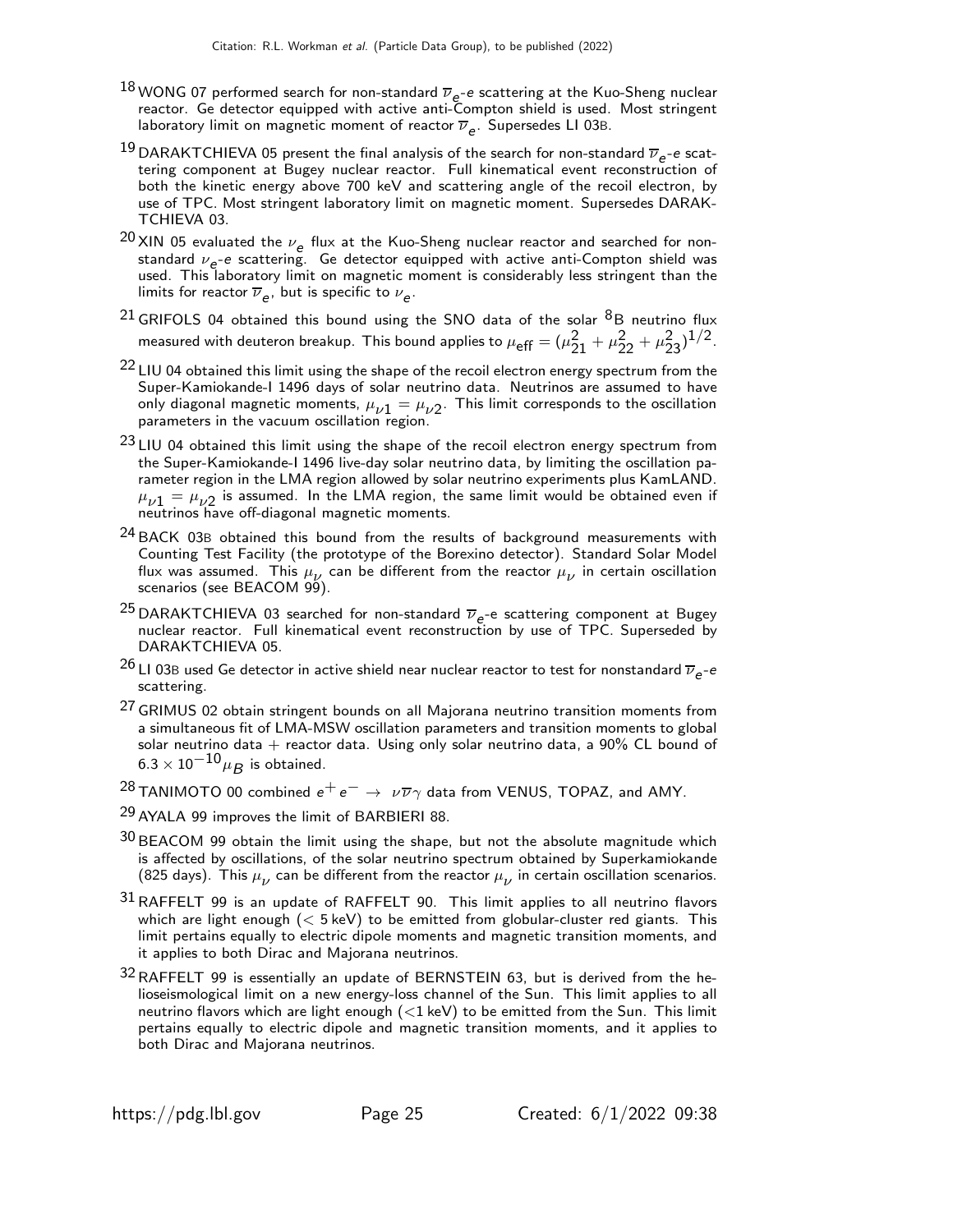- 33 ACCIARRI 97Q result applies to both direct and transition magnetic moments and for  $q^2 = 0$ .
- $34$  ELMFORS 97 calculate the rate of depolarization in a plasma for neutrinos with a magnetic moment and use the constraints from a big-bang nucleosynthesis on additional degrees of freedom.
- 35 Applies to absolute value of magnetic moment.
- $^{36}$  DERBIN 93 determine the cross section for 0.6–2.0 MeV electron energy as (1.28  $\pm$ 0.63)  $\times \sigma_{weak}$ . However, the (reactor on – reactor off)/(reactor off) is only  $\sim 1/100$ .
- $^{37}$  COOPER-SARKAR 92 assume  $f_{D_S}/f_\pi$   $=$  2 and  $D_S^{},$   $\overline{D}_S^{}$  production cross section  $=$ 2.6  $\mu$ b to calculate  $\nu$  flux.
- 38 VIDYAKIN 92 limit is from a  $e\overline{\nu}_e$  elastic scattering experiment. No experimental details are given except for the cross section from which this limit is derived. Signal/noise was 1/10. The limit uses  $\sin^2\theta_{\rm M}$  = 0.23 as input.
- $39$  DORENBOSCH 91 corrects an incorrect statement in DORENBOSCH 89 that the  $\nu$ magnetic moment is  $< 1 \times 10^{-9}$  at the 95%CL. DORENBOSCH 89 measures both  $\nu_{\mu}$  e and  $\overline{\nu} e$  elastic scattering and assume  $\mu(\nu) = \mu(\overline{\nu})$ .
- 40 KRAKAUER 90 experiment fully reported in ALLEN 93.
- $41$  RAFFELT 90 limit applies for a diagonal magnetic moment of a Dirac neutrino, or for a transition magnetic moment of a Majorana neutrino. In the latter case, the same analysis gives  $<$  1.4  $\times$  10 $^{-12}$ . Limit at 95%CL obtained from  $\delta M_{_{\rm C}}$ .
- 42 Significant dependence on details of stellar models.
- 43 FUKUGITA 88 find magnetic dipole moments of any two neutrino species are bounded by  $\mu~<~10^{-16}~[10^{-9}~\text{G}/\text{B}_0]$  where  $\text{B}_0$  is the present-day intergalactic field strength.
- 44 GROTCH 88 combined data from MAC, ASP, CELLO, and Mark J.
- <sup>45</sup> For  $m_{\nu}$  = 8–200 eV. NUSSINOV 87 examines transition magnetic moments for  $\nu_{\mu} \rightarrow$  $\nu_{\mathsf{e}}$  and obtain  $<\,3\,{\times}\,10^{-15}$  for  $m_{\nu}\,>\,$  16 eV and  $<\,6\,{\times}\,10^{-14}$  for  $m_{\nu}\,>\,$  4 eV.
- 46 We obtain above limit from SUTHERLAND 76 using their limit  $f < 1/3$ .
- $^{47}$  KIM 74 is a theoretical analysis of  $\overline{\nu}_{\mu}$  reaction data.

#### NEUTRINO CHARGE RADIUS SQUARED

We report limits on the so-called neutrino charge radius squared. While the straight-forward definition of a neutrino charge radius has been proven to be gauge-dependent and, hence, unphysical (LEE 77C), there have been recent attempts to define a physically observable neutrino charge radius (BERNABEU 00, BERNABEU 02). The issue is still controversial (FU-JIKAWA 03, BERNABEU 03). A more general interpretation of the experimental results is that they are limits on certain nonstandard contributions to neutrino scattering.

| VALUE $(10^{-32}$ cm <sup>2</sup> ) | $CL\%$ | <b>DOCUMENT ID</b> | <b>TFCN</b> | COMMENT                              |
|-------------------------------------|--------|--------------------|-------------|--------------------------------------|
| $-2.1$ to 3.3                       | 90.    | $\perp$ DENIZ      |             | 10 TEXO Reactor $\overline{\nu}_e e$ |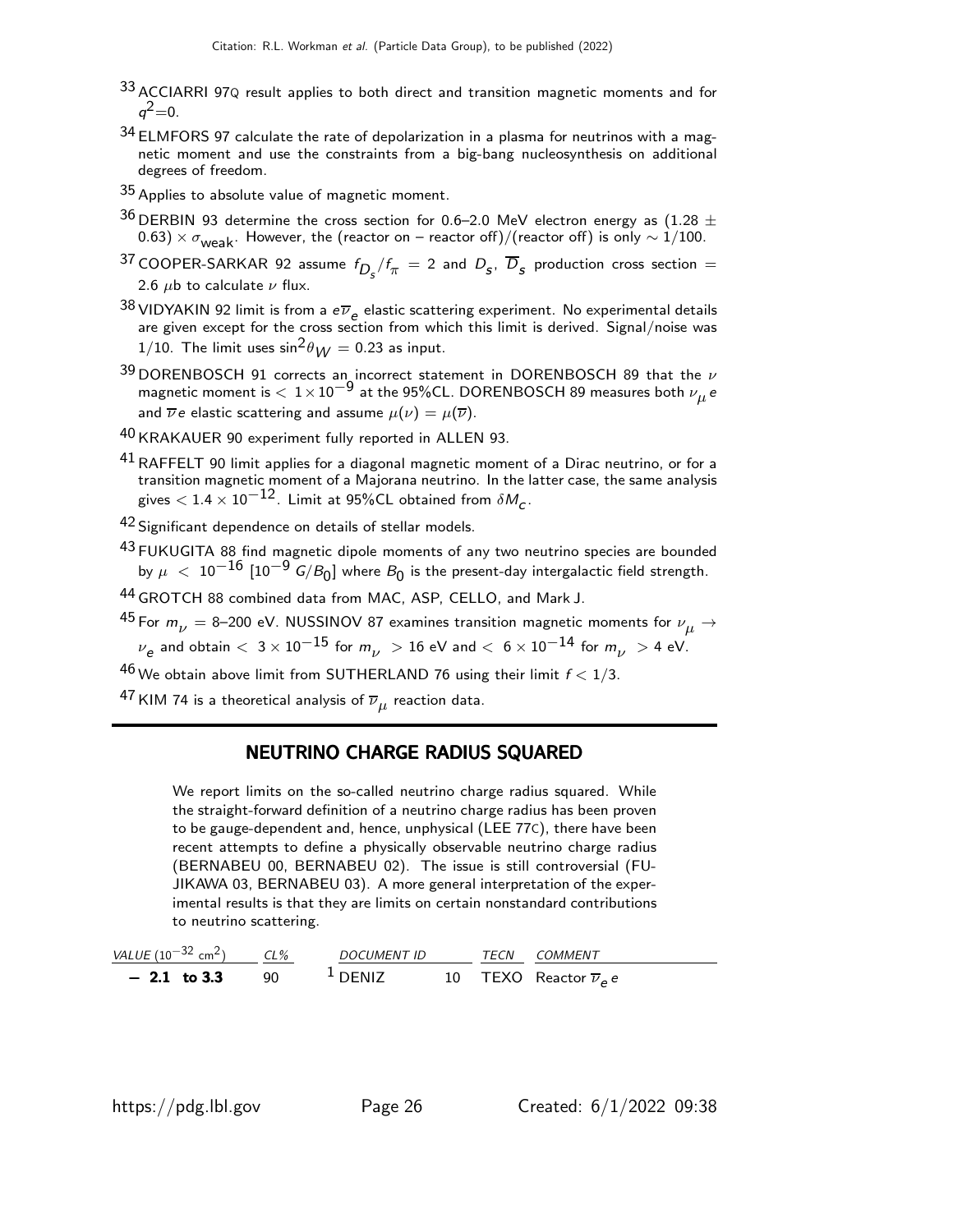• • • We do not use the following data for averages, fits, limits, etc. • • •

|       | $-27.5$ to 3 |                 | 90 | <sup>2</sup> CADEDDU     | 18 | $\nu_{\mu}$ coherent scat. on Csl                          |
|-------|--------------|-----------------|----|--------------------------|----|------------------------------------------------------------|
|       |              | $-0.53$ to 0.68 | 90 | <sup>3</sup> HIRSCH      | 03 | $\nu_{\mu}$ e scat.                                        |
|       |              | $-8.2$ to 9.9   | 90 | <sup>4</sup> HIRSCH      | 03 | anomalous $e^+e^- \rightarrow \nu \overline{\nu} \gamma$   |
|       |              | $-2.97$ to 4.14 | 90 | <sup>5</sup> AUERBACH    | 01 | LSND $\nu_e e \rightarrow \nu_e e$                         |
|       |              | $-0.6$ to 0.6   | 90 | <b>VILAIN</b>            |    | 95B CHM2 $\nu_{\mu}$ e elastic scat.                       |
|       |              | $0.9 \pm 2.7$   |    | ALLEN                    | 93 | CNTR LAMPF $\nu e \rightarrow \nu e$                       |
| $\lt$ | 2.3          |                 | 95 | <b>MOURAO</b>            | 92 | ASTR $HOME/KAM2 \nu$ rates                                 |
| $\lt$ | 7.3          |                 | 90 | <sup>6</sup> VIDYAKIN    | 92 | CNTR Reactor $\overline{\nu}e \rightarrow \overline{\nu}e$ |
|       |              | $1.1 \pm 2.3$   |    | <b>ALLEN</b>             |    | 91 CNTR Repl. by ALLEN 93                                  |
|       |              | $-1.1 \pm 1.0$  |    | <sup>7</sup> AHRENS      | 90 | CNTR $\nu_{\mu}$ e elastic scat.                           |
|       |              | $-0.3 \pm 1.5$  |    | <sup>7</sup> DORENBOS 89 |    | CHRM $\nu_{\mu}$ e elastic scat.                           |
|       |              |                 |    | <sup>8</sup> GRIFOLS     |    | 89B ASTR SN 1987A                                          |
|       |              |                 |    |                          |    |                                                            |

<sup>1</sup> DENIZ 10 observe reactor  $\overline{\nu}_e e$  scattering with recoil kinetic energies 3–8 MeV using CsI(Tl) detectors. The observed rate and spectral shape are consistent with the Standard Model prediction, leading to the reported constraint on  $\overline{\nu}_e$  charge radius.

 $2$  CADEDDU 18 use the data of the COHERENT experiment, AKIMOV 18. The limit is  $\langle r_{\nu}^2$  $\frac{2}{\nu}$  for  $\nu_{\mu}$  obtained from the time-dependent data. Weaker limits were obtained for charge radii of  $\nu_e$  and for transition charge radii. The published value was divided by 2 to conform to the convention of this table.

 $^3$ Based on analysis of CCFR 98 results. Limit is on  $\langle r_\mathrm{L}^2 \rangle$  $\langle r \rangle + \langle r \rangle^2$  $\langle A \rangle$ . The CHARM II and E734 at BNL results are reanalyzed, and weaker bounds on the charge radius squared than previously published are obtained. The NuTeV result is discussed; when tentatively interpreted as  $\nu_{\boldsymbol{\mu}}$  charge radius it implies  $\langle r_{\tilde{V}}^2 \rangle$  $\binom{2}{V} + \left\langle \mathsf{r}^2 \right\rangle$  $\ket{\frac{2}{A}} = (4.20 \pm 1.64) \times 10^{-33}$  cm<sup>2</sup>.

<sup>4</sup> Results of LEP-2 are interpreted as limits on the axial-vector charge radius squared of a Majorana  $\nu_{\tau}$ . Slightly weaker limits for both vector and axial-vector charge radius squared are obtained for the Dirac case, and somewhat weaker limits are obtained from the analysis of lower energy data (LEP-1.5 and TRISTAN).

<sup>5</sup> AUERBACH 01 measure  $\nu_e e$  e elastic scattering with LSND detector. The cross section agrees with the Standard Model expectation, including the charge and neutral current interference. The 90% CL applies to the range shown.

- <sup>6</sup> VIDYAKIN 92 limit is from a  $e\overline{\nu}$  elastic scattering experiment. No experimental details are given except for the cross section from which this limit is derived. Signal/noise was 1/10. The limit uses  $\sin^2 \theta_W = 0.23$  as input.
- 7Result is obtained from reanalysis given in ALLEN 91, followed by our reduction to obtain  $1 \sigma$  errors.

 $^8$ GRIFOLS 89B sets a limit of  $\langle r^2 \rangle < 0.2 \times 10^{-32}$  cm $^2$  for right-handed neutrinos.

#### REFERENCES FOR Neutrino Properties

| ABBOTT           |     | 21A PR D105 023520 | T.C.M. Abbott et al.                  | (DES Collab.)    |
|------------------|-----|--------------------|---------------------------------------|------------------|
| ALAM             | 21  | PR D103 083533     | S. Alam et al.                        | (eBOSS Collab.)  |
| DI-VALENT        | 21  | PR D 104 083504    | E. Di Valentino, S. Gariazzo, O. Mena | $(DURH+)$        |
| GARNY            | 21  | JCAP 2103 049      | M. Garny et al.                       |                  |
| <b>STOCKER</b>   | 21  | PR D103 123508     | P. Stocker et al.                     | (GAMBIT Collab.) |
| ABE              | 20E | PL B809 135741     | K. Abe <i>et al.</i>                  | (XMASS Collab.)  |
| <b>AGHANIM</b>   | 20  | AA 641 A6          | N. Aghanim et al.                     | (Planck Collab.) |
| APRILE           | 20  | PR D102 072004     | E. Aprile <i>et al.</i>               | (XENON Collab.)  |
| CAPOZZI          | 20  | PR D102 083007     | F. Capozzi, G. Raffelt                | (MPIM)           |
| <b>CHOUDHURY</b> | -20 | JCAP 2007 037      | S.R. Choudhury, S. Hannestad          | (IITB, AARH)     |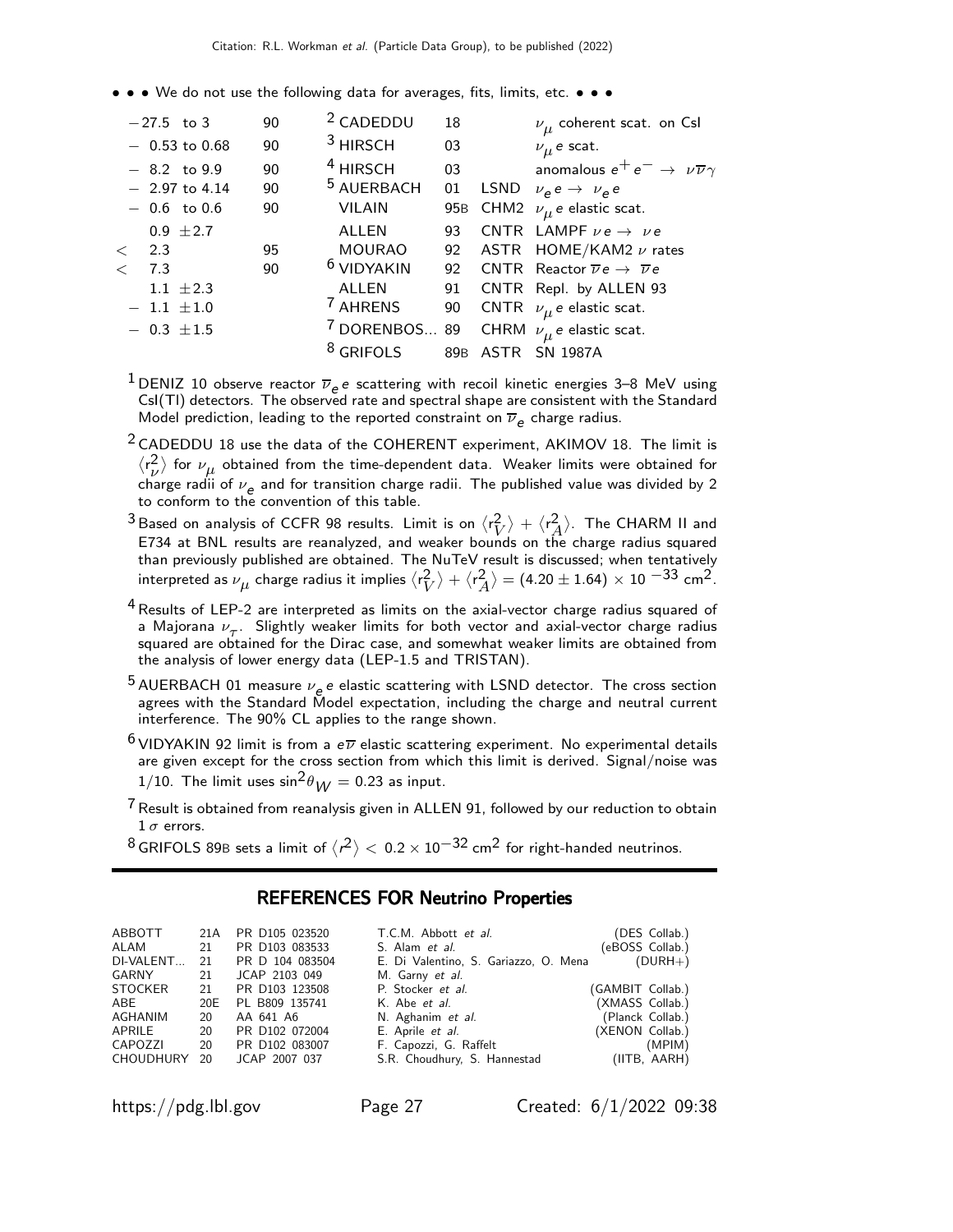| <b>IVANOV</b><br>KHAN<br>PALANQUE-<br>AHARMIM<br>AKER<br>Also<br><b>ESCUDERO</b><br>LOUREIRO | 20<br>20<br>20<br>19<br>19<br>19<br>19 | PR D101 083504<br>PL B809 135782<br>JCAP 2004 038<br>PR D99 032013<br>PRL 123 221802<br>PR D104 012005<br>PR D100 103531<br>PRL 123 081301 | M.M. Ivanov, M. SImonovic, M. Zaldarriaga<br>A.N. Khan<br>N. Palanque-Delabrouille et al.<br>B. Aharmim et al.<br>M. Aker <i>et al.</i><br>M. Aker <i>et al.</i><br>M. Escudero, M. Fairbairn<br>A. Loureiro et al. | $(NYU,+)$<br>(MPIK)<br>$(SACL+)$<br>(SNO Collab.)<br>(KATRIN Collab.)<br>(KATRIN Collab.)<br>(LOKC) |
|----------------------------------------------------------------------------------------------|----------------------------------------|--------------------------------------------------------------------------------------------------------------------------------------------|---------------------------------------------------------------------------------------------------------------------------------------------------------------------------------------------------------------------|-----------------------------------------------------------------------------------------------------|
| <b>UPADHYE</b><br>AKIMOV<br>CADEDDU<br>Also                                                  | 19<br>18<br>18                         | JCAP 1905 041<br>arXiv:1804.09459<br>PR D98 113010<br>PR D101 059902 (errat.) M. Cadeddu et al.                                            | A. Upadhye<br>D. Akimov et al.<br>M. Cadeddu <i>et al</i> .                                                                                                                                                         | (WISC)<br>(COHERENT Collab.)                                                                        |
| CHOUDHURY<br><b>AGOSTINI</b><br>SIMPSON<br>VAGNOZZI<br>YECHE                                 | 18<br>17A<br>17<br>17<br>17            | JCAP 1809 017<br>PR D96 091103<br>JCAP 1706 029<br>PR D96 123503<br>JCAP 1706 047                                                          | S.R. Choudhury, S. Choubey<br>M. Agostini et al.<br>F. Simpson et al.<br>S. Vagnozzi et al.<br>C. Yeche et al.                                                                                                      | (Borexino Collab.)<br>(BARC)                                                                        |
| DELLA-VALLE 16<br>DIVALENTINO 16<br>GIUSARMA<br>HUANG<br>ARCEO-DIAZ<br>PALANQUE-<br>ROSSI    | 16<br>16<br>15<br>15A<br>15            | EPJ C76 24<br>PR D93 083527<br>PR D94 083522<br>EPJ C76 489<br>ASP 70 1<br>JCAP 1511 011<br>PR D92 063505                                  | F. Della Valle et al.<br>E. Di Valentino et al.<br>E. Guisarma et al.<br>Q.-G. Huang, K. Wang, S. Wang<br>S. Arceo-Diaz et al.<br>N. Palanque-Delabrouille et al.<br>G. Rossi et al.                                | (PVLAS Collab.)                                                                                     |
| ADE                                                                                          | 14                                     | AA 571 A16                                                                                                                                 | P.A.R. Ade <i>et al.</i>                                                                                                                                                                                            | (Planck Collab.)                                                                                    |
| BATTYE                                                                                       | 14                                     | PRL 112 051303                                                                                                                             | R.A. Battye, A. Moss                                                                                                                                                                                                | (MCHS, NOTT)                                                                                        |
| <b>BEUTLER</b><br><b>CHEN</b>                                                                | 14<br>14A                              | MNRAS 444 3501<br>PR D90 011301                                                                                                            | F. Beutler et al.<br>J.-W. Chen et al.                                                                                                                                                                              | (BOSS Collab.)<br>(TEXONO Collab.)                                                                  |
| <b>CORSICO</b>                                                                               | 14                                     | JCAP 1408 054                                                                                                                              | A.H. Corsico                                                                                                                                                                                                        |                                                                                                     |
| COSTANZI                                                                                     | 14<br>14                               | JCAP 1410 081                                                                                                                              | M. Costanzi et al.<br>E. Giusarma et al.                                                                                                                                                                            | (TRST, TRSTI)                                                                                       |
| GIUSARMA<br><b>HOU</b>                                                                       | 14                                     | PR D90 043507<br>APJ 782 74                                                                                                                | Z. Hou et al.                                                                                                                                                                                                       |                                                                                                     |
| LEISTEDT                                                                                     | 14                                     | PRL 113 041301                                                                                                                             | B. Leistedt, H.V. Peiris, L. Verde                                                                                                                                                                                  |                                                                                                     |
| MILLER-BER 14B                                                                               |                                        | AA 562 A123                                                                                                                                | M.M. Miller Bertolami                                                                                                                                                                                               | (MPIG, LAPL)                                                                                        |
| RIEMER-SOR 14<br>STUDENIKIN                                                                  | 14                                     | PR D89 103505<br>EPL 107 21001                                                                                                             | S. Riemer-Sorensen, D. Parkinson, T.M. Davis<br>A.I. Studenikin                                                                                                                                                     |                                                                                                     |
| BEDA                                                                                         | 13                                     | PPNL 10 139                                                                                                                                | A.G. Beda et al.                                                                                                                                                                                                    | (GEMMA Collab.)                                                                                     |
| <b>VIAUX</b>                                                                                 | 13A                                    | PRL 111 231301                                                                                                                             | N. Viaux et al.                                                                                                                                                                                                     |                                                                                                     |
| MORESCO<br>XIA                                                                               | 12<br>12                               | JCAP 1207 053<br>JCAP 1206 010                                                                                                             | M. Moresco et al.<br>J.-Q. Xia et al.                                                                                                                                                                               |                                                                                                     |
| ASEEV                                                                                        | 11                                     | PR D84 112003                                                                                                                              | V.N. Aseev et al.                                                                                                                                                                                                   |                                                                                                     |
| <b>CECCHINI</b>                                                                              | 11                                     | ASP 34 486                                                                                                                                 | S. Cecchini et al.                                                                                                                                                                                                  |                                                                                                     |
| SAITO                                                                                        | 11                                     | PR D83 043529                                                                                                                              | S. Saito, M. Takada, A. Taruya                                                                                                                                                                                      |                                                                                                     |
| BEDA<br>DENIZ                                                                                | 10<br>10                               | <b>PPNL 7 406</b><br>PR D81 072001                                                                                                         | A.G. Beda et al.<br>M. Deniz <i>et al.</i>                                                                                                                                                                          | (GEMMA Collab.)<br>(TEXONO Collab.)                                                                 |
| HANNESTAD                                                                                    | 10                                     | JCAP 1008 001                                                                                                                              | S. Hannestad et al.                                                                                                                                                                                                 |                                                                                                     |
| PAGLIAROLI                                                                                   | 10                                     | ASP 33 287                                                                                                                                 | G. Pagliaroli, F. Rossi-Torres, E. Vissani                                                                                                                                                                          | (INFN+)                                                                                             |
| <b>SEKIGUCHI</b><br>THOMAS                                                                   | 10<br>10                               | JCAP 1003 015<br>PRL 105 031301                                                                                                            | T. Sekiguchi <i>et al.</i><br>S.A. Thomas, F.B. Abdalla, O. Lahav                                                                                                                                                   | (LOUC)                                                                                              |
| <b>ICHIKI</b>                                                                                | 09                                     | PR D79 023520                                                                                                                              | K. Ichiki, M. Takada, T. Takahashi                                                                                                                                                                                  |                                                                                                     |
| KOMATSU                                                                                      | 09                                     | APJS 180 330                                                                                                                               | E. Komatsu et al.                                                                                                                                                                                                   |                                                                                                     |
| KUZNETSOV                                                                                    | 09                                     | <b>IJMP A24 5977</b>                                                                                                                       | A.V. Kuznetsov, N.V. Mikheev, A.A. Okrugin                                                                                                                                                                          | (YARO)                                                                                              |
| TERENO<br>VIKHLININ                                                                          |                                        |                                                                                                                                            |                                                                                                                                                                                                                     |                                                                                                     |
|                                                                                              | 09                                     | AA 500 657                                                                                                                                 | I. Tereno et al.                                                                                                                                                                                                    |                                                                                                     |
| ARPESELLA                                                                                    | 09<br>08A                              | APJ 692 1060<br>PRL 101 091302                                                                                                             | A. Vikhlinin et al.<br>C. Arpesella et al.                                                                                                                                                                          | (Borexino Collab.)                                                                                  |
| <b>BERNARDIS</b>                                                                             | 08                                     | PR D78 083535                                                                                                                              | F. De Bernardis et al.                                                                                                                                                                                              |                                                                                                     |
| BEDA                                                                                         | 07                                     | PAN 70 1873                                                                                                                                | A.G. Beda et al.                                                                                                                                                                                                    |                                                                                                     |
|                                                                                              |                                        | Translated from YAF 70 1925.                                                                                                               |                                                                                                                                                                                                                     |                                                                                                     |
| FOGLI<br><b>GNINENKO</b>                                                                     | 07<br>07                               | PR D75 053001<br>PR D75 075014                                                                                                             | G.L. Fogli et al.<br>S.N. Gninenko, N.V. Krasnikov, A. Rubbia                                                                                                                                                       |                                                                                                     |
| KRISTIANSEN                                                                                  | 07                                     | PR D75 083510                                                                                                                              | J. Kristiansen, O. Elgaroy, H. Dahle                                                                                                                                                                                |                                                                                                     |
| MIRIZZI                                                                                      | 07                                     | PR D76 053007                                                                                                                              | A. Mirizzi, D. Montanino, P.D. Serpico                                                                                                                                                                              |                                                                                                     |
| SPERGEL                                                                                      | 07                                     | APJS 170 377                                                                                                                               | D.N. Spergel et al.                                                                                                                                                                                                 |                                                                                                     |
| WONG<br>ZUNCKEL                                                                              | 07<br>07                               | PR D75 012001<br>JCAP 0708 004                                                                                                             | H.T. Wong et al.<br>C. Zunckel, P. Ferreira                                                                                                                                                                         | (TEXONO Collab.)                                                                                    |
| <b>CIRELLI</b>                                                                               | 06                                     | JCAP 0612 013                                                                                                                              | M. Cirelli et al.                                                                                                                                                                                                   |                                                                                                     |
| <b>FUKUGITA</b>                                                                              | 06                                     | PR D74 027302                                                                                                                              | M. Fukugita et al.                                                                                                                                                                                                  |                                                                                                     |
| GOOBAR<br>HANNESTAD                                                                          | 06<br>06                               | JCAP 0606 019<br>JCAP 0611 016                                                                                                             | A. Goobar et al.<br>S. Hannestad, G. Raffelt                                                                                                                                                                        |                                                                                                     |
| KRISTIANSEN<br>SANCHEZ                                                                       | 06<br>06                               | PR D74 123005<br>MNRAS 366 189                                                                                                             | J. Kristiansen, O. Elgaroy, H. Eriksen<br>A.G. Sanchez et al.                                                                                                                                                       |                                                                                                     |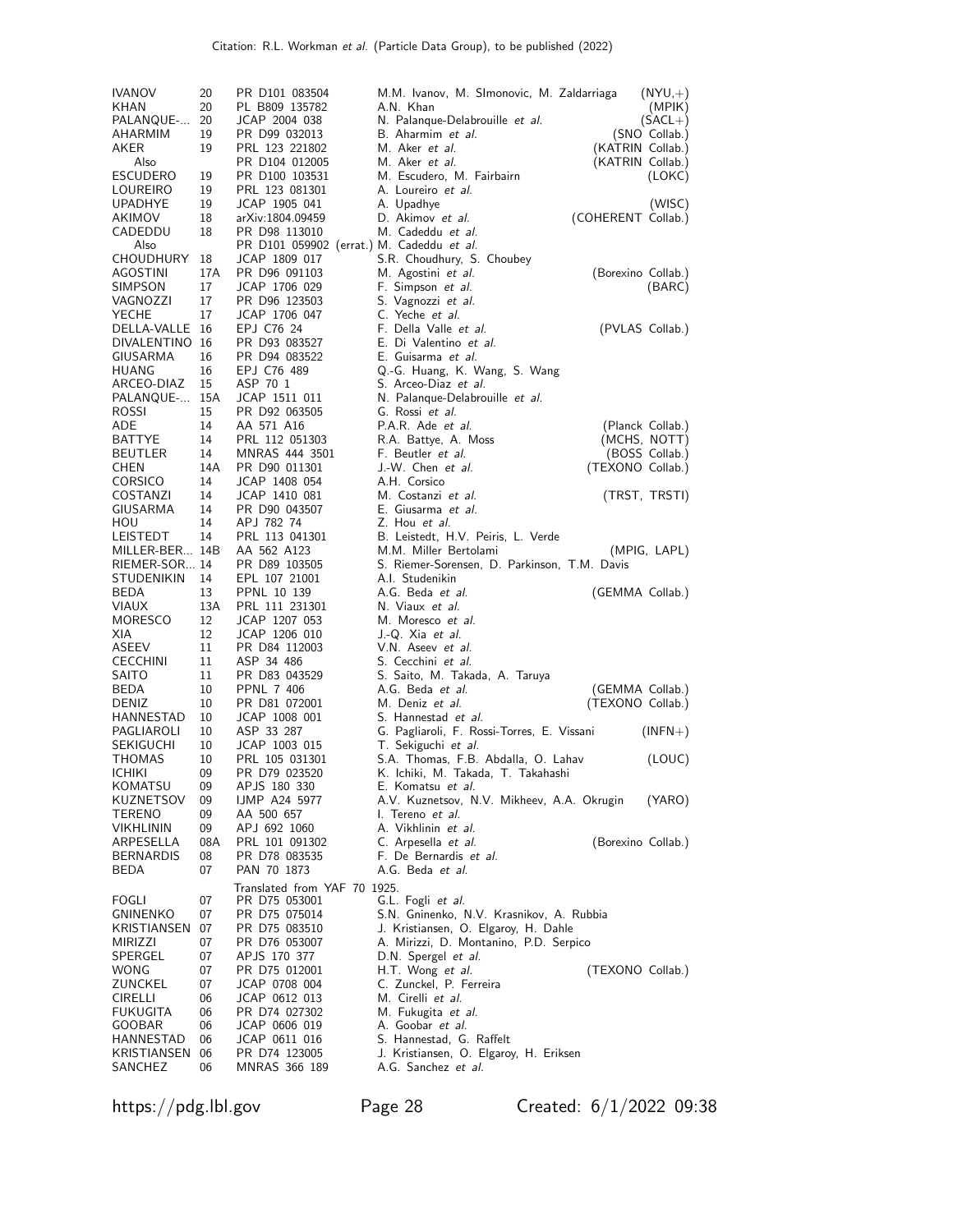| SELJAK                    | 06          | JCAP 0610 014                               | U. Seljak, A. Slosar, P. McDonald                                                      |                                   |
|---------------------------|-------------|---------------------------------------------|----------------------------------------------------------------------------------------|-----------------------------------|
| <b>CAPRINI</b>            | 05          | JCAP 0502 006                               | C. Caprini, P.G. Ferreira                                                              | (GEVA, OXFTP)                     |
| DARAKTCH                  | 05          | PL B615 153                                 | Z. Daraktchieva <i>et al.</i>                                                          | (MUNU Collab.)                    |
| <b>ICHIKAWA</b>           | 05          | PR D71 043001                               | K. Ichikawa, M. Fukugita, M. Kawasaki                                                  | (ICRR)                            |
| KRAUS                     | 05          | EPJ C40 447                                 | Ch. Kraus <i>et al.</i>                                                                |                                   |
| XIN                       | 05          | PR D72 012006                               | B. Xin et al.                                                                          | (TEXONO Collab.)                  |
| AHARMIM                   | 04          | PR D70 093014                               | B. Aharmim et al.                                                                      | (SNO Collab.)                     |
| BARGER<br><b>CECCHINI</b> | 04<br>04    | PL B595 55<br>ASP 21 183                    | V. Barger, D. Marfatia, A. Tregre                                                      |                                   |
| CROTTY                    | 04          | PR D69 123007                               | S. Cecchini <i>et al.</i><br>P. Crotty, J. Lesgourgues, S. Pastor                      | (BGNA+)                           |
| EGUCHI                    | 04          | PRL 92 071301                               | K. Eguchi <i>et al.</i>                                                                | (KamLAND Collab.)                 |
| <b>GRIFOLS</b>            | 04          | PL B587 184                                 | J.A. Grifols, E. Masso, S. Mohanty                                                     | (BARC, AHMED)                     |
| LIU                       | 04          | PRL 93 021802                               | D.W. Liu et al.<br>(Super-Kamiokande Collab.)                                          |                                   |
| ARNABOLDI                 | 03A         | PRL 91 161802                               | C. Arnaboldi et al.                                                                    |                                   |
| BACK                      | 03B         | PL B563 35                                  | H.O. Back et al.                                                                       | (Borexino Collab.)                |
| BANDYOPA                  | 03          | PL B555 33                                  | A. Bandyopadhyay, S. Choubey, S. Goswami                                               | $(SAHA+)$                         |
| BERNABEU                  | 03          | hep-ph/0303202                              | J. Bernabeu, J. Papavassiliou, J. Vidal                                                |                                   |
| DARAKTCH                  | 03          | PL B564 190                                 | Z. Daraktchieva <i>et al.</i>                                                          | (MUNU Collab.)                    |
| FUJIKAWA<br>HIRSCH        | 03<br>03    | hep-ph/0303188<br>PR D67 033005             | K. Fujikawa, R. Shrock<br>M. Hirsch, E. Nardi, D. Restrepo                             |                                   |
| LI.                       | 03B         | PRL 90 131802                               | H.B. Li et al.                                                                         | (TEXONO Collab.)                  |
| SPERGEL                   | 03          | APJS 148 175                                | D.N. Spergel et al.                                                                    |                                   |
| BERNABEU                  | 02          | PRL 89 101802                               | J. Bernabeu, J. Papavassiliou, J. Vidal                                                |                                   |
| Also                      |             | PRL 89 229902 (errat.)                      | J. Bernabeu, J. Papavassiliou, J. Vidal                                                |                                   |
| DERBIN                    | 02B         | JETPL 76 409                                | A.V. Derbin, O.Ju. Smirnov                                                             |                                   |
|                           |             | Translated from ZETFP 76 483.               |                                                                                        |                                   |
| GRIMUS                    | 02          | NP B648 376                                 | W. Grimus et al.                                                                       |                                   |
| JOSHIPURA                 | 02B         | PR D66 113008                               | A.S. Joshipura, E. Masso, S. Mohanty                                                   |                                   |
| LEWIS                     | 02          | PR D66 103511                               | A. Lewis, S. Bridle                                                                    |                                   |
| LOREDO                    | 02          | PR D65 063002                               | T.J. Loredo, D.Q. Lamb                                                                 |                                   |
| WANG<br>AUERBACH          | 02<br>01    | PR D65 123001<br>PR D63 112001              | X. Wang, M. Tegmark, M. Zaldarriaga<br>L.B. Auerbach et al.                            |                                   |
| SCHWIENHO 01              |             | PL B513 23                                  | R. Schwienhorst et al.                                                                 | (LSND Collab.)<br>(DONUT Collab.) |
| ATHANAS                   | 00          | PR D61 052002                               | M. Athanas <i>et al.</i>                                                               | (CLEO Collab.)                    |
| BERNABEU                  | 00          | PR D62 113012                               | J. Bernabeu <i>et al.</i>                                                              |                                   |
| FUKUGITA                  | 00          | PRL 84 1082                                 | M. Fukugita, G.C. Liu, N. Sugiyama                                                     |                                   |
| TANIMOTO                  | 00          | PL B478 1                                   | N. Tanimoto et al.                                                                     |                                   |
| AYALA                     | 99          | PR D59 111901                               | A. Ayala, J.C. D'Olivo, M. Torres                                                      |                                   |
| BEACOM                    | 99          | PRL 83 5222                                 | J.F. Beacom, P. Vogel                                                                  |                                   |
| <b>CROFT</b>              | 99          | PRL 83 1092                                 | R.A.C. Croft, W. Hu, R. Dave                                                           |                                   |
| <b>DOLGOV</b><br>LOBASHEV | 99<br>99    | NP B548 385<br>PL B460 227                  | A.D. Dolgov et al.<br>V.M. Lobashev et al.                                             |                                   |
| RAFFELT                   | 99          | PRPL 320 319                                | G.G. Raffelt                                                                           |                                   |
| WEINHEIMER                | 99          | PL B460 219                                 | Ch. Weinheimer et al.                                                                  |                                   |
| ACKERSTAFF                | 98T         | EPJ C5 229                                  | K. Ackerstaff et al.                                                                   | (OPAL Collab.)                    |
| AMMAR                     | 98          | PL B431 209                                 | R. Ammar et al.                                                                        | (CLEO Collab.)                    |
| BARATE                    | 98F         | EPJ C2 395                                  | R. Barate <i>et al.</i>                                                                | (ALEPH Collab.)                   |
| BILLER                    | 98          | PRL 80 2992                                 | S.D. Biller et al.                                                                     | (WHIPPLE Collab.)                 |
| FELDMAN                   | 98          | PR D57 3873                                 | G.J. Feldman, R.D. Cousins                                                             |                                   |
| LENZ                      | 98          | PL B416 50                                  | S. Lenz <i>et al.</i>                                                                  |                                   |
| ABREU<br>ACCIARRI         | 97 J<br>97Q | ZPHY C74 577                                | P. Abreu et al.<br>M. Acciarri <i>et al.</i>                                           | (DELPHI Collab.)                  |
| ANASTASSOV                | 97          | PL B412 201<br>PR D55 2559                  | A. Anastassov et al.                                                                   | $(L3$ Collab.)<br>(CLEO Collab.)  |
| Also                      |             | PR D58 119903 (erratum)A. Anastassov et al. |                                                                                        | (CLEO Collab.)                    |
| <b>ELMFORS</b>            | 97          | NP B503 3                                   | P. Elmfors et al.                                                                      |                                   |
| ESCRIBANO                 | 97          | PL B395 369                                 | R. Escribano, E. Masso                                                                 | (BARC, PARIT)                     |
| <b>FIELDS</b>             | 97          | ASP 6 169                                   | B.D. Fields, K. Kainulainen, K.A. Olive                                                | $(NDAM+)$                         |
| SWAIN                     | 97          | PR D55 1                                    | J. Swain, L. Taylor                                                                    | (NEAS)                            |
| ALEXANDER                 | 96M         | ZPHY C72 231                                | G. Alexander <i>et al.</i>                                                             | (OPAL Collab.)                    |
| ASSAMAGAN<br>BAI          | 96<br>96    | PR D53 6065<br>PR D53 20                    | (PSI, ZURI, VILL+)<br>K.A. Assamagan et al.                                            | (BES Collab.)                     |
| BOTTINO                   | 96          | PR D53 6361                                 | J.Z. Bai et al.<br>A. Bottino et al.                                                   |                                   |
| DOLGOV                    | 96          | PL B383 193                                 | A.D. Dolgov, S. Pastor, J.W.F. Valle                                                   | (IFIC, VALE)                      |
| HANNESTAD                 | 96          | PRL 76 2848                                 | S. Hannestad, J. Madsen                                                                | (AARH)                            |
| HANNESTAD                 | 96B         | PRL 77 5148 (erratum)                       | S. Hannestad, J. Madsen                                                                | (AARH)                            |
| HANNESTAD                 | 96C         | PR D54 7894                                 | S. Hannestad, J. Madsen                                                                | (AARH)                            |
| SOBIE                     | 96          | ZPHY C70 383                                | R.J. Sobie, R.K. Keeler, I. Lawson                                                     | (VICT)                            |
| BELESEV                   | 95          | PL B350 263                                 | A.I. Belesev et al.                                                                    | (INRM, KIAE)                      |
| BUSKULIC                  | 95H         | PL B349 585                                 | D. Buskulic et al.                                                                     | (ALEPH Collab.)                   |
| CHING<br><b>DOLGOV</b>    | 95<br>95    | <b>IJMP A10 2841</b><br>PR D51 4129         | (CST, BEIJT, CIAE)<br>C.R. Ching et al.<br>A.D. Dolgov, K. Kainulainen, I.Z. Rothstein | $(MICH+)$                         |
|                           |             |                                             |                                                                                        |                                   |

https://pdg.lbl.gov Page 29 Created: 6/1/2022 09:38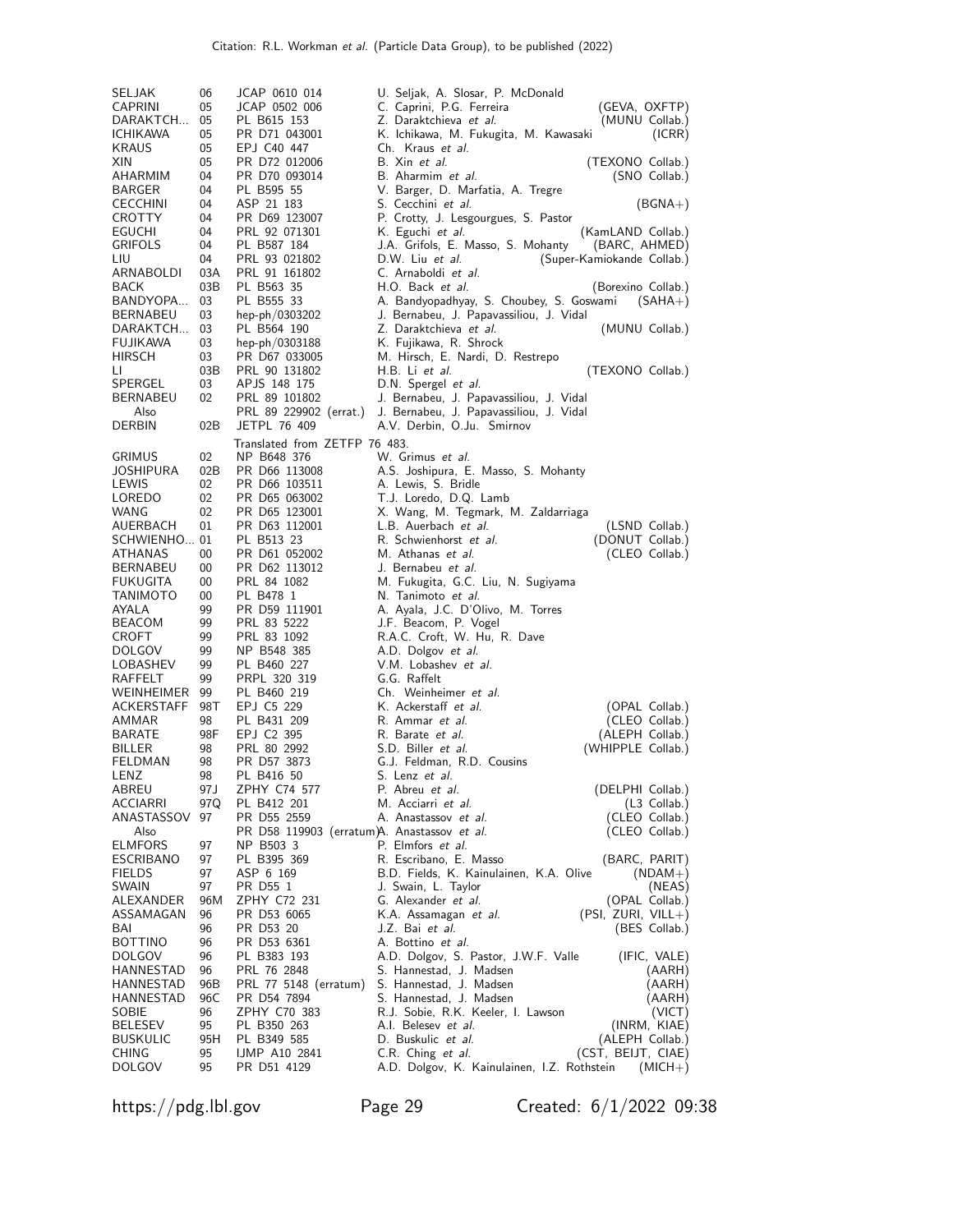| HIDDEMANN<br>KERNAN<br>SIGL<br>STOEFFL<br>VILAIN<br>ASSAMAGAN<br>BABU<br>DODELSON<br>GOULD<br>JECKELMANN 94<br>KAWASAKI<br><b>PERES</b><br>YASUMI<br>ALLEN<br>BALEST<br>CINABRO<br>DERBIN                                                                                                                                                   | 95<br>95<br>95<br>95<br>95B<br>94<br>94<br>94<br>94<br>94<br>94<br>94<br>93<br>93<br>93<br>93                                                                           | JP G21 639<br>NP B437 243<br>PR D51 1499<br>PRL 75 3237<br>PL B345 115<br>PL B335 231<br>PL B321 140<br>PR D49 5068<br>PL B333 545<br>PL B335 326<br>NP B419 105<br>PR D50 513<br>PL B334 229<br>PR D47 11<br>PR D47 3671<br>PRL 70 3700<br><b>JETPL 57 768</b>                                                                                                                                                                                                                                       | K.H. Hiddemann, H. Daniel, O. Schwentker<br>(TUM)<br>P.J. Kernan, L.M. Krauss<br>(CASE)<br>G. Sigl, M.S. Turner<br>(FNAL, EFI)<br>W. Stoeffl, D.J. Decman<br>(LLNL)<br>(CHARM II Collab.)<br>P. Vilain et al.<br>(PSI, ZURI, VILL+)<br>K.A. Assamagan et al.<br>K.S. Babu, T.M. Gould, I.Z. Rothstein<br>$(BART+)$<br>S. Dodelson, G. Gyuk, M.S. Turner<br>$(FNAL, CHIC+)$<br>T.M. Gould, I.Z. Rothstein<br>(JHU, MICH)<br>B. Jeckelmann, P.F.A. Goudsmit, H.J. Leisi (WABRN+)<br>M. Kawasaki et al.<br>(OSU)<br>O.L.G. Peres, V. Pleitez, R. Zukanovich Funchal<br>S. Yasumi et al.<br>$(KEK, TSUK, KYOT+)$<br>R.C. Allen et al.<br>$(UCI, LANL, ANL+)$<br>R. Balest et al.<br>(CLEO Collab.)<br>D. Cinabro et al.<br>(CLEO Collab.)<br>A.V. Derbin et al.<br>(PNPI)                                                                                                                                                                                                                                                                                                                                                                                             |
|---------------------------------------------------------------------------------------------------------------------------------------------------------------------------------------------------------------------------------------------------------------------------------------------------------------------------------------------|-------------------------------------------------------------------------------------------------------------------------------------------------------------------------|-------------------------------------------------------------------------------------------------------------------------------------------------------------------------------------------------------------------------------------------------------------------------------------------------------------------------------------------------------------------------------------------------------------------------------------------------------------------------------------------------------|-------------------------------------------------------------------------------------------------------------------------------------------------------------------------------------------------------------------------------------------------------------------------------------------------------------------------------------------------------------------------------------------------------------------------------------------------------------------------------------------------------------------------------------------------------------------------------------------------------------------------------------------------------------------------------------------------------------------------------------------------------------------------------------------------------------------------------------------------------------------------------------------------------------------------------------------------------------------------------------------------------------------------------------------------------------------------------------------------------------------------------------------------------------------|
|                                                                                                                                                                                                                                                                                                                                             |                                                                                                                                                                         | Translated from ZETFP 57 755.                                                                                                                                                                                                                                                                                                                                                                                                                                                                         |                                                                                                                                                                                                                                                                                                                                                                                                                                                                                                                                                                                                                                                                                                                                                                                                                                                                                                                                                                                                                                                                                                                                                                   |
| <b>DOLGOV</b><br><b>ENQVIST</b><br>SUN<br>WEINHEIMER 93<br>ALBRECHT<br>BLUDMAN<br>COOPER-<br><b>DODELSON</b><br>HOLZSCHUH<br>KAWANO<br>MOURAO                                                                                                                                                                                               | 93<br>93<br>93<br>92M<br>92<br>92<br>92<br>92B<br>92<br>92                                                                                                              | PRL 71 476<br>PL B301 376<br>CJNP 15 261<br>PL B300 210<br>PL B292 221<br>PR D45 4720<br>PL B280 153<br>PRL 68 2572<br>PL B287 381<br>PL B275 487<br>PL B285 364                                                                                                                                                                                                                                                                                                                                      | A.D. Dolgov, I.Z. Rothstein<br>(MICH)<br>K. Enqvist, H. Uibo<br>(NORD)<br>(CIAE, CST, BEIJT)<br>H.C. Sun et al.<br>C. Weinheimer et al.<br>(MAINZ)<br>(ARGUS Collab.)<br>H. Albrecht et al.<br>S.A. Bludman<br>(CFPA)<br>A.M. Cooper-Sarkar et al.<br>(BEBC WA66 Collab.)<br>S. Dodelson, J.A. Frieman, M.S. Turner<br>$(FNAL+)$<br>E. Holzschuh, M. Fritschi, W. Kundig<br>(ZURI)<br>L.H. Kawano et al.<br>$(CIT, UCSD, LLL+)$<br>A.M. Mourao, J. Pulido, J.P. Ralston<br>$(LISE, LISET+)$                                                                                                                                                                                                                                                                                                                                                                                                                                                                                                                                                                                                                                                                       |
| PDG                                                                                                                                                                                                                                                                                                                                         | 92                                                                                                                                                                      | <b>PR D45 S1</b>                                                                                                                                                                                                                                                                                                                                                                                                                                                                                      | $(KEK, LBL, BOST+)$<br>K. Hikasa et al.                                                                                                                                                                                                                                                                                                                                                                                                                                                                                                                                                                                                                                                                                                                                                                                                                                                                                                                                                                                                                                                                                                                           |
| VIDYAKIN                                                                                                                                                                                                                                                                                                                                    | 92                                                                                                                                                                      | <b>JETPL 55 206</b>                                                                                                                                                                                                                                                                                                                                                                                                                                                                                   | G.S. Vidyakin et al.<br>(KIAE)                                                                                                                                                                                                                                                                                                                                                                                                                                                                                                                                                                                                                                                                                                                                                                                                                                                                                                                                                                                                                                                                                                                                    |
| ALLEN<br>DAVIDSON<br>DESHPANDE<br>DORENBOS<br><b>FULLER</b><br>GRANEK<br>KAWAKAMI<br>KOLB<br>KRAKAUER<br>LAM<br>ROBERTSON<br><b>AHRENS</b><br>AVIGNONE<br>KRAKAUER<br>RAFFELT<br>WALKER<br>CHUPP<br>DORENBOS<br>GRIFOLS<br>KOLB<br>LOREDO<br>RAFFELT<br>RAFFELT<br>ALBRECHT<br>BARBIERI<br><b>BORIS</b><br><b>FUKUGITA</b><br><b>GROTCH</b> | 91<br>91<br>91<br>91<br>91<br>91<br>91<br>91<br>91<br>91<br>91<br>90<br>90<br>90<br>90<br>90<br>89<br>89<br>89B<br>89<br>89<br>89<br>89B<br>88B<br>88<br>88<br>88<br>88 | Translated from ZETFP 55 212.<br>PR D43 1<br>PR D43 2314<br>PR D43 943<br>ZPHY C51 142 (erratum) J. Dorenbosch et al.<br>PR D43 3136<br><b>IJMP A6 2387</b><br>PL B256 105<br>PRL 67 533<br>PR D44 6<br>PR D44 3345<br>PRL 67 957<br>PR D41 3297<br>PR D41 682<br>PL B252 177<br>PRL 64 2856<br>PR D41 689<br>PRL 62 505<br>ZPHY C41 567<br>PR D40 3819<br>PRL 62 509<br>ANYAS 571 601<br>PR D39 2066<br>APJ 336 61<br>PL B202 149<br>PRL 61 27<br>PRL 61 245 (erratum)<br>PRL 60 879<br>ZPHY C39 553 | R.C. Allen et al.<br>(UCI, LANL, UMD)<br>S. Davidson, B.A. Campbell, D. Bailey<br>$(ALBE+)$<br>N.G. Deshpande, K.V.L. Sarma<br>(OREG, TATA)<br>(CHARM Collab.)<br>G.M. Fuller, R.A. Malaney<br>(UCSD)<br>H. Granek, B.H.J. McKellar<br>(MELB)<br>H. Kawakami et al.<br>$(INUS, TOHOK, TINT+)$<br>E.W. Kolb et al.<br>(FNAL, CHIC)<br>D.A. Krakauer et al.<br>(LAMPF E225 Collab.)<br>W.P. Lam, K.W. Ng<br>(AST)<br>R.G.H. Robertson et al.<br>(LASL, LLL)<br>L.A. Ahrens et al.<br>$(BNL, BROW, HIRO+)$<br>F.T. Avignone, J.I. Collar<br>(SCUC)<br>(LAMPF E225 Collab.)<br>D.A. Krakauer et al.<br>G.G. Raffelt<br>(MPIM)<br>T.P. Walker<br>(HARV)<br>E.L. Chupp, W.T. Vestrand, C. Reppin<br>(UNH, MPIM)<br>J. Dorenbosch et al. (CHARM Collab.)<br>J.A. Grifols, E. Masso<br>(BARC)<br>(CHIC, FNAL)<br>E.W. Kolb, M.S. Turner<br>T.J. Loredo, D.Q. Lamb<br>(CHIC)<br>(PRIN, UCB)<br>G.G. Raffelt<br>G. Raffelt, D. Dearborn, J. Silk<br>(UCB, LLL)<br>(ARGUS Collab.)<br>H. Albrecht et al.<br>R. Barbieri, R.N. Mohapatra<br>(PISA, UMD)<br>S.D. Boris et al.<br>(ITEP, ASCI)<br>M. Fukugita et al.<br>(KYOTU, MPIM, UCB)<br>H. Grotch, R.W. Robinett<br>(PSU) |
| RAFFELT<br>SPERGEL                                                                                                                                                                                                                                                                                                                          | 88B<br>88                                                                                                                                                               | PR D37 549<br>PL B200 366                                                                                                                                                                                                                                                                                                                                                                                                                                                                             | (UCB, LLL)<br>G.G. Raffelt, D.S.P. Dearborn<br>D.N. Spergel, J.N. Bahcall<br>(IAS)                                                                                                                                                                                                                                                                                                                                                                                                                                                                                                                                                                                                                                                                                                                                                                                                                                                                                                                                                                                                                                                                                |
| VONFEILIT                                                                                                                                                                                                                                                                                                                                   | 88                                                                                                                                                                      | PL B200 580                                                                                                                                                                                                                                                                                                                                                                                                                                                                                           | F. von Feilitzsch, L. Oberauer<br>(TUM)                                                                                                                                                                                                                                                                                                                                                                                                                                                                                                                                                                                                                                                                                                                                                                                                                                                                                                                                                                                                                                                                                                                           |
| BARBIELLINI                                                                                                                                                                                                                                                                                                                                 | 87                                                                                                                                                                      | NAT 329 21                                                                                                                                                                                                                                                                                                                                                                                                                                                                                            | G. Barbiellini, G. Cocconi<br>(CERN)                                                                                                                                                                                                                                                                                                                                                                                                                                                                                                                                                                                                                                                                                                                                                                                                                                                                                                                                                                                                                                                                                                                              |
| <b>BORIS</b>                                                                                                                                                                                                                                                                                                                                | 87                                                                                                                                                                      | PRL 58 2019                                                                                                                                                                                                                                                                                                                                                                                                                                                                                           | (ITEP, ASCI)<br>S.D. Boris et al.                                                                                                                                                                                                                                                                                                                                                                                                                                                                                                                                                                                                                                                                                                                                                                                                                                                                                                                                                                                                                                                                                                                                 |
| Also<br>Boris                                                                                                                                                                                                                                                                                                                               | 87B                                                                                                                                                                     | PRL 61 245 (erratum)<br><b>JETPL 45 333</b>                                                                                                                                                                                                                                                                                                                                                                                                                                                           | (ITEP, ASCI)<br>S.D. Boris et al.<br>S.D. Boris et al.<br>(ITEP)                                                                                                                                                                                                                                                                                                                                                                                                                                                                                                                                                                                                                                                                                                                                                                                                                                                                                                                                                                                                                                                                                                  |
|                                                                                                                                                                                                                                                                                                                                             |                                                                                                                                                                         | Translated from ZETFP 45 267.                                                                                                                                                                                                                                                                                                                                                                                                                                                                         |                                                                                                                                                                                                                                                                                                                                                                                                                                                                                                                                                                                                                                                                                                                                                                                                                                                                                                                                                                                                                                                                                                                                                                   |